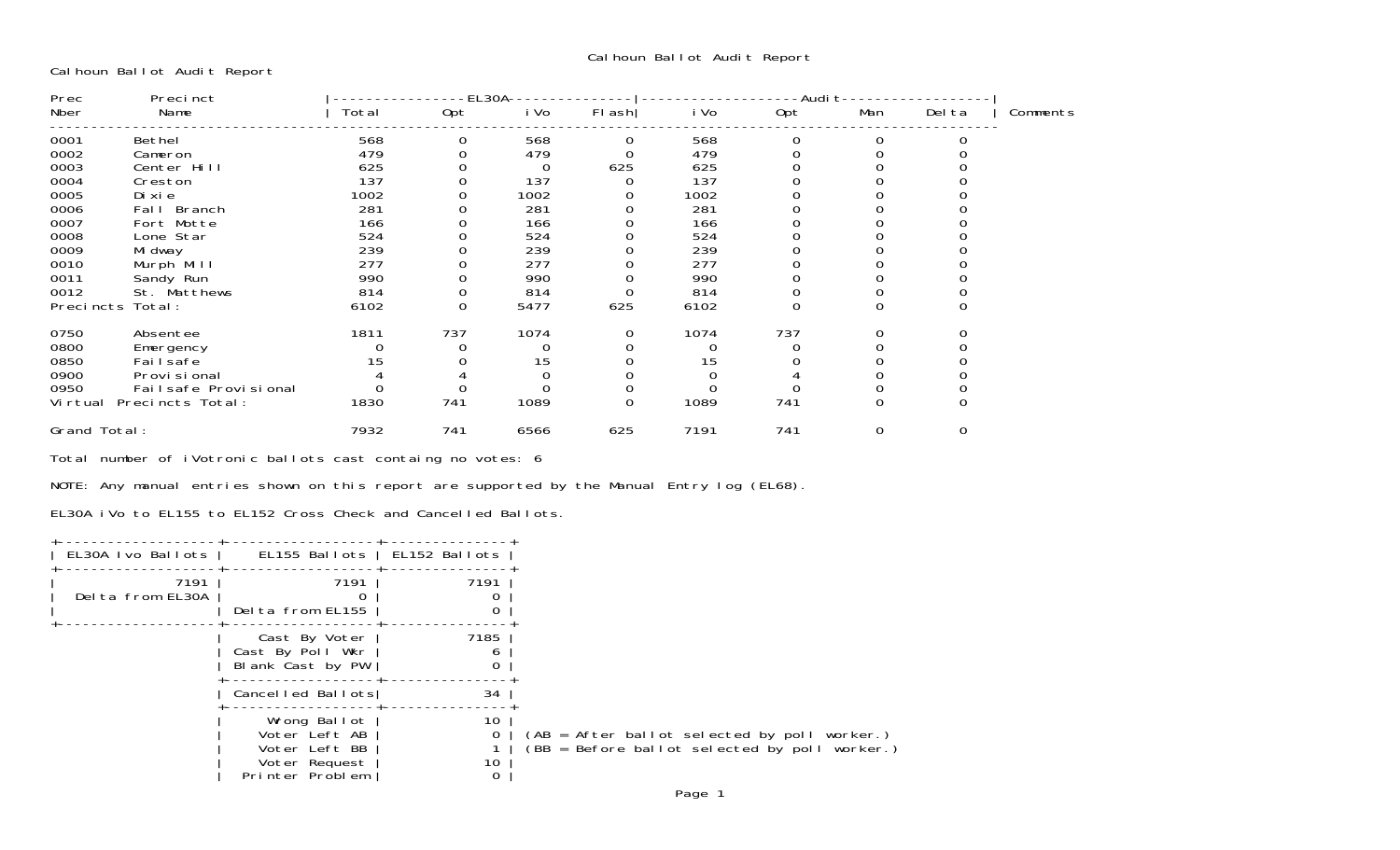| Terminal Problem | 1<br>| 0ther Reason | 12 Other Reason +------------------+---------------+

How to read this report.

This is the ballot level report. It compares the number of ballots cast in the tabulation report, the EL30A with the number of ballots cast in the audit data.

The values read from the EL30A report are reported in four categories; Total, Optical (Opt), iVotronic (iVo) and Flash. None of these values on each line are calculated but parsed from the actual report. The total lines are the calculated sums of the individual precince line values.

The Opt totals are the total number of ballots cast on paper ballots that were scanned into the optical scanner and transferred to the tabulation computer via memory stick or ZipDisk (depending on the type of device, M100 or M650 used to scan the ballots.) Optical totals should exist only in some but not all of the Virtual Precincts at the bottom of the table.

The iVo totals are the results gathered from the PEBs (Personal Electronic Ballot) which are used to open and close an iVotronic voting machine and, after the polls have closed, gather the ballots cast for transmission to the tabulation system.

The Flash totals are the totals that are read from the flash cards in the rare event that the ballots cannot be copied from the machine to the PEB or from the PEB to the tabulating machine.

The values on the Audit side come from the iVotronic audit data that is read from the flash cards as part of the audit process. That process combines the individual machine data into two master audit files, the EL155 Vote image log and the EL152 iVotronic event log. The EL155 contains a record of all the votes cast on a ballot. The vote images indicate the machine 0counting the number of asterisks in a precint we get the number of ballots cast in that precinct. That number should always match the number in the iVo column on the EL30A side of the report.

Optical ballots do not have electonically readable audit files. So if the audit data iVotronic total does not match the EL30A Total value, the auditor is prompted to read the paper report from the optical scanner and enter the total ballots cast into the auditing program.

If the sum of the audit iVotronic and Optical ballots cast still do not match the EL30A total value, then the audit software reads the EL68 Manual Entry log for any changes made in that precinct to either the iVo or Opt totals by the CEC staff. It displays any manual entries to the auditor for inclusion into the totals. If accepted by the auditor these entries are automatically added to the Man column from the Manual Entry log.

Finally, the audit software calculates the Delta value which should be zero unless the sum of the iVo, the Opt and the Man do not match the EL30A Total column. If the Delta is greater than zero then audit data is missing. A comment will be placed on that line in the report indicating missing audit data. If the Delta value is less than zero then there are more ballots in the audit data than there are in the tabulated data and a comment will be placed on that line in the report.

Wherever possible, the audit system will attempt to indicate where the difference is by displaying the iVotronic machine numbers and the number of ballots cast on that machine that exist in the audit data. In the case of missing tabulated data, it might be possible to identify a machine that has the same number of ballots cast as the delta value and that number and ballot count will be highlited with a < sign. If there is a non zero Delta value there will be an entry by the auditor explaining the variance.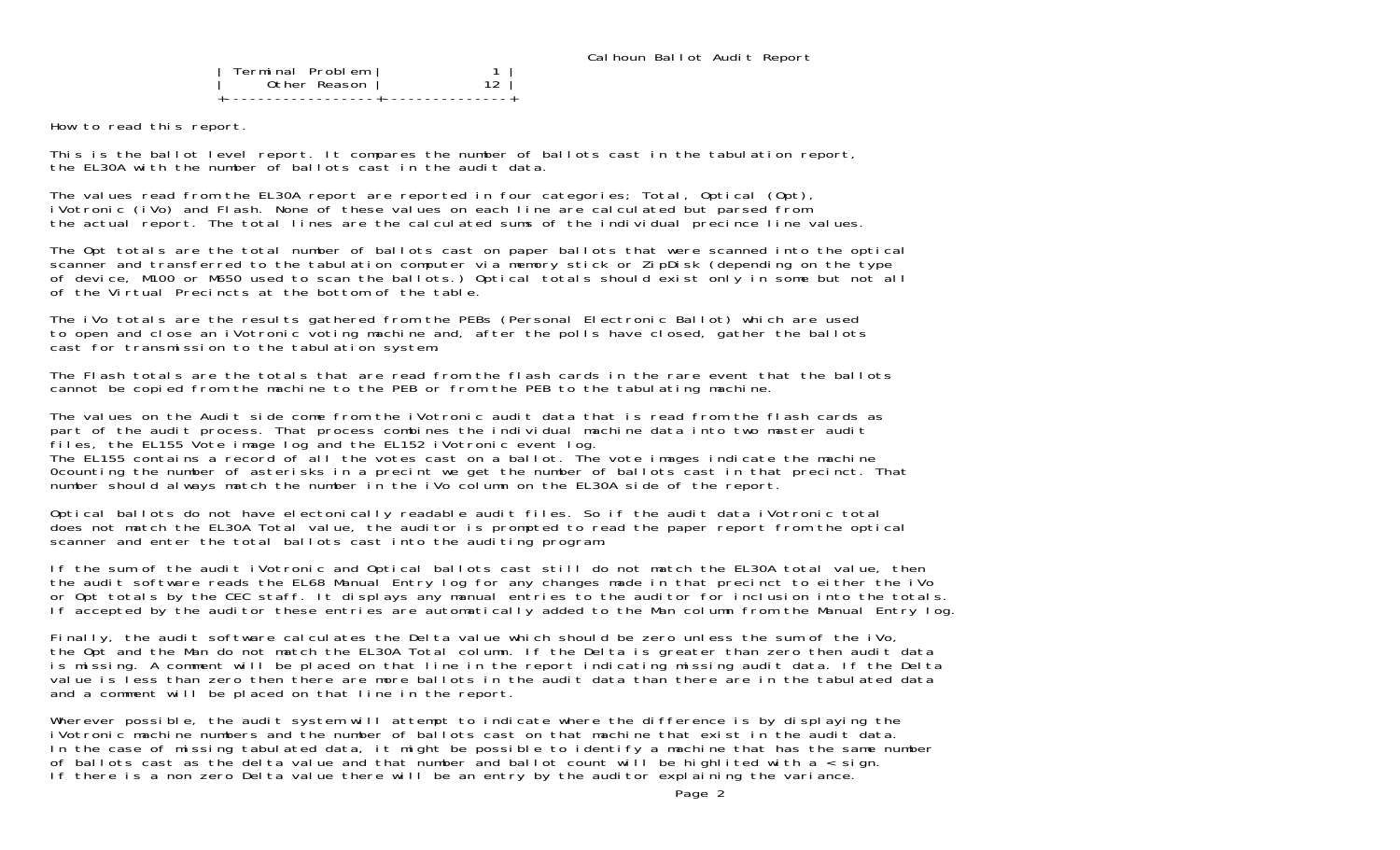## Calhoun Ballot Audit Report

Finally, there is a EL30A iVo to EL155 to EL152 Cross Check and Cancelled Ballots table in the report<br>This table should indicate that the nubmer ballots cast in the EL30A match the numbers in the EL155 and<br>the EL152 report ballots were cast by the voter and the number cast by the poll worker. Lastly the number of ballots that were cancelled and the reason they were cancelled. It should be noted that the reason cancelled is chosen from a pull down menu presented to the poll worker when a ballot is cancelled, there is no way to validate the poll worker's choice.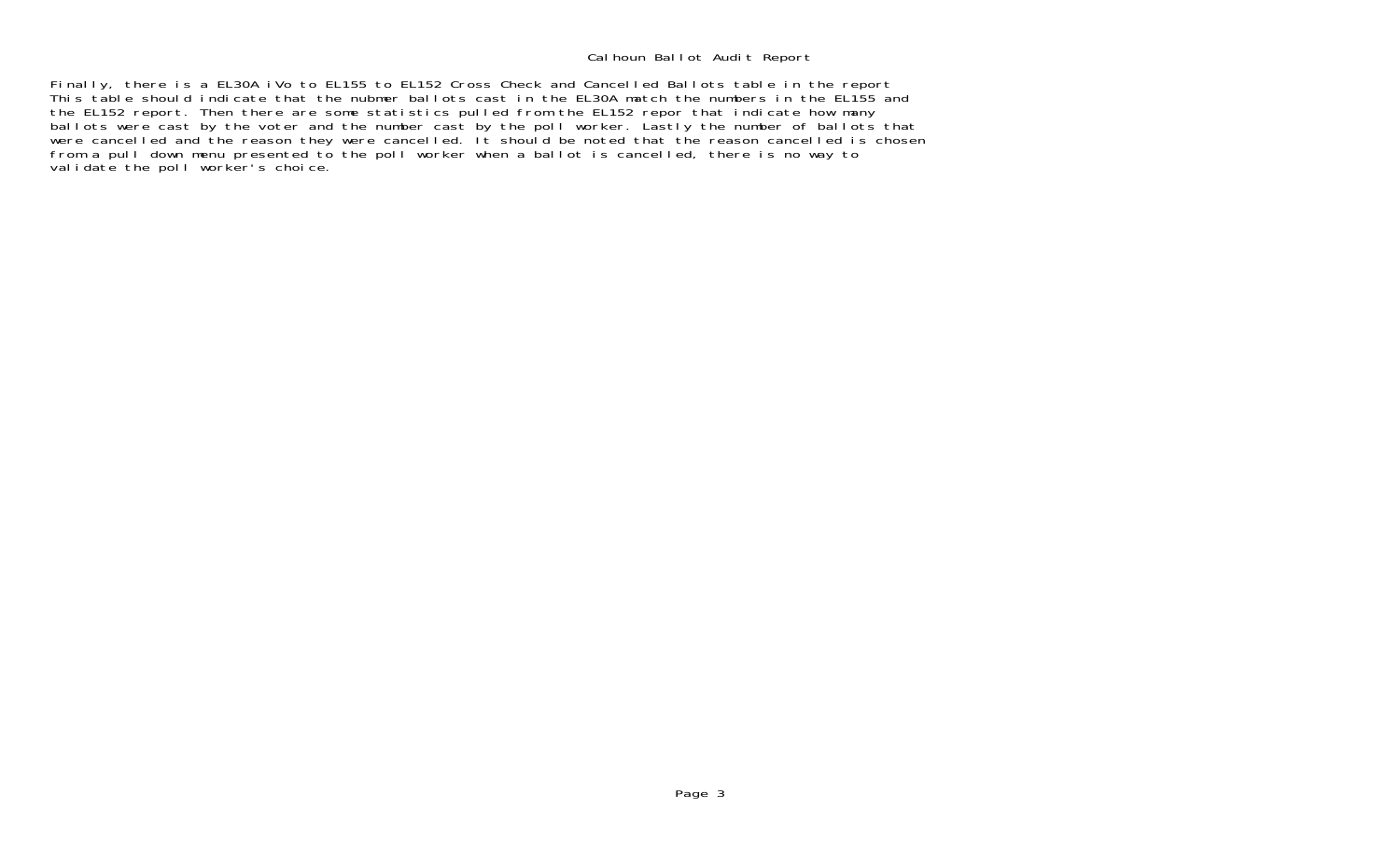Cal houn Vote Level Audit Report

#### Calhoun Vote Audit

| Precinct Number / Name             |                       |       |                       | -----------------EL30A----------------- -----Audi                             t------- |                |                         |             |                     |                                   |
|------------------------------------|-----------------------|-------|-----------------------|----------------------------------------------------------------------------------------|----------------|-------------------------|-------------|---------------------|-----------------------------------|
| 0ffi ce                            | Candi date            | Party | Total                 | Optical                                                                                | i Vo           | FI ash                  | i Vo        | Del tal             | Comments                          |
| 0001 Bethel                        |                       |       |                       |                                                                                        |                |                         |             |                     |                                   |
| STRAIGHT PARTY                     | Republ i can          | (REP) | 101                   | 0                                                                                      | 101            | 0                       | 101         | 0                   |                                   |
| STRAIGHT PARTY                     | Li bertari an         | (LIB) | $\mathbf{1}$          | $\Omega$                                                                               |                | $\Omega$                | $\mathbf 1$ | $\Omega$            |                                   |
| STRAIGHT PARTY                     | Democratic            | (DEM) | 111                   | $\Omega$                                                                               | 111            | $\Omega$                | 111         | $\Omega$            |                                   |
| STRAIGHT PARTY                     | Constitution          | (CON) | $\Omega$              | $\Omega$                                                                               | $\Omega$       | $\Omega$                |             |                     | * No Audit Data expected or found |
| STRAIGHT PARTY                     | Green                 | (GRN) | 5                     | $\Omega$                                                                               | 5              | 0                       | 5           |                     |                                   |
| President and Vice President       | Mitt Romney           | (REP) | 355                   | $\Omega$                                                                               | 355            | $\Omega$                | 355         |                     |                                   |
| President and Vice President       | Gary Johnson          | (LIB) | -1                    | 0                                                                                      |                | 0                       | -1          |                     |                                   |
| President and Vice President       | Barack Obama          | (DEM) | 202                   | 0                                                                                      | 202            | $\mathbf 0$             | 202         |                     |                                   |
| President and Vice President       | Vi rgi I Goode        | (CON) | 1                     |                                                                                        |                | 0                       | 1           |                     |                                   |
| President and Vice President       | Jill <sup>Stein</sup> | (GRN) | 2                     | $\mathbf 0$                                                                            | $\overline{2}$ | $\mathbf 0$             | 2           | 0                   |                                   |
| U.S. House of Rep Dist 6           | James E Jim Clyburn   | (DEM) | 334                   |                                                                                        | 334            | 0                       | 334         |                     |                                   |
| U.S. House of Rep Dist 6           | Nammu Y Muhammad      | (SRN) | 81                    | 0                                                                                      | -81            | 0                       | 81          | 0                   |                                   |
| U.S. House of Rep Dist 6           | Write-In              |       | 26                    | $\Omega$                                                                               | 26             | 0                       | 26          | 0                   |                                   |
| State Senate District 26           | Deedee Vaughters      | (REP) | 289                   | 0                                                                                      | 289            | 0                       | 289         | 0                   |                                   |
| State Senate District 26           | Nikki Setzler         | (DEM) | 260                   | $\Omega$                                                                               | 260            | $\Omega$                | 260         | 0                   |                                   |
| State Senate District 26           | Write-In              |       | 3                     | 0                                                                                      | 3              | 0                       | 3           | 0                   |                                   |
| State House of Rep Dist 93         | Harry L Ott Jr        | (DEM) | 456                   | $\Omega$                                                                               | 456            | $\Omega$                | 456         | 0                   |                                   |
| State House of Rep Dist 93         | Write-In              |       | 21                    | $\Omega$                                                                               | 21             | 0                       | 21          |                     |                                   |
| Solicitor Circuit 1                | David M Pascoe        | (DEM) | 444                   | $\Omega$                                                                               | 444            | $\Omega$                | 444         | $\Omega$            |                                   |
| Solicitor Circuit 1                | Write-In              |       | 14                    | $\Omega$                                                                               | 14             | $\Omega$                | 14          |                     |                                   |
| Sheri ff                           | Thomas Summers        | (DEM) | 478                   | $\Omega$                                                                               | 478            | $\Omega$                | 478         | $\Omega$<br>0       |                                   |
| Sheri ff                           | Write-In              |       | 15                    | $\Omega$                                                                               | 15             | $\Omega$                | 15          | 0                   |                                   |
| Probate Judge                      | Frederick W Robinson  | (DEM) | 462<br>$\overline{7}$ | $\Omega$                                                                               | 462<br>7       | $\Omega$<br>0           | 462         | 0                   |                                   |
| Probate Judge                      | Write-In              |       | 468                   |                                                                                        | 468            |                         | 7<br>468    | 0                   |                                   |
| Clerk of Court<br>Clerk of Court   | Ken Hasty<br>Write-In | (DEM) |                       | 0                                                                                      | 9              | $\mathbf 0$<br>0        | 9           | O                   |                                   |
| Coroner                            | Donnie B Porth        | (REP) | 441                   | $\mathbf 0$                                                                            | 441            | $\mathbf 0$             | 441         | 0                   |                                   |
| Coroner                            | Write-In              |       |                       |                                                                                        | 7              | $\Omega$                | 7           | O                   |                                   |
| Audi tor                           | Write-In              |       | 405                   | 0                                                                                      | 405            | 0                       | 405         | 0                   |                                   |
| County Treasurer                   | Rebecca C Furtick     | (DEM) | 478                   | $\Omega$                                                                               | 478            | $\Omega$                | 478         | 0                   |                                   |
| County Treasurer                   | Write-In              |       | -5                    | 0                                                                                      | 5              | 0                       | -5          | 0                   |                                   |
| County Council District 2          | Pamela Claxton        | (DEM) | 266                   | $\Omega$                                                                               | 266            | $\Omega$                | 266         | 0                   |                                   |
| County Council District 2          | Write-In              |       | 10                    | $\Omega$                                                                               | 10             | 0                       | 10          |                     |                                   |
| Soil and Water District Commission | Kendall W Wannamaker  |       | 395                   | $\Omega$                                                                               | 395            | $\Omega$                | 395         | 0                   |                                   |
| Soil and Water District Commission | Write-In              |       | 3                     | $\Omega$                                                                               | 3              | 0                       | 3           | 0                   |                                   |
| School Board District 3            | Sandra M Tucker       |       | 133                   | $\Omega$                                                                               | 133            | $\Omega$                | 133         | $\Omega$            |                                   |
| School Board District 3            | Write-In              |       | 3                     | $\Omega$                                                                               | 3              | $\Omega$                | 3           | 0                   |                                   |
| AMENDMENT 1                        | Yes                   |       | 305                   | $\Omega$                                                                               | 305            | 0                       | 305         | $\mathbf 0$         |                                   |
| AMENDMENT 1                        | No                    |       | 233                   | $\Omega$                                                                               | 233            | $\Omega$                | 233         | $\Omega$            |                                   |
| 0002 Cameron                       |                       |       |                       |                                                                                        |                |                         |             |                     |                                   |
| STRAIGHT PARTY                     | Republ i can          | (REP) | 45                    | 0                                                                                      | 45             | 0                       | 45          | 0                   |                                   |
| STRAIGHT PARTY                     | Li bertari an         | (LIB) | 2                     | 0                                                                                      | 2              | $\mathbf 0$             | 2           | $\mathbf 0$         |                                   |
| STRAIGHT PARTY                     | Democratic            | (DEM) | 158                   | $\mathbf 0$                                                                            | 158            | $\mathbf 0$<br>$\Omega$ | 158         | 0<br>$\overline{0}$ |                                   |
| STRAIGHT PARTY                     | Constitution          | (CON) |                       |                                                                                        |                |                         | -1          |                     |                                   |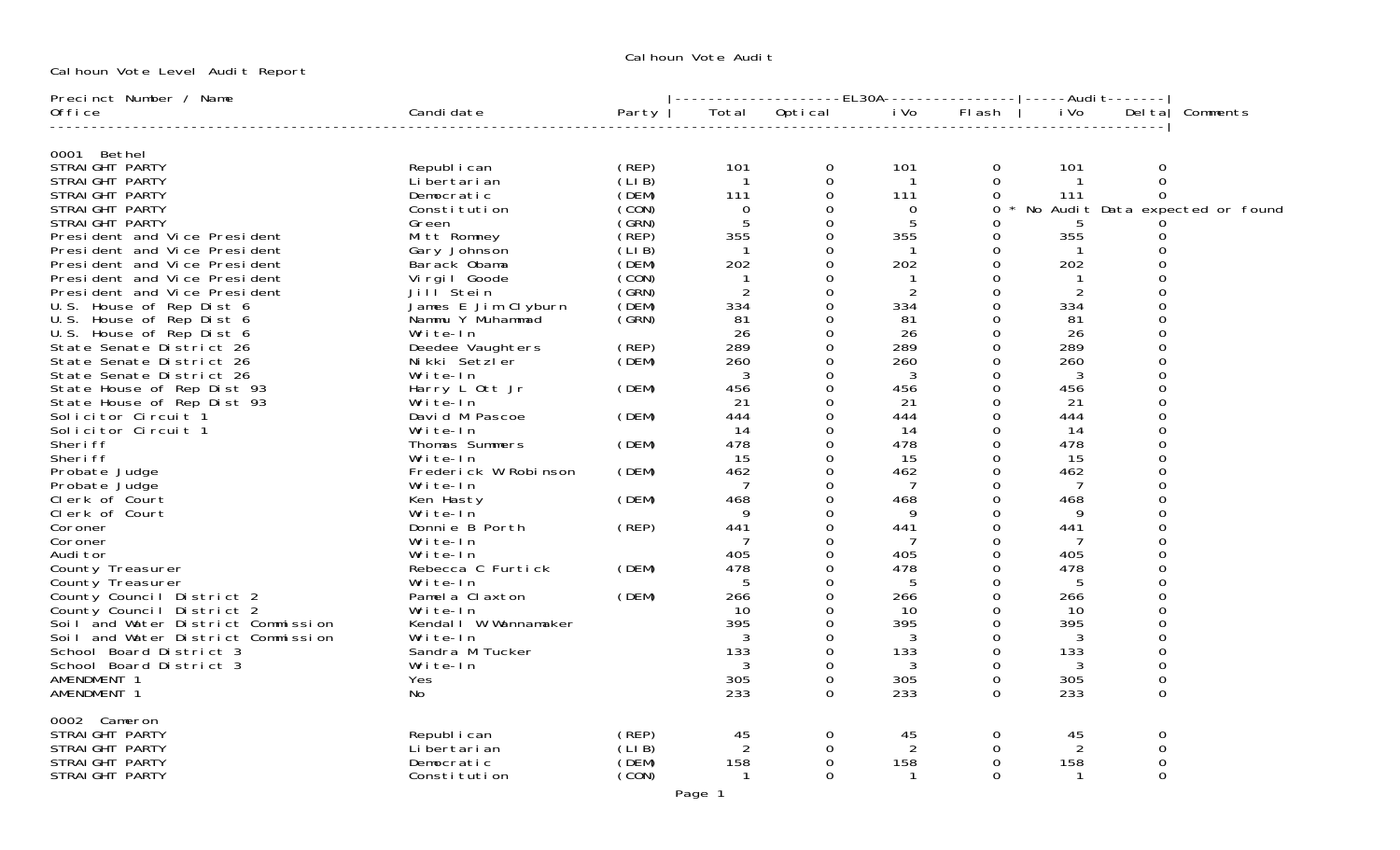|                                                        |                               |        | Cal houn Vote Audit |               |             |             |              |                                 |
|--------------------------------------------------------|-------------------------------|--------|---------------------|---------------|-------------|-------------|--------------|---------------------------------|
| STRAIGHT PARTY                                         | Green                         | (GRN)  | 2                   | 0             | 2           | 0           | 2            | 0                               |
| President and Vice President                           | Mitt Romney                   | (REP)  | 231                 | 0             | 231         | $\mathbf 0$ | 231          | $\mathbf 0$                     |
| President and Vice President                           | Gary Johnson                  | (LIB)  | 5                   | 0             | 5           | 0           | 5            | O                               |
| President and Vice President                           | Barack Obama                  | (DEM)  | 229                 | 0             | 229         | 0           | 229          | $\Omega$                        |
| President and Vice President                           | Virgil Goode                  | (CON)  |                     | 0             |             | 0           |              |                                 |
| President and Vice President                           | Jill <sup>Stein</sup>         | (GRN)  | 3                   | 0             | 3           | 0           | 3            |                                 |
| U.S. House of Rep Dist 6                               | James E Jim Clyburn           | (DEM)  | 338                 | 0             | 338         | 0           | 338          |                                 |
| U.S. House of Rep Dist 6                               | Nammu Y Muhammad              | (SRN)  | 47                  | 0             | 47          | 0           | 47           |                                 |
| U.S. House of Rep Dist 6                               | Write-In                      |        | 17                  | 0             | 17          | 0           | 17           |                                 |
| State Senate District 39                               | John Matthews                 | (DEM)  | 377                 | 0             | 377         | 0           | 377          |                                 |
| State Senate District 39                               | Write-In                      |        | 7                   | 0             | 7           | 0           | 7            |                                 |
| State House of Rep Dist 93                             | Harry L Ott Jr                | (DEM)  | 410                 | 0             | 410         | 0           | 410          |                                 |
| State House of Rep Dist 93                             | Write-In                      |        | 9                   | 0             | 9           | 0           | 9            |                                 |
| Solicitor Circuit 1                                    | David M Pascoe                | (DEM)  | 404                 | O             | 404         | $\Omega$    | 404          |                                 |
| Solicitor Circuit 1                                    | Write-In                      |        | 9                   | 0             | 9           | $\Omega$    | 9            |                                 |
| Sheri ff                                               | Thomas Summers                | (DEM)  | 442                 | 0             | 442         | 0           | 442          |                                 |
| Sheri ff                                               | Write-In                      |        | 3                   | 0             | 3           | 0           | 3            |                                 |
| Probate Judge                                          | Frederick W Robinson          | (DEM)  | 420                 | 0             | 420         | 0           | 420          |                                 |
| Probate Judge                                          | Write-In                      |        | -1                  | 0             | $\mathbf 1$ | 0           | $\mathbf{1}$ |                                 |
| Clerk of Court                                         | Ken Hasty                     | (DEM)  | 407                 | 0             | 407         | 0           | 407          |                                 |
| Clerk of Court                                         | Write-In                      |        | 6                   | 0             | 6           | Ω           | 6            |                                 |
| Coroner                                                | Donnie B Porth                | (REP)  | 329                 | 0             | 329         | 0           | 329          |                                 |
| Coroner                                                | Write-In                      |        | 4                   | 0<br>$\Omega$ | 4           | 0           | 4            |                                 |
| Audi tor                                               | Write-In                      |        | 308                 |               | 308         | $\Omega$    | 308          |                                 |
| County Treasurer                                       | Rebecca C Furtick<br>Write-In | (DEM)  | 410<br>10           | 0             | 410         | 0           | 410          |                                 |
| County Treasurer                                       | David K Summers Jr            | (REP)  | 347                 | 0<br>$\Omega$ | 10<br>347   | 0<br>0      | 10<br>347    |                                 |
| County Council District 1<br>County Council District 1 | Write-In                      |        | $\Omega$            | 0             | 0           | 0           |              | No Audit Data expected or found |
| Soil and Water District Commission                     | Kendall W Wannamaker          |        | 313                 | 0             | 313         | 0           | 313          |                                 |
| Soil and Water District Commission                     | Write-In                      |        |                     | $\Omega$      | $\mathbf 1$ | 0           |              |                                 |
| School Board District 1                                | Val arie Owens Bartley        |        | 129                 | $\Omega$      | 129         | 0           | 129          |                                 |
| School Board District 1                                | Gary B Porth                  |        | 225                 |               | 225         | 0           | 225          |                                 |
| School Board District 1                                | Write-In                      |        |                     | O             |             | $\Omega$    |              |                                 |
| School Board District 4                                | Joyce A Jones Parrish         |        | Ω                   | 0             | 0           | 0           |              | No Audit Data expected or found |
| School Board District 4                                | Ned Nel son                   |        |                     | 0             |             | Ω           |              |                                 |
| School Board District 4                                | Write-In                      |        | $\Omega$            | $\Omega$      | $\Omega$    | 0           |              | No Audit Data expected or found |
| AMENDMENT 1                                            | Yes                           |        | 251                 | 0             | 251         | 0           | 251          |                                 |
| AMENDMENT 1                                            | No                            |        | 169                 | 0             | 169         | 0           | 169          | 0                               |
|                                                        |                               |        |                     |               |             |             |              |                                 |
| 0003 Center Hill                                       |                               |        |                     |               |             |             |              |                                 |
| STRAIGHT PARTY                                         | Republ i can                  | (REP)  | 84                  | 0             | 0           | 84          | 84           | 0                               |
| STRAIGHT PARTY                                         | Li bertari an                 | (LIB)  | -1                  | 0             | 0           |             | -1           |                                 |
| STRAIGHT PARTY                                         | Democratic                    | (DEM)  | 231                 | 0             | 0           | 231         | 231          |                                 |
| STRAIGHT PARTY                                         | Constitution                  | (CON)  |                     | $\Omega$      | 0           |             |              | $\Omega$                        |
| SIRAIGHI PARIY                                         | Green                         | (GRN)  | $\overline{2}$      | 0             | 0           |             |              | 0                               |
| President and Vice President                           | Mitt Romney                   | (REP)  | 277                 | 0             | 0           | 277         | 277          | $\mathbf 0$                     |
| President and Vice President                           | Gary Johnson                  | (LI B) | 6                   | 0             | 0           | 6           |              | 0                               |
| President and Vice President                           | Barack Obama                  | (DEM)  | 336                 | 0             | 0           | 336         | 336          | 0                               |
| President and Vice President                           | Virgil Goode                  | (CON)  | 2                   | 0             | 0           |             |              | 0                               |
| President and Vice President                           | Jill <sup>Stein</sup>         | (GRN)  |                     | 0             | 0           |             |              | 0                               |
| U.S. House of Rep Dist 6                               | James E Jim Clyburn           | (DEM)  | 435                 | 0             | 0           | 435         | 435          | 0                               |
| U.S. House of Rep Dist 6                               | Nammu Y Muhammad              | (GRN)  | 78                  | 0             | 0           | 78          | 78           | 0                               |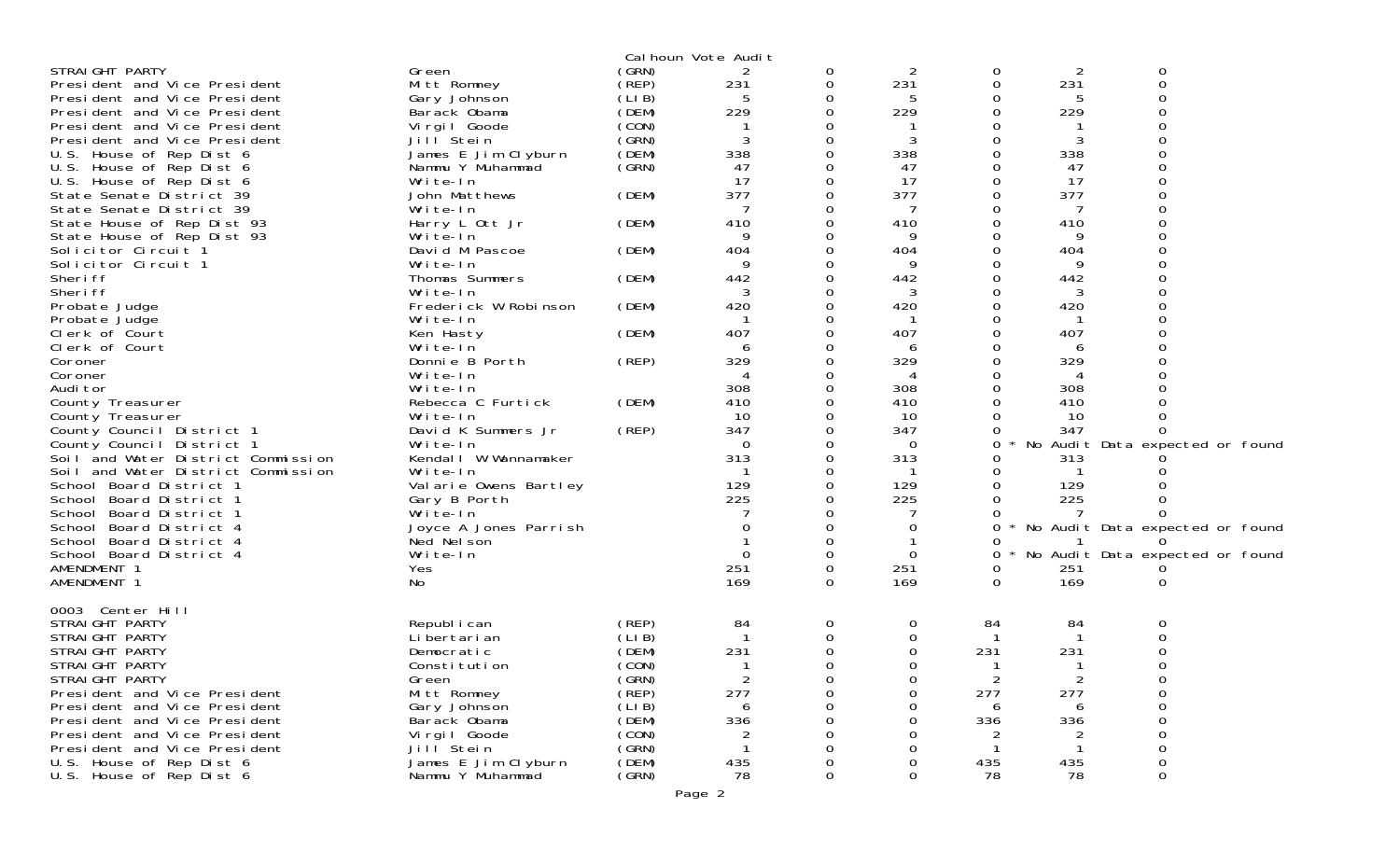|                                    |                       |       | Calhoun Vote Audit |          |                |              |     |                                     |  |
|------------------------------------|-----------------------|-------|--------------------|----------|----------------|--------------|-----|-------------------------------------|--|
| U.S. House of Rep Dist 6           | Write-In              |       | 9                  | 0        | 0              | 9            | 9   | 0                                   |  |
| State Senate District 26           | Deedee Vaughters      | (REP) | 203                | 0        | 0              | 203          | 203 | $\Omega$                            |  |
| State Senate District 26           | Nikki Setzler         | (DEM) | 394                | 0        | 0              | 394          | 394 |                                     |  |
| State Senate District 26           | Write-In              |       | 3                  | 0        | 0              | 3            | 3   | 0                                   |  |
| State House of Rep Dist 93         | Harry L Ott Jr        | (DEM) | 528                | 0        | 0              | 528          | 528 |                                     |  |
| State House of Rep Dist 93         | Write-In              |       | 9                  | $\Omega$ | 0              | 9            | 9   | O                                   |  |
| Solicitor Circuit 1                | David M Pascoe        | (DEM) | 506                | 0        | 0              | 506          | 506 |                                     |  |
| Solicitor Circuit 1                | Write-In              |       |                    | 0        | 0              |              |     |                                     |  |
| Sheri ff                           | Thomas Summers        | (DEM) | 536                | $\Omega$ | 0              | 536          | 536 |                                     |  |
| Sheri ff                           | Write-In              |       | 11                 | 0        | 0              | 11           | 11  |                                     |  |
| Probate Judge                      | Frederick W Robinson  | (DEM) | 516                | 0        | 0              | 516          | 516 |                                     |  |
| Probate Judge                      | Write-In              |       | 5                  | 0        | 0              | 5            | 5   |                                     |  |
| Clerk of Court                     | Ken Hasty             | (DEM) | 520                | 0        | 0              | 520          | 520 |                                     |  |
| Clerk of Court                     | Write-In              |       | 8                  | 0        | 0              | 8            | 8   |                                     |  |
| Coroner                            | Donnie B Porth        | (REP) | 376                | 0        | 0              | 376          | 376 |                                     |  |
|                                    |                       |       | 12                 |          |                | 12           | 12  |                                     |  |
| Coroner                            | Write-In              |       |                    | 0        | 0              |              |     |                                     |  |
| Audi tor                           | Write-In              |       | 348                | 0        | 0              | 348          | 348 |                                     |  |
| County Treasurer                   | Rebecca C Furtick     | (DEM) | 532                | 0        | 0              | 532          | 532 |                                     |  |
| County Treasurer                   | Write-In              |       | 8                  | 0        | 0              | 8            | 8   |                                     |  |
| Soil and Water District Commission | Kendall W Wannamaker  |       | 338                | 0        | 0              | 338          | 338 |                                     |  |
| Soil and Water District Commission | Write-In              |       |                    | $\Omega$ | 0              |              |     |                                     |  |
| School Board District 3            | Sandra M Tucker       |       | 47                 | 0        | 0              | 47           | 47  |                                     |  |
| School Board District 3            | Write-In              |       | $\Omega$           | 0        | 0              | $\star$<br>0 |     | No Audit Data expected or found     |  |
| School Board District 4            | Joyce A Jones Parrish |       | 74                 | $\Omega$ | 0              | 74           | 74  |                                     |  |
| School Board District 4            | Ned Nel son           |       | 54                 | 0        | 0              | 54           | 54  |                                     |  |
| School Board District 4            | Write-In              |       | $\Omega$           | 0        | 0              |              |     | 0 * No Audit Data expected or found |  |
| AMENDMENT 1                        | Yes                   |       | 347                | 0        | 0              | 347          | 347 |                                     |  |
| AMENDMENT 1                        | No                    |       | 237                | $\Omega$ | $\Omega$       | 237          | 237 | 0                                   |  |
|                                    |                       |       |                    |          |                |              |     |                                     |  |
| 0004 Creston                       |                       |       |                    |          |                |              |     |                                     |  |
| STRAIGHT PARTY                     | Republ i can          | (REP) | 20                 | 0        | 20             | 0            | 20  |                                     |  |
| STRAIGHT PARTY                     | Li bertari an         | (LIB) | $\mathbf 0$        | 0        | $\overline{0}$ |              |     | 0 * No Audit Data expected or found |  |
| STRAIGHT PARTY                     | Democratic            | (DEM) | 44                 | $\Omega$ | 44             | 0            | 44  |                                     |  |
| STRAIGHT PARTY                     | Constitution          | (CON) | $\mathbf 0$        | 0        | 0              | 0            |     | * No Audit Data expected or found   |  |
| STRAIGHT PARTY                     | Green                 | (GRN) | $\mathbf 0$        | 0        | 0              | O            |     | No Audit Data expected or found     |  |
| President and Vice President       | Mitt Romney           | (REP) | 85                 | 0        | 85             | O            | 85  |                                     |  |
| President and Vice President       | Gary Johnson          | (LIB) | $\mathbf 0$        | 0        | $\Omega$       | 0            |     | No Audit Data expected or found     |  |
| President and Vice President       | Barack Obama          | (DEM) | 50                 | 0        | 50             | 0            | 50  |                                     |  |
| President and Vice President       | Virgil Goode          | (CON) |                    | 0        |                |              |     |                                     |  |
| President and Vice President       | Jill Stein            | (SRN) | $\mathbf 0$        | 0        | 0              | 0            |     | No Audit Data expected or found     |  |
| U.S. House of Rep Dist 6           | James E Jim Clyburn   | (DEM) | 85                 | 0        | 85             |              | 85  |                                     |  |
| House of Rep Dist 6<br>U.S.        | Nammu Y Muhammad      | (SRN) | 28                 | 0        | 28             | Ω            | 28  |                                     |  |
| U.S.<br>House of Rep Dist 6        | Write-In              |       |                    | 0        | 2              |              |     |                                     |  |
| State Senate District 39           | John Matthews         | (DEM) | 109                | 0        | 109            | 0            | 109 |                                     |  |
| State Senate District 39           | Write-In              |       | $\mathbf{z}$       | $\cup$   | 2              | 0            | 2   | O                                   |  |
| State House of Rep Dist 93         | Harry L Ott Jr        | (DEM) | 120                | 0        | 120            | 0            | 120 | 0                                   |  |
| State House of Rep Dist 93         | Write-In              |       |                    | Ω        |                |              |     | 0                                   |  |
| Solicitor Circuit 1                | David M Pascoe        | (DEM) | 119                | Ω        | 119            | 0            | 119 | 0                                   |  |
| Solicitor Circuit 1                | Write-In              |       |                    | Ω        |                | O            | -1  | 0                                   |  |
| Sheri ff                           | Thomas Summers        | (DEM) | 122                | O        | 122            | O            | 122 | 0                                   |  |
| Sheri ff                           | Write-In              |       | 2                  | 0        | 2              | 0            | 2   | 0                                   |  |
| Probate Judge                      | Frederick W Robinson  | (DEM) | 121                | 0        | 121            | 0            | 121 | 0                                   |  |
|                                    |                       |       |                    |          |                |              |     |                                     |  |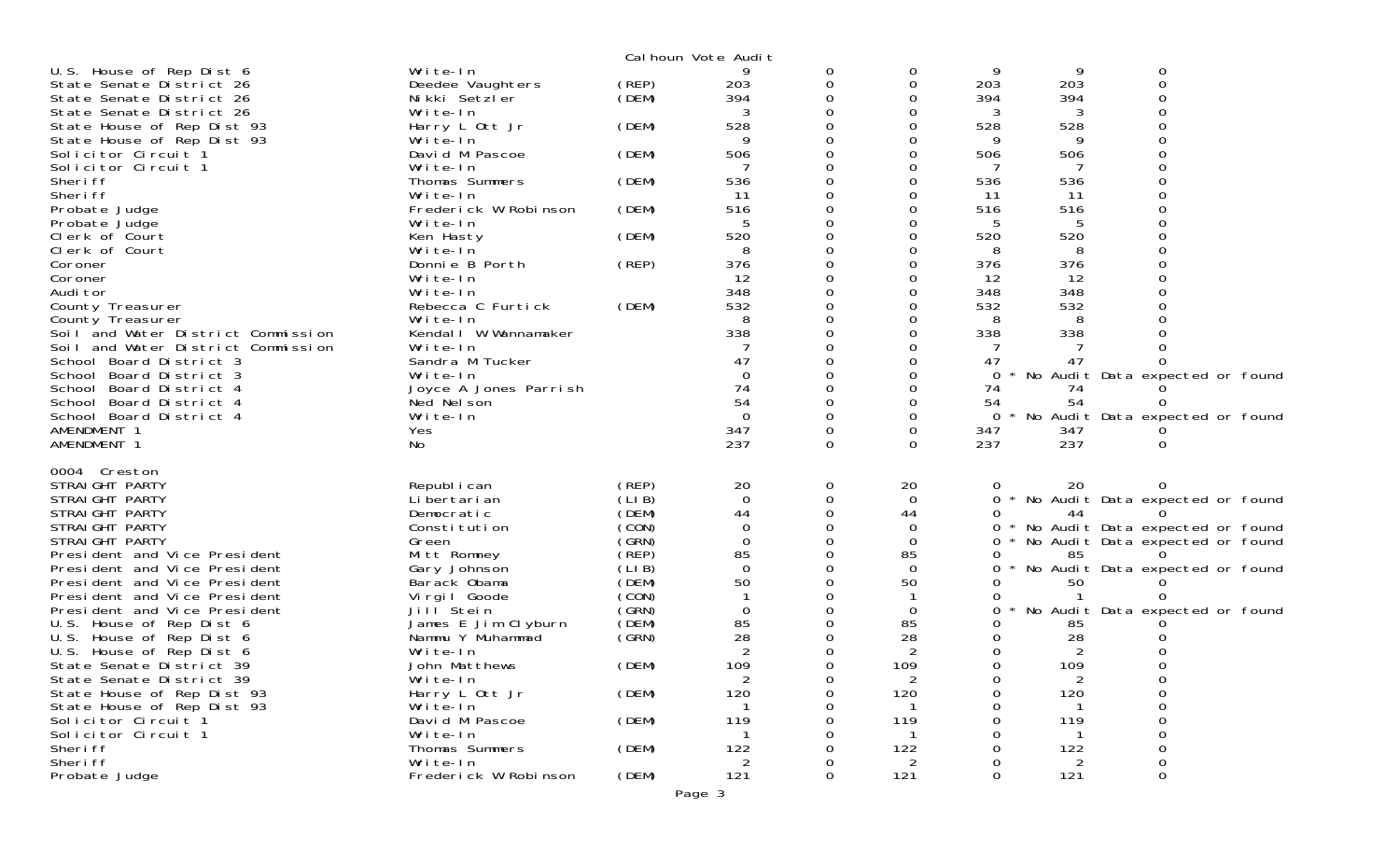|                                                                                                                                                                                                                                                                                                                                                                                                                                                                                                                                                                                                                                                                                                    |                                                                                                                                                                                                                                                                                                                                                                                                                                                                         |                                                                                                                                                                                  | Cal houn Vote Audit                                                                                                                                                                     |                                                                                                                                     |                                                                                                                                                                                                   |                                                                                                                                |                                                                                                                                                                 |                                                                                                                                                                                                                     |
|----------------------------------------------------------------------------------------------------------------------------------------------------------------------------------------------------------------------------------------------------------------------------------------------------------------------------------------------------------------------------------------------------------------------------------------------------------------------------------------------------------------------------------------------------------------------------------------------------------------------------------------------------------------------------------------------------|-------------------------------------------------------------------------------------------------------------------------------------------------------------------------------------------------------------------------------------------------------------------------------------------------------------------------------------------------------------------------------------------------------------------------------------------------------------------------|----------------------------------------------------------------------------------------------------------------------------------------------------------------------------------|-----------------------------------------------------------------------------------------------------------------------------------------------------------------------------------------|-------------------------------------------------------------------------------------------------------------------------------------|---------------------------------------------------------------------------------------------------------------------------------------------------------------------------------------------------|--------------------------------------------------------------------------------------------------------------------------------|-----------------------------------------------------------------------------------------------------------------------------------------------------------------|---------------------------------------------------------------------------------------------------------------------------------------------------------------------------------------------------------------------|
| Probate Judge<br>Clerk of Court<br>Clerk of Court<br>Coroner<br>Coroner<br>Audi tor<br>County Treasurer<br>County Treasurer<br>County Council District 1<br>County Council District 1<br>Soil and Water District Commission<br>Soil and Water District Commission<br>School Board District 1<br>School Board District 1<br>School Board District 1<br>School Board District 4<br>School Board District 4<br>School Board District 4<br>AMENDMENT 1<br>AMENDMENT 1                                                                                                                                                                                                                                  | Write-In<br>Ken Hasty<br>Write-In<br>Donnie B Porth<br>Write-In<br>Write-In<br>Rebecca C Furtick<br>Write-In<br>David K Summers Jr<br>Write-In<br>Kendall W Wannamaker<br>Write-In<br>Val arie Owens Bartley<br>Gary B Porth<br>Write-In<br>Joyce A Jones Parrish<br>Ned Nelson<br>Write-In<br>Yes<br>No.                                                                                                                                                               | (DEM)<br>(REP)<br>(DEM)<br>(REP)                                                                                                                                                 | 0<br>116<br>3<br>98<br>$\Omega$<br>105<br>123<br>69<br>$\Omega$<br>90<br>$\Omega$<br>32<br>51<br>$\Omega$<br>25<br>$\overline{0}$<br>73<br>60                                           | 0<br>0<br>0<br>0<br>0<br>0<br>0<br>0<br>0<br>0<br>0<br>0<br>0<br>0<br>0<br>0<br>0<br>0<br>0                                         | 0<br>116<br>3<br>98<br>$\Omega$<br>105<br>123<br>-1<br>69<br>$\mathbf 0$<br>90<br>$\mathbf 0$<br>32<br>51<br>$\mathbf 0$<br>5<br>25<br>$\mathbf 0$<br>73<br>60                                    | 0<br>0<br>0<br>0<br>0<br>O<br>0<br>Ω<br>0<br>0<br>O<br>0<br>O<br>0<br>Ω<br>0<br>O<br>$\Omega$                                  | 116<br>98<br>105<br>123<br>69<br>90<br>32<br>51<br>5<br>25<br>73<br>60                                                                                          | No Audit Data expected or found<br>No Audit Data expected or found<br>No Audit Data expected or found<br>No Audit Data expected or found<br>No Audit Data expected or found<br>No Audit Data expected or found<br>0 |
| 0005 Dixie<br>STRAIGHT PARTY<br>STRAIGHT PARTY<br>STRAIGHT PARTY<br>STRAIGHT PARTY<br>STRAIGHT PARTY<br>President and Vice President<br>President and Vice President<br>President and Vice President<br>President and Vice President<br>President and Vice President<br>U.S. House of Rep Dist 6<br>U.S. House of Rep Dist 6<br>U.S. House of Rep Dist 6<br>State Senate District 39<br>State Senate District 39<br>State House of Rep Dist 93<br>State House of Rep Dist 93<br>Solicitor Circuit 1<br>Solicitor Circuit 1<br>Sheri ff<br>Sheri ff<br>Probate Judge<br>Probate Judge<br>Clerk of Court<br>Clerk of Court<br>Coroner<br>Coroner<br>Audi tor<br>County Treasurer<br>County Treasurer | Republ i can<br>Li bertari an<br>Democratic<br>Constitution<br>Green<br>Mitt Romney<br>Gary Johnson<br>Barack Obama<br>Virgil Goode<br>Jill Stein<br>James E Jim Clyburn<br>Nammu Y Muhammad<br>Write-In<br>John Matthews<br>Write-In<br>Harry L Ott Jr<br>Write-In<br>David M Pascoe<br>Write-In<br>Thomas Summers<br>Write-In<br>Frederick W Robinson<br>Write-In<br>Ken Hasty<br>Write-In<br>Donnie B Porth<br>Write-In<br>Write-In<br>Rebecca C Furtick<br>Write-In | (REP)<br>(LIB)<br>(DEM)<br>(CON)<br>(GRN)<br>(REF)<br>(LIB)<br>(DEM)<br>(CON)<br>(SRN)<br>(DEM)<br>(GRN)<br>(DEM)<br>(DEM)<br>(DEM)<br>(DEM)<br>(DEM)<br>(DEM)<br>(REP)<br>(DEM) | 67<br>-1<br>507<br>2<br>229<br>751<br>3<br>$\overline{7}$<br>847<br>51<br>17<br>880<br>11<br>904<br>9<br>892<br>14<br>928<br>6<br>915<br>6<br>913<br>8<br>511<br>45<br>772<br>913<br>11 | 0<br>0<br>0<br>0<br>0<br>0<br>0<br>0<br>0<br>0<br>0<br>0<br>0<br>0<br>0<br>0<br>0<br>0<br>0<br>0<br>∩<br>0<br>0<br>ი<br>0<br>0<br>0 | 67<br>$\mathbf{1}$<br>507<br>1<br>229<br>751<br>3<br>$\overline{7}$<br>847<br>51<br>17<br>880<br>11<br>904<br>9<br>892<br>14<br>928<br>6<br>915<br>6<br>913<br>8<br>511<br>45<br>772<br>913<br>11 | 0<br>0<br>0<br>0<br>0<br>0<br>0<br>0<br>0<br>0<br>0<br>0<br>0<br>0<br>0<br>0<br>0<br>0<br>0<br>∩<br>0<br>0<br>Ω<br>Ω<br>0<br>0 | 67<br>507<br>229<br>751<br>3<br>7<br>847<br>51<br>17<br>880<br>11<br>904<br>9<br>892<br>14<br>928<br>6<br>915<br>6<br>913<br>8<br>511<br>45<br>772<br>913<br>11 | 0<br>0<br>∩<br>∩<br>$\mathbf 0$<br>$\mathbf 0$<br>0<br>0<br>Ω<br>0<br>0<br>0                                                                                                                                        |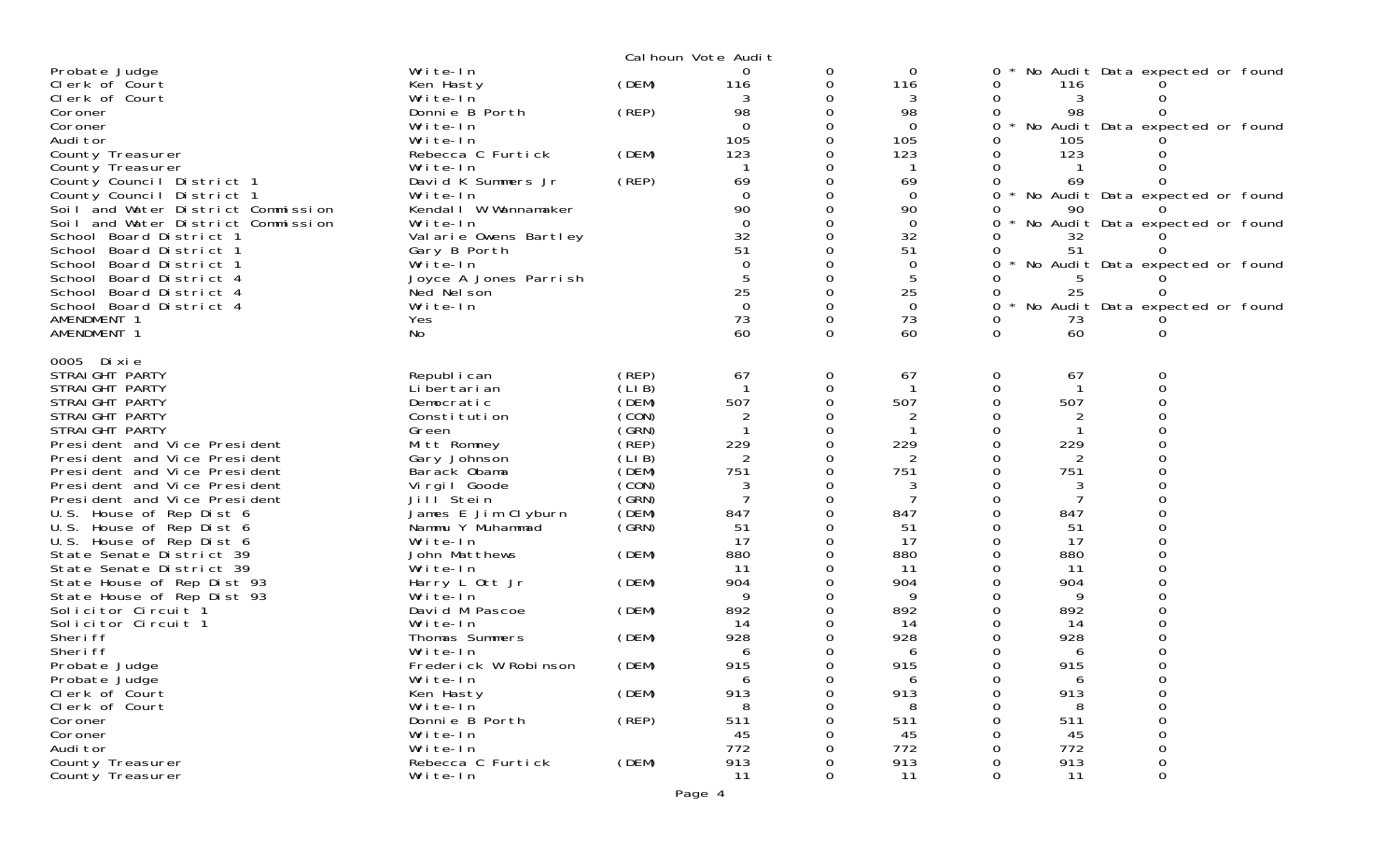|                                                                                                                                                                                                                                                                            |                                                                                                                                                     |                                                                                        | Cal houn Vote Audit                                                                               |                                                                                                    |                                                                      |                                                                                               |                                                       |                                                                                                              |
|----------------------------------------------------------------------------------------------------------------------------------------------------------------------------------------------------------------------------------------------------------------------------|-----------------------------------------------------------------------------------------------------------------------------------------------------|----------------------------------------------------------------------------------------|---------------------------------------------------------------------------------------------------|----------------------------------------------------------------------------------------------------|----------------------------------------------------------------------|-----------------------------------------------------------------------------------------------|-------------------------------------------------------|--------------------------------------------------------------------------------------------------------------|
| County Council District 2<br>County Council District 2<br>Soil and Water District Commission<br>Soil and Water District Commission<br>School Board District 4<br>School Board District 4<br>School Board District 4<br>AMENDMENT 1<br>AMENDMENT 1                          | Pamela Claxton<br>Write-In<br>Kendall W Wannamaker<br>Write-In<br>Joyce A Jones Parrish<br>Ned Nel son<br>Write-In<br>Yes<br>No                     | (DEM)                                                                                  | 327<br>9<br>525<br>4<br>150<br>79<br>$\overline{2}$<br>552<br>393                                 | 0<br>0<br>$\Omega$<br>0<br>$\Omega$<br>0<br>$\Omega$<br>$\Omega$<br>$\Omega$                       | 327<br>9<br>525<br>$\overline{4}$<br>150<br>79<br>2<br>552<br>393    | $\mathbf 0$<br>0<br>$\Omega$<br>0<br>$\Omega$<br>$\Omega$<br>$\Omega$<br>$\Omega$<br>$\Omega$ | 327<br>9<br>525<br>4<br>150<br>79<br>2<br>552<br>393  | $\mathbf 0$<br>0<br>U<br>$\Omega$<br>$\Omega$<br>$\Omega$                                                    |
| 0006 Fall Branch<br>STRAIGHT PARTY<br>STRAIGHT PARTY<br>STRAIGHT PARTY<br>STRAIGHT PARTY<br>STRAIGHT PARTY<br>President and Vice President<br>President and Vice President<br>President and Vice President<br>President and Vice President<br>President and Vice President | Republ i can<br>Li bertari an<br>Democratic<br>Constitution<br>Green<br>Mitt Romney<br>Gary Johnson<br>Barack Obama<br>Vi rgi I Goode<br>Jill Stein | (REP)<br>(LIB)<br>(DEM)<br>(CON)<br>(GRN)<br>(REP)<br>(LIB)<br>(DEM)<br>(CON)<br>(GRN) | 30<br>2<br>79<br>$\mathbf{1}$<br>$\overline{0}$<br>136<br>3<br>137<br>$\mathbf{1}$<br>$\mathbf 0$ | 0<br>0<br>$\Omega$<br>$\Omega$<br>$\mathbf 0$<br>$\Omega$<br>0<br>$\Omega$<br>$\Omega$<br>$\Omega$ | 30<br>2<br>79<br>-1<br>$\Omega$<br>136<br>3<br>137<br>-1<br>$\Omega$ | 0<br>0<br>0<br>0<br>0<br>$\Omega$<br>0                                                        | 30<br>2<br>79<br>136<br>3<br>137                      | 0<br>$\Omega$<br>No Audit Data expected or found<br>0<br>No Audit Data expected or found                     |
| U.S. House of Rep Dist 6<br>U.S. House of Rep Dist 6<br>U.S. House of Rep Dist 6<br>State Senate District 26<br>State Senate District 26<br>State Senate District 26<br>State House of Rep Dist 93<br>State House of Rep Dist 93                                           | James E Jim Clyburn<br>Nammu Y Muhammad<br>Write-In<br>Deedee Vaughters<br>Nikki Setzler<br>Write-In<br>Harry L Ott Jr<br>Write-In                  | (DEM)<br>(SRN)<br>(REP)<br>(DEM)<br>(DEM)                                              | 195<br>32<br>8<br>104<br>166<br>$\Omega$<br>246<br>4                                              | $\Omega$<br>$\Omega$<br>$\Omega$<br>0<br>0<br>O<br>0<br>$\Omega$                                   | 195<br>32<br>8<br>104<br>166<br>$\Omega$<br>246<br>4                 | 0<br>$\Omega$<br>$\Omega$<br>0<br>$\Omega$<br>0<br>0                                          | 195<br>32<br>8<br>104<br>166<br>246<br>$\overline{4}$ | No Audit Data expected or found<br>O                                                                         |
| Solicitor Circuit 1<br>Solicitor Circuit 1<br>Sheri ff<br>Sheri ff<br>Probate Judge<br>Probate Judge<br>Clerk of Court<br>Clerk of Court<br>Coroner                                                                                                                        | David M Pascoe<br>Write-In<br>Thomas Summers<br>Write-In<br>Frederick W Robinson<br>Write-In<br>Ken Hasty<br>Write-In<br>Donnie B Porth             | (DEM)<br>(DEM)<br>(DEM)<br>(DEM)<br>(REP)                                              | 235<br>250<br>3<br>245<br>$\mathbf{1}$<br>248<br>$\Omega$<br>208                                  | 0<br>$\Omega$<br>$\Omega$<br>$\Omega$<br>0<br>$\Omega$<br>0<br>$\Omega$                            | 235<br>250<br>3<br>245<br>$\mathbf{1}$<br>248<br>$\Omega$<br>208     | 0<br>$\Omega$<br>$\Omega$<br>$\Omega$<br>$\Omega$<br>$\Omega$<br>$\overline{O}$<br>0          | 235<br>250<br>3<br>245<br>248<br>208                  | ∩<br>No Audit Data expected or found                                                                         |
| Coroner<br>Audi tor<br>County Treasurer<br>County Treasurer<br>Soil and Water District Commission<br>Soil and Water District Commission<br>School Board District 3<br>School Board District 3                                                                              | Write-In<br>Write-In<br>Rebecca C Furtick<br>Write-In<br>Kendall W Wannamaker<br>Write-In<br>Sandra M Tucker<br>Write-In                            | (DEM)                                                                                  | $\overline{2}$<br>201<br>248<br>3<br>190<br>$\mathbf{1}$<br>15<br>2                               | 0<br>0<br>$\Omega$<br>$\Omega$<br>$\Omega$<br>0<br>$\Omega$                                        | 2<br>201<br>248<br>3<br>190<br>$\mathbf{1}$<br>15<br>2               | 0<br>0<br>$\Omega$<br>0<br>$\Omega$                                                           | 2<br>201<br>248<br>3<br>190<br>15                     |                                                                                                              |
| School Board District 4<br>School Board District 4<br>School Board District 4<br>AMENDMENT 1<br>AMENDMENT 1                                                                                                                                                                | Joyce A Jones Parrish<br>Ned Nel son<br>Write-In<br>Yes<br>No.                                                                                      |                                                                                        | $\Omega$<br>$\Omega$<br>$\Omega$<br>156<br>116                                                    | $\Omega$<br>$\Omega$<br>$\Omega$<br>0                                                              | 0<br>0<br>$\Omega$<br>156<br>116                                     | 0<br>0<br>0<br>$\Omega$<br>0                                                                  | 156<br>116                                            | No Audit Data expected or found<br>No Audit Data expected or found<br>* No Audit Data expected or found<br>0 |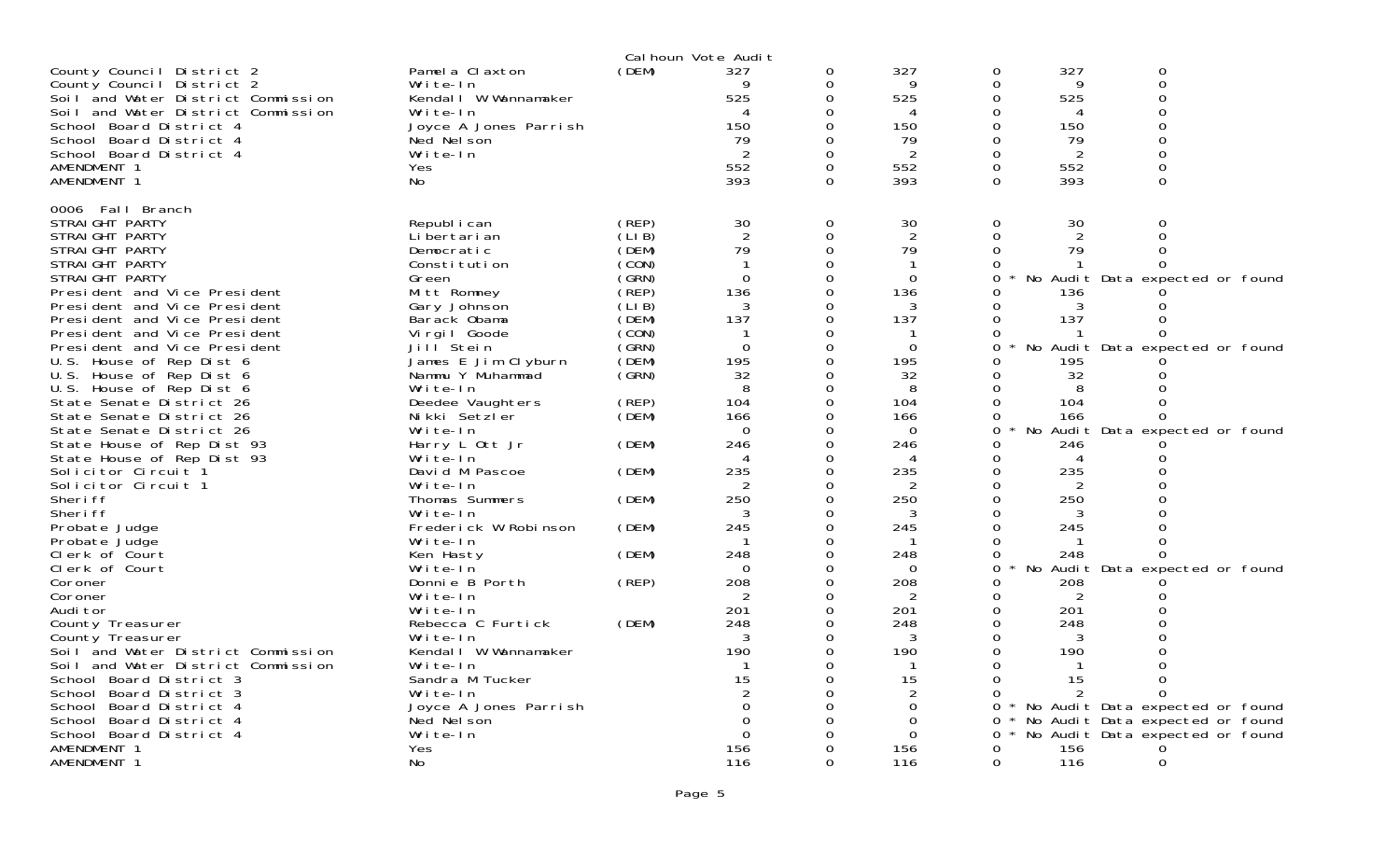|                                                              |                                         |                   | varnoan vote naart         |                      |                            |               |                                                                    |  |
|--------------------------------------------------------------|-----------------------------------------|-------------------|----------------------------|----------------------|----------------------------|---------------|--------------------------------------------------------------------|--|
| 0007 Fort Motte<br>STRAIGHT PARTY                            | Republ i can                            | (REP)             | 20                         | 0                    | 20                         | 0             | 20<br>0                                                            |  |
| STRAIGHT PARTY                                               | Li bertari an                           | CLIB <sub>)</sub> | $\mathbf 0$                | 0                    | $\mathbf 0$                | $\Omega$      | * No Audit Data expected or found                                  |  |
| STRAIGHT PARTY                                               | Democratic                              | (DEM)             | 37                         | $\Omega$             | 37                         | $\Omega$      | 37                                                                 |  |
| STRAIGHT PARTY                                               | Constitution                            | (CON)             | $\overline{0}$             | $\mathbf 0$          | $\Omega$                   | $\Omega$      | * No Audit Data expected or found                                  |  |
| STRAIGHT PARTY                                               | Green                                   | (GRN)             | $\overline{0}$             | 0                    | $\Omega$                   | 0             | No Audit Data expected or found                                    |  |
| President and Vice President                                 | Mitt Romney                             | (REF)             | 91                         | 0                    | 91                         |               | 91                                                                 |  |
| President and Vice President                                 | Gary Johnson                            | (LIB)             | $\overline{2}$             | $\mathbf 0$          | $\overline{2}$             | $\Omega$      | 2<br>0                                                             |  |
| President and Vice President                                 | Barack Obama                            | (DEM)             | 72                         | $\Omega$             | 72                         | $\Omega$      | 72<br>0                                                            |  |
| President and Vice President<br>President and Vice President | Vi rgi I Goode<br>Jill <sup>Stein</sup> | (CON)<br>(GRN)    | $\mathbf 0$<br>$\mathbf 0$ | 0<br>$\Omega$        | $\Omega$<br>$\overline{0}$ | 0<br>0        | No Audit Data expected or found<br>No Audit Data expected or found |  |
| U.S. House of Rep Dist 6                                     | James E Jim Clyburn                     | (DEM)             | 96                         | 0                    | 96                         | $\Omega$      | 96                                                                 |  |
| U.S. House of Rep Dist 6                                     | Nammu Y Muhammad                        | (GRN)             | 29                         | 0                    | 29                         | 0             | 29                                                                 |  |
| U.S. House of Rep Dist 6                                     | Write-In                                |                   | 10                         | $\Omega$             | 10                         | $\Omega$      | 10                                                                 |  |
| State Senate District 39                                     | John Matthews                           | (DEM)             | 131                        | 0                    | 131                        | $\mathbf 0$   | 131                                                                |  |
| State Senate District 39                                     | Write-In                                |                   | 3                          | $\Omega$             | 3                          | $\Omega$      | 3                                                                  |  |
| State House of Rep Dist 93                                   | Harry L Ott Jr                          | (DEM)             | 132                        | 0                    | 132                        | $\Omega$      | 132                                                                |  |
| State House of Rep Dist 93                                   | Write-In                                |                   | 14                         | 0                    | 14                         | 0             | 14                                                                 |  |
| Solicitor Circuit 1                                          | David M Pascoe                          | (DEM)             | 135                        | $\Omega$             | 135                        | $\Omega$      | 135                                                                |  |
| Solicitor Circuit 1                                          | Write-In                                |                   | $\overline{2}$             | 0                    | 2                          | 0             | 2                                                                  |  |
| Sheri ff                                                     | Thomas Summers                          | (DEM)             | 145                        | $\Omega$             | 145                        | $\mathbf{O}$  | 145                                                                |  |
| Sheri ff                                                     | Write-In<br>Frederick W Robinson        | (DEM)             | $\overline{2}$<br>146      | 0<br>$\Omega$        | 2<br>146                   | 0<br>$\Omega$ | $\overline{2}$<br>146                                              |  |
| Probate Judge<br>Probate Judge                               | Write-In                                |                   |                            | 0                    | -1                         | $\Omega$      | -1                                                                 |  |
| Clerk of Court                                               | Ken Hasty                               | (DEM)             | 146                        | 0                    | 146                        | 0             | 146                                                                |  |
| Clerk of Court                                               | Write-In                                |                   |                            | $\Omega$             | -1                         | $\Omega$      |                                                                    |  |
| Coroner                                                      | Donnie B Porth                          | (REP)             | 129                        | 0                    | 129                        | 0             | 129<br><sup>n</sup>                                                |  |
| Coroner                                                      | Write-In                                |                   | $\Omega$                   | 0                    | $\Omega$                   | $\Omega$      | No Audit Data expected or found                                    |  |
| Audi tor                                                     | Write-In                                |                   | 138                        | 0                    | 138                        | 0             | 138                                                                |  |
| County Treasurer                                             | Rebecca C Furtick                       | (DEM)             | 145                        | $\Omega$             | 145                        | 0             | 145                                                                |  |
| County Treasurer                                             | Write-In                                |                   | 2                          | $\Omega$             | 2                          | $\Omega$      | 2                                                                  |  |
| County Council District 1                                    | David K Summers Jr                      | (REP)             | 5                          | 0                    | 5                          | $\Omega$      |                                                                    |  |
| County Council District 1                                    | Write-In<br>Pamel a Claxton             | (DEM)             | $\Omega$<br>118            | $\Omega$<br>$\Omega$ | $\Omega$<br>118            | 0<br>0        | No Audit Data expected or found<br>118                             |  |
| County Council District 2<br>County Council District 2       | Write-In                                |                   | 14                         | $\Omega$             | 14                         | $\Omega$      | 14<br>O                                                            |  |
| Soil and Water District Commission                           | Kendall W Wannamaker                    |                   | 120                        | $\Omega$             | 120                        | $\Omega$      | 120<br>$\Omega$                                                    |  |
| Soil and Water District Commission                           | Write-In                                |                   | $\Omega$                   | $\Omega$             | $\Omega$                   | $\Omega$      | * No Audit Data expected or found                                  |  |
| School Board District 1                                      | Valarie Owens Bartley                   |                   | $\Omega$                   | $\Omega$             | $\Omega$                   | 0             | * No Audit Data expected or found                                  |  |
| School Board District 1                                      | Gary B Porth                            |                   |                            | $\mathbf 0$          | 3                          |               | 3                                                                  |  |
| School Board District 1                                      | Write-In                                |                   | $\Omega$                   | $\Omega$             | $\Omega$                   | $\Omega$      | No Audit Data expected or found                                    |  |
| AMENDMENT 1                                                  | Yes                                     |                   | 93                         | 0                    | 93                         | 0             | 93                                                                 |  |
| AMENDMENT 1                                                  | No                                      |                   | 66                         | $\Omega$             | 66                         | $\Omega$      | 66<br>$\Omega$                                                     |  |
|                                                              |                                         |                   |                            |                      |                            |               |                                                                    |  |
| 0008 Lone Star<br>STRAIGHT PARTY                             | Republ i can                            | (REP)             | 120                        | 0                    | 120                        | 0             | 120<br>0                                                           |  |
| STRAIGHT PARTY                                               | Li bertari an                           | (LIB)             | 2                          | 0                    | 2                          | 0             | 0<br>2                                                             |  |
| STRAIGHT PARTY                                               | Democratic                              | (DEM)             | 143                        | 0                    | 143                        | 0             | $\Omega$<br>143                                                    |  |
| STRAIGHT PARTY                                               | Constitution                            | (CON)             |                            | 0                    |                            | $\Omega$      | <sup>o</sup>                                                       |  |
| STRAIGHT PARTY                                               | Green                                   | (GRN)             | $\Omega$                   | 0                    | $\Omega$                   | $\Omega$      | No Audit Data expected or found                                    |  |
| President and Vice President                                 | Mitt Romney                             | (REF)             | 283                        | $\Omega$             | 283                        | 0             | 283                                                                |  |
| President and Vice President                                 | Gary Johnson                            | (LIB)             | 4                          | $\Omega$             | 4                          | 0             | 4                                                                  |  |
| President and Vice President                                 | Barack Obama                            | (DEM)             | 221                        | 0                    | 221                        | 0             | 221<br>$\Omega$                                                    |  |

Page 6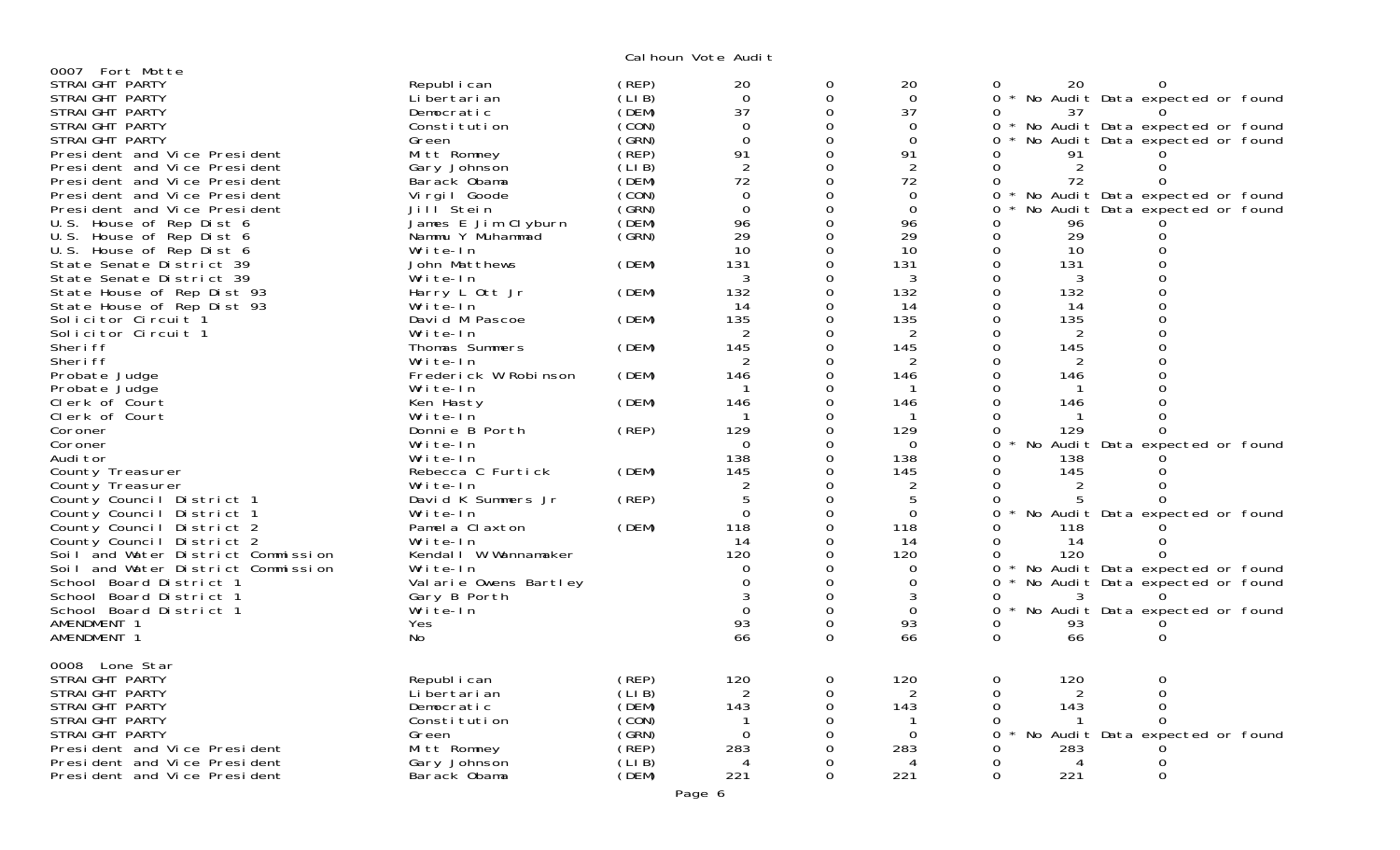| President and Vice President<br>Virgil Goode<br>(CON)<br>0<br>0<br>2<br>2<br>0<br>(GRN)<br>Jill Stein<br>0<br>0<br>0<br>President and Vice President<br>(DEM)<br>308<br>308<br>308<br>U.S. House of Rep Dist 6<br>James E Jim Clyburn<br>0<br>O<br>(GRN)<br>79<br>79<br>79<br>U.S. House of Rep Dist 6<br>Nammu Y Muhammad<br>0<br>U.S. House of Rep Dist 6<br>Write-In<br>0<br>8<br>8<br>8<br>(DEM)<br>357<br>357<br>357<br>John Matthews<br>0<br>O<br>State Senate District 39<br>State Senate District 39<br>5<br>5<br>Write-In<br>0<br>5<br>(DEM)<br>386<br>386<br>386<br>0<br>State House of Rep Dist 93<br>Harry L Ott Jr<br>State House of Rep Dist 93<br>Write-In<br>2<br>2<br>0<br>O<br>369<br>369<br>369<br>Solicitor Circuit 1<br>David M Pascoe<br>(DEM)<br>0<br>0<br>Solicitor Circuit 1<br>Write-In<br>8<br>8<br>8<br>402<br>402<br>402<br>Sheri ff<br>(DEM)<br>Thomas Summers<br>0<br>O<br>Sheri ff<br>5<br>Write-In<br>0<br>5<br>5<br>376<br>376<br>376<br>Frederick W Robinson<br>(DEM)<br>0<br>Probate Judge<br>Write-In<br>0<br>3<br>3<br>Probate Judge<br>Ω<br>382<br>382<br>382<br>(DEM)<br>0<br>Clerk of Court<br>Ken Hasty<br>0<br>Clerk of Court<br>0<br>Write-In<br>3<br>(REP)<br>344<br>344<br>344<br>Coroner<br>Donnie B Porth<br>0<br>O<br>2<br>2<br>2<br>Coroner<br>Write-In<br>0<br>334<br>334<br>334<br>Audi tor<br>Write-In<br>0<br>0<br>(DEM)<br>391<br>391<br>391<br>Rebecca C Furtick<br>0<br>County Treasurer<br>O<br>Write-In<br>0<br>Ω<br>County Treasurer<br>4<br>4<br>(REP)<br>303<br>303<br>303<br>David K Summers Jr<br>0<br>County Council District 1<br>Write-In<br>County Council District 1<br>0<br>4<br>79<br>79<br>Pamela Claxton<br>(DEM)<br>0<br>79<br>County Council District 2<br>Write-In<br>0<br>0<br>No Audit Data expected or found<br>County Council District 2<br>$\Omega$<br>0<br>267<br>Kendall W Wannamaker<br>267<br>0<br>Soil and Water District Commission<br>267<br>No Audit Data expected or found<br>Soil and Water District Commission<br>Write-In<br>0<br>0<br>0<br>$\Omega$<br>98<br>Val arie Owens Bartley<br>98<br>0<br>School Board District 1<br>98<br>150<br>0<br>150<br>150<br>School Board District 1<br>Gary B Porth<br>O<br>School Board District 1<br>Write-In<br>0<br>0<br>4<br>4<br>4<br>AMENDMENT 1<br>285<br>0<br>285<br>0<br>285<br>Yes<br>AMENDMENT 1<br>198<br>$\Omega$<br>198<br>$\Omega$<br>198<br>$\Omega$<br>No.<br>0009 Midway<br>(REP)<br>STRAIGHT PARTY<br>Republ i can<br>50<br>50<br>0<br>50<br>0<br>0<br>(LIB)<br>STRAIGHT PARTY<br>Li bertari an<br>0<br>0<br>$\mathbf 1$<br>(DEM)<br>STRAIGHT PARTY<br>45<br>0<br>45<br>45<br>Democratic<br>(CON)<br>STRAIGHT PARTY<br>$\Omega$<br>No Audit Data expected or found<br>Constitution<br>0<br>$\Omega$<br>O<br>(SRN)<br>0<br>STRAIGHT PARTY<br>Green<br>$\mathbf{1}$<br>(REP)<br>176<br>Mitt Romney<br>0<br>176<br>President and Vice President<br>176<br>(LIB)<br>$\overline{0}$<br>No Audit Data expected or found<br>President and Vice President<br>0<br>0<br>0<br>Gary Johnson<br>57<br>57<br>(DEM)<br>0<br>57<br>President and Vice President<br>Barack Obama<br>0<br>(CON)<br>$\Omega$<br>2<br>∩<br>2<br>President and Vice President<br>Virgil Goode<br>$\Omega$<br>(GRN)<br>President and Vice President<br>Jill <sup>Stein</sup><br>$\mathbf{1}$<br>0<br>0<br>0<br>(DEM)<br>U.S. House of Rep Dist 6<br>James E Jim Clyburn<br>138<br>138<br>138<br>0<br>Ω<br>U.S. House of Rep Dist 6<br>(GRN)<br>35<br>35<br>35<br>Nammu Y Muhammad<br>Ω<br>U.S. House of Rep Dist 6<br>7<br>7<br>Write-In<br>(DEM)<br>174<br>John Matthews<br>174<br>174<br>State Senate District 39<br>State Senate District 39<br>Write-In<br>State House of Rep Dist 93<br>Harry L Ott Jr<br>(DEM)<br>190<br>190<br>190<br>O<br>0<br>0 |                            |          | Cal houn Vote Audit |  |  |  |
|------------------------------------------------------------------------------------------------------------------------------------------------------------------------------------------------------------------------------------------------------------------------------------------------------------------------------------------------------------------------------------------------------------------------------------------------------------------------------------------------------------------------------------------------------------------------------------------------------------------------------------------------------------------------------------------------------------------------------------------------------------------------------------------------------------------------------------------------------------------------------------------------------------------------------------------------------------------------------------------------------------------------------------------------------------------------------------------------------------------------------------------------------------------------------------------------------------------------------------------------------------------------------------------------------------------------------------------------------------------------------------------------------------------------------------------------------------------------------------------------------------------------------------------------------------------------------------------------------------------------------------------------------------------------------------------------------------------------------------------------------------------------------------------------------------------------------------------------------------------------------------------------------------------------------------------------------------------------------------------------------------------------------------------------------------------------------------------------------------------------------------------------------------------------------------------------------------------------------------------------------------------------------------------------------------------------------------------------------------------------------------------------------------------------------------------------------------------------------------------------------------------------------------------------------------------------------------------------------------------------------------------------------------------------------------------------------------------------------------------------------------------------------------------------------------------------------------------------------------------------------------------------------------------------------------------------------------------------------------------------------------------------------------------------------------------------------------------------------------------------------------------------------------------------------------------------------------------------------------------------------------------------------------------------------------------------------------------------------------------------------------------------------------------------------------------------------------------------------------------------------------------------------------------------------------------------------------------------------------------------------------------------------------------------------------------------------------------------------------------------------------------------|----------------------------|----------|---------------------|--|--|--|
|                                                                                                                                                                                                                                                                                                                                                                                                                                                                                                                                                                                                                                                                                                                                                                                                                                                                                                                                                                                                                                                                                                                                                                                                                                                                                                                                                                                                                                                                                                                                                                                                                                                                                                                                                                                                                                                                                                                                                                                                                                                                                                                                                                                                                                                                                                                                                                                                                                                                                                                                                                                                                                                                                                                                                                                                                                                                                                                                                                                                                                                                                                                                                                                                                                                                                                                                                                                                                                                                                                                                                                                                                                                                                                                                                                        |                            |          |                     |  |  |  |
|                                                                                                                                                                                                                                                                                                                                                                                                                                                                                                                                                                                                                                                                                                                                                                                                                                                                                                                                                                                                                                                                                                                                                                                                                                                                                                                                                                                                                                                                                                                                                                                                                                                                                                                                                                                                                                                                                                                                                                                                                                                                                                                                                                                                                                                                                                                                                                                                                                                                                                                                                                                                                                                                                                                                                                                                                                                                                                                                                                                                                                                                                                                                                                                                                                                                                                                                                                                                                                                                                                                                                                                                                                                                                                                                                                        |                            |          |                     |  |  |  |
|                                                                                                                                                                                                                                                                                                                                                                                                                                                                                                                                                                                                                                                                                                                                                                                                                                                                                                                                                                                                                                                                                                                                                                                                                                                                                                                                                                                                                                                                                                                                                                                                                                                                                                                                                                                                                                                                                                                                                                                                                                                                                                                                                                                                                                                                                                                                                                                                                                                                                                                                                                                                                                                                                                                                                                                                                                                                                                                                                                                                                                                                                                                                                                                                                                                                                                                                                                                                                                                                                                                                                                                                                                                                                                                                                                        |                            |          |                     |  |  |  |
|                                                                                                                                                                                                                                                                                                                                                                                                                                                                                                                                                                                                                                                                                                                                                                                                                                                                                                                                                                                                                                                                                                                                                                                                                                                                                                                                                                                                                                                                                                                                                                                                                                                                                                                                                                                                                                                                                                                                                                                                                                                                                                                                                                                                                                                                                                                                                                                                                                                                                                                                                                                                                                                                                                                                                                                                                                                                                                                                                                                                                                                                                                                                                                                                                                                                                                                                                                                                                                                                                                                                                                                                                                                                                                                                                                        |                            |          |                     |  |  |  |
|                                                                                                                                                                                                                                                                                                                                                                                                                                                                                                                                                                                                                                                                                                                                                                                                                                                                                                                                                                                                                                                                                                                                                                                                                                                                                                                                                                                                                                                                                                                                                                                                                                                                                                                                                                                                                                                                                                                                                                                                                                                                                                                                                                                                                                                                                                                                                                                                                                                                                                                                                                                                                                                                                                                                                                                                                                                                                                                                                                                                                                                                                                                                                                                                                                                                                                                                                                                                                                                                                                                                                                                                                                                                                                                                                                        |                            |          |                     |  |  |  |
|                                                                                                                                                                                                                                                                                                                                                                                                                                                                                                                                                                                                                                                                                                                                                                                                                                                                                                                                                                                                                                                                                                                                                                                                                                                                                                                                                                                                                                                                                                                                                                                                                                                                                                                                                                                                                                                                                                                                                                                                                                                                                                                                                                                                                                                                                                                                                                                                                                                                                                                                                                                                                                                                                                                                                                                                                                                                                                                                                                                                                                                                                                                                                                                                                                                                                                                                                                                                                                                                                                                                                                                                                                                                                                                                                                        |                            |          |                     |  |  |  |
|                                                                                                                                                                                                                                                                                                                                                                                                                                                                                                                                                                                                                                                                                                                                                                                                                                                                                                                                                                                                                                                                                                                                                                                                                                                                                                                                                                                                                                                                                                                                                                                                                                                                                                                                                                                                                                                                                                                                                                                                                                                                                                                                                                                                                                                                                                                                                                                                                                                                                                                                                                                                                                                                                                                                                                                                                                                                                                                                                                                                                                                                                                                                                                                                                                                                                                                                                                                                                                                                                                                                                                                                                                                                                                                                                                        |                            |          |                     |  |  |  |
|                                                                                                                                                                                                                                                                                                                                                                                                                                                                                                                                                                                                                                                                                                                                                                                                                                                                                                                                                                                                                                                                                                                                                                                                                                                                                                                                                                                                                                                                                                                                                                                                                                                                                                                                                                                                                                                                                                                                                                                                                                                                                                                                                                                                                                                                                                                                                                                                                                                                                                                                                                                                                                                                                                                                                                                                                                                                                                                                                                                                                                                                                                                                                                                                                                                                                                                                                                                                                                                                                                                                                                                                                                                                                                                                                                        |                            |          |                     |  |  |  |
|                                                                                                                                                                                                                                                                                                                                                                                                                                                                                                                                                                                                                                                                                                                                                                                                                                                                                                                                                                                                                                                                                                                                                                                                                                                                                                                                                                                                                                                                                                                                                                                                                                                                                                                                                                                                                                                                                                                                                                                                                                                                                                                                                                                                                                                                                                                                                                                                                                                                                                                                                                                                                                                                                                                                                                                                                                                                                                                                                                                                                                                                                                                                                                                                                                                                                                                                                                                                                                                                                                                                                                                                                                                                                                                                                                        |                            |          |                     |  |  |  |
|                                                                                                                                                                                                                                                                                                                                                                                                                                                                                                                                                                                                                                                                                                                                                                                                                                                                                                                                                                                                                                                                                                                                                                                                                                                                                                                                                                                                                                                                                                                                                                                                                                                                                                                                                                                                                                                                                                                                                                                                                                                                                                                                                                                                                                                                                                                                                                                                                                                                                                                                                                                                                                                                                                                                                                                                                                                                                                                                                                                                                                                                                                                                                                                                                                                                                                                                                                                                                                                                                                                                                                                                                                                                                                                                                                        |                            |          |                     |  |  |  |
|                                                                                                                                                                                                                                                                                                                                                                                                                                                                                                                                                                                                                                                                                                                                                                                                                                                                                                                                                                                                                                                                                                                                                                                                                                                                                                                                                                                                                                                                                                                                                                                                                                                                                                                                                                                                                                                                                                                                                                                                                                                                                                                                                                                                                                                                                                                                                                                                                                                                                                                                                                                                                                                                                                                                                                                                                                                                                                                                                                                                                                                                                                                                                                                                                                                                                                                                                                                                                                                                                                                                                                                                                                                                                                                                                                        |                            |          |                     |  |  |  |
|                                                                                                                                                                                                                                                                                                                                                                                                                                                                                                                                                                                                                                                                                                                                                                                                                                                                                                                                                                                                                                                                                                                                                                                                                                                                                                                                                                                                                                                                                                                                                                                                                                                                                                                                                                                                                                                                                                                                                                                                                                                                                                                                                                                                                                                                                                                                                                                                                                                                                                                                                                                                                                                                                                                                                                                                                                                                                                                                                                                                                                                                                                                                                                                                                                                                                                                                                                                                                                                                                                                                                                                                                                                                                                                                                                        |                            |          |                     |  |  |  |
|                                                                                                                                                                                                                                                                                                                                                                                                                                                                                                                                                                                                                                                                                                                                                                                                                                                                                                                                                                                                                                                                                                                                                                                                                                                                                                                                                                                                                                                                                                                                                                                                                                                                                                                                                                                                                                                                                                                                                                                                                                                                                                                                                                                                                                                                                                                                                                                                                                                                                                                                                                                                                                                                                                                                                                                                                                                                                                                                                                                                                                                                                                                                                                                                                                                                                                                                                                                                                                                                                                                                                                                                                                                                                                                                                                        |                            |          |                     |  |  |  |
|                                                                                                                                                                                                                                                                                                                                                                                                                                                                                                                                                                                                                                                                                                                                                                                                                                                                                                                                                                                                                                                                                                                                                                                                                                                                                                                                                                                                                                                                                                                                                                                                                                                                                                                                                                                                                                                                                                                                                                                                                                                                                                                                                                                                                                                                                                                                                                                                                                                                                                                                                                                                                                                                                                                                                                                                                                                                                                                                                                                                                                                                                                                                                                                                                                                                                                                                                                                                                                                                                                                                                                                                                                                                                                                                                                        |                            |          |                     |  |  |  |
|                                                                                                                                                                                                                                                                                                                                                                                                                                                                                                                                                                                                                                                                                                                                                                                                                                                                                                                                                                                                                                                                                                                                                                                                                                                                                                                                                                                                                                                                                                                                                                                                                                                                                                                                                                                                                                                                                                                                                                                                                                                                                                                                                                                                                                                                                                                                                                                                                                                                                                                                                                                                                                                                                                                                                                                                                                                                                                                                                                                                                                                                                                                                                                                                                                                                                                                                                                                                                                                                                                                                                                                                                                                                                                                                                                        |                            |          |                     |  |  |  |
|                                                                                                                                                                                                                                                                                                                                                                                                                                                                                                                                                                                                                                                                                                                                                                                                                                                                                                                                                                                                                                                                                                                                                                                                                                                                                                                                                                                                                                                                                                                                                                                                                                                                                                                                                                                                                                                                                                                                                                                                                                                                                                                                                                                                                                                                                                                                                                                                                                                                                                                                                                                                                                                                                                                                                                                                                                                                                                                                                                                                                                                                                                                                                                                                                                                                                                                                                                                                                                                                                                                                                                                                                                                                                                                                                                        |                            |          |                     |  |  |  |
|                                                                                                                                                                                                                                                                                                                                                                                                                                                                                                                                                                                                                                                                                                                                                                                                                                                                                                                                                                                                                                                                                                                                                                                                                                                                                                                                                                                                                                                                                                                                                                                                                                                                                                                                                                                                                                                                                                                                                                                                                                                                                                                                                                                                                                                                                                                                                                                                                                                                                                                                                                                                                                                                                                                                                                                                                                                                                                                                                                                                                                                                                                                                                                                                                                                                                                                                                                                                                                                                                                                                                                                                                                                                                                                                                                        |                            |          |                     |  |  |  |
|                                                                                                                                                                                                                                                                                                                                                                                                                                                                                                                                                                                                                                                                                                                                                                                                                                                                                                                                                                                                                                                                                                                                                                                                                                                                                                                                                                                                                                                                                                                                                                                                                                                                                                                                                                                                                                                                                                                                                                                                                                                                                                                                                                                                                                                                                                                                                                                                                                                                                                                                                                                                                                                                                                                                                                                                                                                                                                                                                                                                                                                                                                                                                                                                                                                                                                                                                                                                                                                                                                                                                                                                                                                                                                                                                                        |                            |          |                     |  |  |  |
|                                                                                                                                                                                                                                                                                                                                                                                                                                                                                                                                                                                                                                                                                                                                                                                                                                                                                                                                                                                                                                                                                                                                                                                                                                                                                                                                                                                                                                                                                                                                                                                                                                                                                                                                                                                                                                                                                                                                                                                                                                                                                                                                                                                                                                                                                                                                                                                                                                                                                                                                                                                                                                                                                                                                                                                                                                                                                                                                                                                                                                                                                                                                                                                                                                                                                                                                                                                                                                                                                                                                                                                                                                                                                                                                                                        |                            |          |                     |  |  |  |
|                                                                                                                                                                                                                                                                                                                                                                                                                                                                                                                                                                                                                                                                                                                                                                                                                                                                                                                                                                                                                                                                                                                                                                                                                                                                                                                                                                                                                                                                                                                                                                                                                                                                                                                                                                                                                                                                                                                                                                                                                                                                                                                                                                                                                                                                                                                                                                                                                                                                                                                                                                                                                                                                                                                                                                                                                                                                                                                                                                                                                                                                                                                                                                                                                                                                                                                                                                                                                                                                                                                                                                                                                                                                                                                                                                        |                            |          |                     |  |  |  |
|                                                                                                                                                                                                                                                                                                                                                                                                                                                                                                                                                                                                                                                                                                                                                                                                                                                                                                                                                                                                                                                                                                                                                                                                                                                                                                                                                                                                                                                                                                                                                                                                                                                                                                                                                                                                                                                                                                                                                                                                                                                                                                                                                                                                                                                                                                                                                                                                                                                                                                                                                                                                                                                                                                                                                                                                                                                                                                                                                                                                                                                                                                                                                                                                                                                                                                                                                                                                                                                                                                                                                                                                                                                                                                                                                                        |                            |          |                     |  |  |  |
|                                                                                                                                                                                                                                                                                                                                                                                                                                                                                                                                                                                                                                                                                                                                                                                                                                                                                                                                                                                                                                                                                                                                                                                                                                                                                                                                                                                                                                                                                                                                                                                                                                                                                                                                                                                                                                                                                                                                                                                                                                                                                                                                                                                                                                                                                                                                                                                                                                                                                                                                                                                                                                                                                                                                                                                                                                                                                                                                                                                                                                                                                                                                                                                                                                                                                                                                                                                                                                                                                                                                                                                                                                                                                                                                                                        |                            |          |                     |  |  |  |
|                                                                                                                                                                                                                                                                                                                                                                                                                                                                                                                                                                                                                                                                                                                                                                                                                                                                                                                                                                                                                                                                                                                                                                                                                                                                                                                                                                                                                                                                                                                                                                                                                                                                                                                                                                                                                                                                                                                                                                                                                                                                                                                                                                                                                                                                                                                                                                                                                                                                                                                                                                                                                                                                                                                                                                                                                                                                                                                                                                                                                                                                                                                                                                                                                                                                                                                                                                                                                                                                                                                                                                                                                                                                                                                                                                        |                            |          |                     |  |  |  |
|                                                                                                                                                                                                                                                                                                                                                                                                                                                                                                                                                                                                                                                                                                                                                                                                                                                                                                                                                                                                                                                                                                                                                                                                                                                                                                                                                                                                                                                                                                                                                                                                                                                                                                                                                                                                                                                                                                                                                                                                                                                                                                                                                                                                                                                                                                                                                                                                                                                                                                                                                                                                                                                                                                                                                                                                                                                                                                                                                                                                                                                                                                                                                                                                                                                                                                                                                                                                                                                                                                                                                                                                                                                                                                                                                                        |                            |          |                     |  |  |  |
|                                                                                                                                                                                                                                                                                                                                                                                                                                                                                                                                                                                                                                                                                                                                                                                                                                                                                                                                                                                                                                                                                                                                                                                                                                                                                                                                                                                                                                                                                                                                                                                                                                                                                                                                                                                                                                                                                                                                                                                                                                                                                                                                                                                                                                                                                                                                                                                                                                                                                                                                                                                                                                                                                                                                                                                                                                                                                                                                                                                                                                                                                                                                                                                                                                                                                                                                                                                                                                                                                                                                                                                                                                                                                                                                                                        |                            |          |                     |  |  |  |
|                                                                                                                                                                                                                                                                                                                                                                                                                                                                                                                                                                                                                                                                                                                                                                                                                                                                                                                                                                                                                                                                                                                                                                                                                                                                                                                                                                                                                                                                                                                                                                                                                                                                                                                                                                                                                                                                                                                                                                                                                                                                                                                                                                                                                                                                                                                                                                                                                                                                                                                                                                                                                                                                                                                                                                                                                                                                                                                                                                                                                                                                                                                                                                                                                                                                                                                                                                                                                                                                                                                                                                                                                                                                                                                                                                        |                            |          |                     |  |  |  |
|                                                                                                                                                                                                                                                                                                                                                                                                                                                                                                                                                                                                                                                                                                                                                                                                                                                                                                                                                                                                                                                                                                                                                                                                                                                                                                                                                                                                                                                                                                                                                                                                                                                                                                                                                                                                                                                                                                                                                                                                                                                                                                                                                                                                                                                                                                                                                                                                                                                                                                                                                                                                                                                                                                                                                                                                                                                                                                                                                                                                                                                                                                                                                                                                                                                                                                                                                                                                                                                                                                                                                                                                                                                                                                                                                                        |                            |          |                     |  |  |  |
|                                                                                                                                                                                                                                                                                                                                                                                                                                                                                                                                                                                                                                                                                                                                                                                                                                                                                                                                                                                                                                                                                                                                                                                                                                                                                                                                                                                                                                                                                                                                                                                                                                                                                                                                                                                                                                                                                                                                                                                                                                                                                                                                                                                                                                                                                                                                                                                                                                                                                                                                                                                                                                                                                                                                                                                                                                                                                                                                                                                                                                                                                                                                                                                                                                                                                                                                                                                                                                                                                                                                                                                                                                                                                                                                                                        |                            |          |                     |  |  |  |
|                                                                                                                                                                                                                                                                                                                                                                                                                                                                                                                                                                                                                                                                                                                                                                                                                                                                                                                                                                                                                                                                                                                                                                                                                                                                                                                                                                                                                                                                                                                                                                                                                                                                                                                                                                                                                                                                                                                                                                                                                                                                                                                                                                                                                                                                                                                                                                                                                                                                                                                                                                                                                                                                                                                                                                                                                                                                                                                                                                                                                                                                                                                                                                                                                                                                                                                                                                                                                                                                                                                                                                                                                                                                                                                                                                        |                            |          |                     |  |  |  |
|                                                                                                                                                                                                                                                                                                                                                                                                                                                                                                                                                                                                                                                                                                                                                                                                                                                                                                                                                                                                                                                                                                                                                                                                                                                                                                                                                                                                                                                                                                                                                                                                                                                                                                                                                                                                                                                                                                                                                                                                                                                                                                                                                                                                                                                                                                                                                                                                                                                                                                                                                                                                                                                                                                                                                                                                                                                                                                                                                                                                                                                                                                                                                                                                                                                                                                                                                                                                                                                                                                                                                                                                                                                                                                                                                                        |                            |          |                     |  |  |  |
|                                                                                                                                                                                                                                                                                                                                                                                                                                                                                                                                                                                                                                                                                                                                                                                                                                                                                                                                                                                                                                                                                                                                                                                                                                                                                                                                                                                                                                                                                                                                                                                                                                                                                                                                                                                                                                                                                                                                                                                                                                                                                                                                                                                                                                                                                                                                                                                                                                                                                                                                                                                                                                                                                                                                                                                                                                                                                                                                                                                                                                                                                                                                                                                                                                                                                                                                                                                                                                                                                                                                                                                                                                                                                                                                                                        |                            |          |                     |  |  |  |
|                                                                                                                                                                                                                                                                                                                                                                                                                                                                                                                                                                                                                                                                                                                                                                                                                                                                                                                                                                                                                                                                                                                                                                                                                                                                                                                                                                                                                                                                                                                                                                                                                                                                                                                                                                                                                                                                                                                                                                                                                                                                                                                                                                                                                                                                                                                                                                                                                                                                                                                                                                                                                                                                                                                                                                                                                                                                                                                                                                                                                                                                                                                                                                                                                                                                                                                                                                                                                                                                                                                                                                                                                                                                                                                                                                        |                            |          |                     |  |  |  |
|                                                                                                                                                                                                                                                                                                                                                                                                                                                                                                                                                                                                                                                                                                                                                                                                                                                                                                                                                                                                                                                                                                                                                                                                                                                                                                                                                                                                                                                                                                                                                                                                                                                                                                                                                                                                                                                                                                                                                                                                                                                                                                                                                                                                                                                                                                                                                                                                                                                                                                                                                                                                                                                                                                                                                                                                                                                                                                                                                                                                                                                                                                                                                                                                                                                                                                                                                                                                                                                                                                                                                                                                                                                                                                                                                                        |                            |          |                     |  |  |  |
|                                                                                                                                                                                                                                                                                                                                                                                                                                                                                                                                                                                                                                                                                                                                                                                                                                                                                                                                                                                                                                                                                                                                                                                                                                                                                                                                                                                                                                                                                                                                                                                                                                                                                                                                                                                                                                                                                                                                                                                                                                                                                                                                                                                                                                                                                                                                                                                                                                                                                                                                                                                                                                                                                                                                                                                                                                                                                                                                                                                                                                                                                                                                                                                                                                                                                                                                                                                                                                                                                                                                                                                                                                                                                                                                                                        |                            |          |                     |  |  |  |
|                                                                                                                                                                                                                                                                                                                                                                                                                                                                                                                                                                                                                                                                                                                                                                                                                                                                                                                                                                                                                                                                                                                                                                                                                                                                                                                                                                                                                                                                                                                                                                                                                                                                                                                                                                                                                                                                                                                                                                                                                                                                                                                                                                                                                                                                                                                                                                                                                                                                                                                                                                                                                                                                                                                                                                                                                                                                                                                                                                                                                                                                                                                                                                                                                                                                                                                                                                                                                                                                                                                                                                                                                                                                                                                                                                        |                            |          |                     |  |  |  |
|                                                                                                                                                                                                                                                                                                                                                                                                                                                                                                                                                                                                                                                                                                                                                                                                                                                                                                                                                                                                                                                                                                                                                                                                                                                                                                                                                                                                                                                                                                                                                                                                                                                                                                                                                                                                                                                                                                                                                                                                                                                                                                                                                                                                                                                                                                                                                                                                                                                                                                                                                                                                                                                                                                                                                                                                                                                                                                                                                                                                                                                                                                                                                                                                                                                                                                                                                                                                                                                                                                                                                                                                                                                                                                                                                                        |                            |          |                     |  |  |  |
|                                                                                                                                                                                                                                                                                                                                                                                                                                                                                                                                                                                                                                                                                                                                                                                                                                                                                                                                                                                                                                                                                                                                                                                                                                                                                                                                                                                                                                                                                                                                                                                                                                                                                                                                                                                                                                                                                                                                                                                                                                                                                                                                                                                                                                                                                                                                                                                                                                                                                                                                                                                                                                                                                                                                                                                                                                                                                                                                                                                                                                                                                                                                                                                                                                                                                                                                                                                                                                                                                                                                                                                                                                                                                                                                                                        |                            |          |                     |  |  |  |
|                                                                                                                                                                                                                                                                                                                                                                                                                                                                                                                                                                                                                                                                                                                                                                                                                                                                                                                                                                                                                                                                                                                                                                                                                                                                                                                                                                                                                                                                                                                                                                                                                                                                                                                                                                                                                                                                                                                                                                                                                                                                                                                                                                                                                                                                                                                                                                                                                                                                                                                                                                                                                                                                                                                                                                                                                                                                                                                                                                                                                                                                                                                                                                                                                                                                                                                                                                                                                                                                                                                                                                                                                                                                                                                                                                        |                            |          |                     |  |  |  |
|                                                                                                                                                                                                                                                                                                                                                                                                                                                                                                                                                                                                                                                                                                                                                                                                                                                                                                                                                                                                                                                                                                                                                                                                                                                                                                                                                                                                                                                                                                                                                                                                                                                                                                                                                                                                                                                                                                                                                                                                                                                                                                                                                                                                                                                                                                                                                                                                                                                                                                                                                                                                                                                                                                                                                                                                                                                                                                                                                                                                                                                                                                                                                                                                                                                                                                                                                                                                                                                                                                                                                                                                                                                                                                                                                                        |                            |          |                     |  |  |  |
|                                                                                                                                                                                                                                                                                                                                                                                                                                                                                                                                                                                                                                                                                                                                                                                                                                                                                                                                                                                                                                                                                                                                                                                                                                                                                                                                                                                                                                                                                                                                                                                                                                                                                                                                                                                                                                                                                                                                                                                                                                                                                                                                                                                                                                                                                                                                                                                                                                                                                                                                                                                                                                                                                                                                                                                                                                                                                                                                                                                                                                                                                                                                                                                                                                                                                                                                                                                                                                                                                                                                                                                                                                                                                                                                                                        |                            |          |                     |  |  |  |
|                                                                                                                                                                                                                                                                                                                                                                                                                                                                                                                                                                                                                                                                                                                                                                                                                                                                                                                                                                                                                                                                                                                                                                                                                                                                                                                                                                                                                                                                                                                                                                                                                                                                                                                                                                                                                                                                                                                                                                                                                                                                                                                                                                                                                                                                                                                                                                                                                                                                                                                                                                                                                                                                                                                                                                                                                                                                                                                                                                                                                                                                                                                                                                                                                                                                                                                                                                                                                                                                                                                                                                                                                                                                                                                                                                        |                            |          |                     |  |  |  |
|                                                                                                                                                                                                                                                                                                                                                                                                                                                                                                                                                                                                                                                                                                                                                                                                                                                                                                                                                                                                                                                                                                                                                                                                                                                                                                                                                                                                                                                                                                                                                                                                                                                                                                                                                                                                                                                                                                                                                                                                                                                                                                                                                                                                                                                                                                                                                                                                                                                                                                                                                                                                                                                                                                                                                                                                                                                                                                                                                                                                                                                                                                                                                                                                                                                                                                                                                                                                                                                                                                                                                                                                                                                                                                                                                                        |                            |          |                     |  |  |  |
|                                                                                                                                                                                                                                                                                                                                                                                                                                                                                                                                                                                                                                                                                                                                                                                                                                                                                                                                                                                                                                                                                                                                                                                                                                                                                                                                                                                                                                                                                                                                                                                                                                                                                                                                                                                                                                                                                                                                                                                                                                                                                                                                                                                                                                                                                                                                                                                                                                                                                                                                                                                                                                                                                                                                                                                                                                                                                                                                                                                                                                                                                                                                                                                                                                                                                                                                                                                                                                                                                                                                                                                                                                                                                                                                                                        |                            |          |                     |  |  |  |
|                                                                                                                                                                                                                                                                                                                                                                                                                                                                                                                                                                                                                                                                                                                                                                                                                                                                                                                                                                                                                                                                                                                                                                                                                                                                                                                                                                                                                                                                                                                                                                                                                                                                                                                                                                                                                                                                                                                                                                                                                                                                                                                                                                                                                                                                                                                                                                                                                                                                                                                                                                                                                                                                                                                                                                                                                                                                                                                                                                                                                                                                                                                                                                                                                                                                                                                                                                                                                                                                                                                                                                                                                                                                                                                                                                        |                            |          |                     |  |  |  |
|                                                                                                                                                                                                                                                                                                                                                                                                                                                                                                                                                                                                                                                                                                                                                                                                                                                                                                                                                                                                                                                                                                                                                                                                                                                                                                                                                                                                                                                                                                                                                                                                                                                                                                                                                                                                                                                                                                                                                                                                                                                                                                                                                                                                                                                                                                                                                                                                                                                                                                                                                                                                                                                                                                                                                                                                                                                                                                                                                                                                                                                                                                                                                                                                                                                                                                                                                                                                                                                                                                                                                                                                                                                                                                                                                                        |                            |          |                     |  |  |  |
|                                                                                                                                                                                                                                                                                                                                                                                                                                                                                                                                                                                                                                                                                                                                                                                                                                                                                                                                                                                                                                                                                                                                                                                                                                                                                                                                                                                                                                                                                                                                                                                                                                                                                                                                                                                                                                                                                                                                                                                                                                                                                                                                                                                                                                                                                                                                                                                                                                                                                                                                                                                                                                                                                                                                                                                                                                                                                                                                                                                                                                                                                                                                                                                                                                                                                                                                                                                                                                                                                                                                                                                                                                                                                                                                                                        |                            |          |                     |  |  |  |
|                                                                                                                                                                                                                                                                                                                                                                                                                                                                                                                                                                                                                                                                                                                                                                                                                                                                                                                                                                                                                                                                                                                                                                                                                                                                                                                                                                                                                                                                                                                                                                                                                                                                                                                                                                                                                                                                                                                                                                                                                                                                                                                                                                                                                                                                                                                                                                                                                                                                                                                                                                                                                                                                                                                                                                                                                                                                                                                                                                                                                                                                                                                                                                                                                                                                                                                                                                                                                                                                                                                                                                                                                                                                                                                                                                        |                            |          |                     |  |  |  |
|                                                                                                                                                                                                                                                                                                                                                                                                                                                                                                                                                                                                                                                                                                                                                                                                                                                                                                                                                                                                                                                                                                                                                                                                                                                                                                                                                                                                                                                                                                                                                                                                                                                                                                                                                                                                                                                                                                                                                                                                                                                                                                                                                                                                                                                                                                                                                                                                                                                                                                                                                                                                                                                                                                                                                                                                                                                                                                                                                                                                                                                                                                                                                                                                                                                                                                                                                                                                                                                                                                                                                                                                                                                                                                                                                                        |                            |          |                     |  |  |  |
|                                                                                                                                                                                                                                                                                                                                                                                                                                                                                                                                                                                                                                                                                                                                                                                                                                                                                                                                                                                                                                                                                                                                                                                                                                                                                                                                                                                                                                                                                                                                                                                                                                                                                                                                                                                                                                                                                                                                                                                                                                                                                                                                                                                                                                                                                                                                                                                                                                                                                                                                                                                                                                                                                                                                                                                                                                                                                                                                                                                                                                                                                                                                                                                                                                                                                                                                                                                                                                                                                                                                                                                                                                                                                                                                                                        | State House of Rep Dist 93 | Write-In |                     |  |  |  |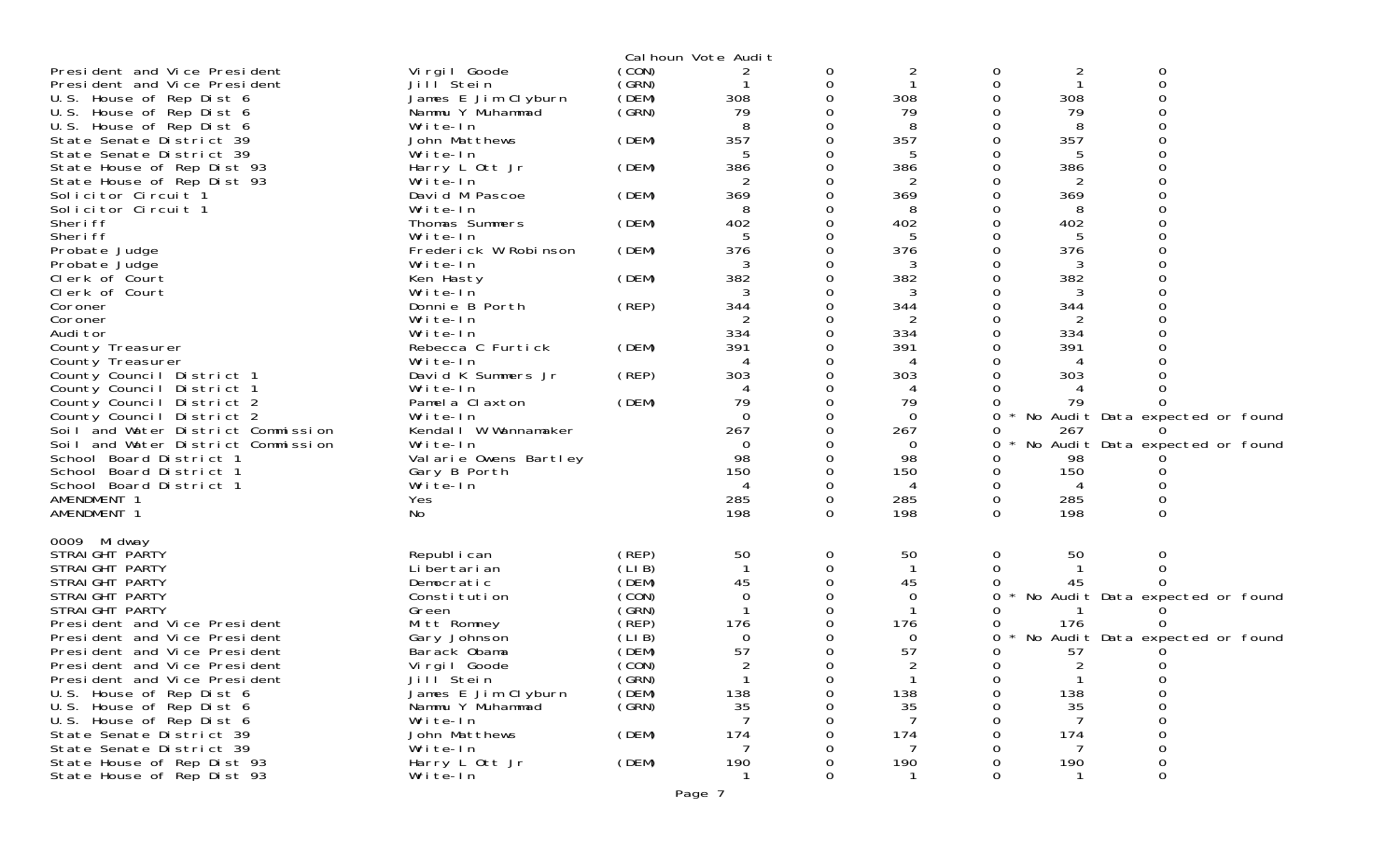|                                                                 |                                |                | Cal houn Vote Audit |               |          |          |              |                                 |
|-----------------------------------------------------------------|--------------------------------|----------------|---------------------|---------------|----------|----------|--------------|---------------------------------|
| Solicitor Circuit 1                                             | David M Pascoe                 | (DEM)          | 194                 | 0             | 194      | 0        | 194          | 0                               |
| Solicitor Circuit 1                                             | Write-In                       |                | 4                   | 0             | 4        | 0        | 4            | 0                               |
| Sheri ff                                                        | Thomas Summers                 | (DEM)          | 209                 | 0             | 209      | 0        | 209          | 0                               |
| Sheri ff                                                        | Write-In                       |                | 2                   | 0             | 2        | 0        | 2            | 0                               |
| Probate Judge                                                   | Frederick W Robinson           | (DEM)          | 193                 | 0             | 193      | 0        | 193          | ი                               |
| Probate Judge<br>Clerk of Court                                 | Write-In<br>Ken Hasty          | (DEM)          | 2<br>196            | 0<br>0        | 2<br>196 | 0<br>0   | 196          |                                 |
| Clerk of Court                                                  | Write-In                       |                | 4                   | 0             | 4        | 0        | 4            |                                 |
| Coroner                                                         | Donnie B Porth                 | (REP)          | 198                 | $\Omega$      | 198      | 0        | 198          |                                 |
| Coroner                                                         | Write-In                       |                |                     | 0             | -1       | 0        | $\mathbf{1}$ |                                 |
| Audi tor                                                        | Write-In                       |                | 163                 | 0             | 163      | 0        | 163          |                                 |
| County Treasurer                                                | Rebecca C Furtick              | (DEM)          | 208                 | $\Omega$      | 208      | 0        | 208          |                                 |
| County Treasurer                                                | Write-In                       |                | 2                   | 0             | 2        | 0        | 2            |                                 |
| County Council District 1                                       | David K Summers Jr<br>Write-In | (REP)          | 207                 | 0<br>$\Omega$ | 207      | 0<br>0   | 207          |                                 |
| County Council District 1<br>Soil and Water District Commission | Kendall W Wannamaker           |                | 177                 | 0             | 177      | 0        | 177          |                                 |
| Soil and Water District Commission                              | Write-In                       |                | 0                   | 0             | 0        | 0        |              | No Audit Data expected or found |
| School Board District 1                                         | Valarie Owens Bartley          |                | 50                  | $\Omega$      | 50       | 0        | 50           |                                 |
| School Board District 1                                         | Gary B Porth                   |                | 141                 | 0             | 141      | 0        | 141          |                                 |
| School Board District 1                                         | Write-In                       |                | 3                   | 0             | 3        | 0        | 3            |                                 |
| AMENDMENT 1                                                     | Yes                            |                | 114                 | $\Omega$      | 114      | $\Omega$ | 114          |                                 |
| AMENDMENT 1                                                     | No                             |                | 105                 | $\Omega$      | 105      | $\Omega$ | 105          | 0                               |
| 0010 Murph Mill                                                 |                                |                |                     |               |          |          |              |                                 |
| STRAIGHT PARTY                                                  | Republ i can                   | (REP)          | 40                  | 0             | 40       | 0        | 40           | 0                               |
| STRAIGHT PARTY                                                  | Li bertari an                  | (LIB)          |                     | 0             | -1       | 0        | -1           | 0                               |
| STRAIGHT PARTY                                                  | Democratic                     | (DEM)          | 94                  | $\Omega$      | 94       | 0        | 94           | 0                               |
| STRAIGHT PARTY                                                  | Constitution                   | (CON)          | $\mathbf 0$         | $\mathbf 0$   | 0        | 0        |              | No Audit Data expected or found |
| STRAIGHT PARTY                                                  | Green                          | (GRN)          | $\overline{2}$      | 0             | 2        | 0        |              |                                 |
| President and Vice President                                    | Mitt Romney                    | (REP)          | 112                 | $\Omega$      | 112      | 0        | 112          |                                 |
| President and Vice President<br>President and Vice President    | Gary Johnson                   | (LIB)<br>(DEM) | 4<br>149            | 0<br>0        | 4<br>149 | 0<br>0   | 4<br>149     |                                 |
| President and Vice President                                    | Barack Obama<br>Virgil Goode   | (CON)          | 4                   | 0             | 4        | 0        | 4            |                                 |
| President and Vice President                                    | Jill Stein                     | (GRN)          |                     | 0             |          | 0        |              |                                 |
| U.S. House of Rep Dist 6                                        | James E Jim Clyburn            | (DEM)          | 187                 | 0             | 187      | 0        | 187          |                                 |
| U.S. House of Rep Dist 6                                        | Nammu Y Muhammad               | (GRN)          | 32                  | $\Omega$      | 32       | 0        | 32           |                                 |
| U.S. House of Rep Dist 6                                        | Write-In                       |                | 9                   | 0             | 9        | 0        | 9            |                                 |
| State Senate District 39                                        | John Matthews                  | (DEM)          | 212                 | 0             | 212      | 0        | 212          |                                 |
| State Senate District 39                                        | Write-In                       |                | 6                   | $\Omega$      | 6        | 0        | 6            |                                 |
| State House of Rep Dist 93                                      | Harry L Ott Jr                 | (DEM)          | 234                 | 0             | 234      | 0        | 234          |                                 |
| State House of Rep Dist 93<br>Solicitor Circuit 1               | Write-In<br>David M Pascoe     | (DEM)          | 6<br>220            | 0<br>$\Omega$ | 6<br>220 | 0        | 6<br>220     |                                 |
| Solicitor Circuit 1                                             | Write-In                       |                | 8                   | 0             | 8        | 0        | 8            |                                 |
| Sheri ff                                                        | Thomas Summers                 | (DEM)          | 238                 | 0             | 238      | 0        | 238          |                                 |
| Sheri ff                                                        | Write-In                       |                | 3                   | 0             | 3        | 0        | 3            | 0                               |
| Probate Judge                                                   | Frederick W Robinson           | (DEM)          | 230                 | 0             | 230      | 0        | 230          | 0                               |
| Probate Judge                                                   | Write-In                       |                |                     | 0             |          | 0        |              | 0                               |
| Clerk of Court                                                  | Ken Hasty                      | (DEM)          | 229                 | O             | 229      |          | 229          | 0                               |
| Clerk of Court                                                  | Write-In                       |                |                     |               | 2        |          | 2            |                                 |
| Coroner<br>Coroner                                              | Donnie B Porth<br>Write-In     | (REP)          | 178<br>6            |               | 178<br>6 |          | 178          | 0                               |
| Audi tor                                                        | Write-In                       |                | 168                 | O<br>$\Omega$ | 168      | 0        | 6<br>168     | 0                               |
|                                                                 |                                |                |                     |               |          |          |              |                                 |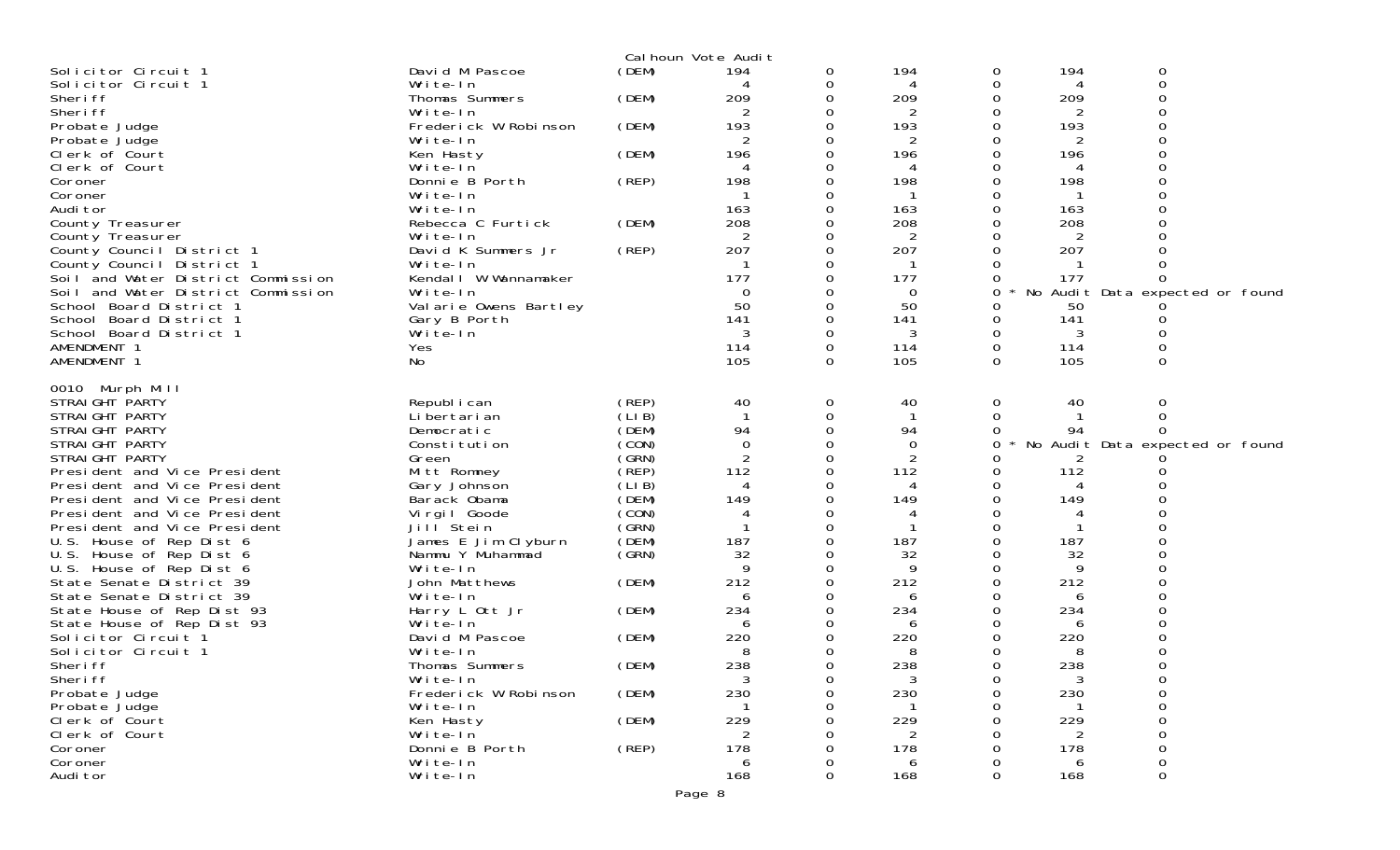| County Treasurer<br>County Treasurer<br>Soil and Water District Commission<br>Soil and Water District Commission<br>School Board District 4<br>School Board District 4<br>School Board District 4<br>AMENDMENT 1<br>AMENDMENT 1                                                                                                                                                                                                                                                                                                                                                                                                                                                                                                                                                                                                                                                                    | Rebecca C Furtick<br>Write-In<br>Kendall W Wannamaker<br>Write-In<br>Joyce A Jones Parrish<br>Ned Nelson<br>Write-In<br>Yes<br>No                                                                                                                                                                                                                                                                                                                                                                                                                                                      | (DEM)                                                                                                                                                                                      | Cal houn Vote Audit<br>226<br>5<br>171<br>-1<br>40<br>20<br>$\mathbf{1}$<br>145<br>112                                                                                                                                     | 0<br>0<br>0<br>0<br>0<br>0<br>0<br>$\Omega$                                                                                                                                                          | 226<br>5<br>171<br>-1<br>40<br>20<br>-1<br>145<br>112                                                                                                                                                                   | 0<br>0<br>0<br>0<br>0<br>0<br>0<br>0<br>$\Omega$                                                                                                                                 | 226<br>5<br>171<br>-1<br>40<br>20<br>$\mathbf 1$<br>145<br>112                                                                                                                                                          | 0<br>0<br>$\Omega$<br>∩<br>0<br>$\mathbf 0$ |
|----------------------------------------------------------------------------------------------------------------------------------------------------------------------------------------------------------------------------------------------------------------------------------------------------------------------------------------------------------------------------------------------------------------------------------------------------------------------------------------------------------------------------------------------------------------------------------------------------------------------------------------------------------------------------------------------------------------------------------------------------------------------------------------------------------------------------------------------------------------------------------------------------|----------------------------------------------------------------------------------------------------------------------------------------------------------------------------------------------------------------------------------------------------------------------------------------------------------------------------------------------------------------------------------------------------------------------------------------------------------------------------------------------------------------------------------------------------------------------------------------|--------------------------------------------------------------------------------------------------------------------------------------------------------------------------------------------|----------------------------------------------------------------------------------------------------------------------------------------------------------------------------------------------------------------------------|------------------------------------------------------------------------------------------------------------------------------------------------------------------------------------------------------|-------------------------------------------------------------------------------------------------------------------------------------------------------------------------------------------------------------------------|----------------------------------------------------------------------------------------------------------------------------------------------------------------------------------|-------------------------------------------------------------------------------------------------------------------------------------------------------------------------------------------------------------------------|---------------------------------------------|
| 0011 Sandy Run<br>STRAIGHT PARTY<br>STRAIGHT PARTY<br>STRAIGHT PARTY<br>STRAIGHT PARTY<br>STRAIGHT PARTY<br>President and Vice President<br>President and Vice President<br>President and Vice President<br>President and Vice President<br>President and Vice President<br>U.S. House of Rep Dist 6<br>U.S. House of Rep Dist 6<br>U.S. House of Rep Dist 6<br>State Senate District 26<br>State Senate District 26<br>State Senate District 26<br>State House of Rep Dist 93<br>State House of Rep Dist 93<br>Solicitor Circuit 1<br>Solicitor Circuit 1<br>Sheri ff<br>Sheri ff<br>Probate Judge<br>Probate Judge<br>Clerk of Court<br>Clerk of Court<br>Coroner<br>Coroner<br>Audi tor<br>County Treasurer<br>County Treasurer<br>Soil and Water District Commission<br>Soil and Water District Commission<br>School Board District 3<br>School Board District 3<br>AMENDMENT 1<br>AMENDMENT 1 | Republ i can<br>Li bertari an<br>Democratic<br>Constitution<br>Green<br>Mitt Romney<br>Gary Johnson<br>Barack Obama<br>Virgil Goode<br>Jill <sup>Stein</sup><br>James E Jim Clyburn<br>Nammu Y Muhammad<br>Write-In<br>Deedee Vaughters<br>Nikki Setzler<br>Write-In<br>Harry L Ott Jr<br>Write-In<br>David M Pascoe<br>Write-In<br>Thomas Summers<br>Write-In<br>Frederick W Robinson<br>Write-In<br>Ken Hasty<br>Write-In<br>Donnie B Porth<br>Write-In<br>Write-In<br>Rebecca C Furtick<br>Write-In<br>Kendall W Wannamaker<br>Write-In<br>Sandra M Tucker<br>Write-In<br>Yes<br>No | (REP)<br>(LI B)<br>(DEM)<br>(CON)<br>(GRN)<br>(REP)<br>(LIB)<br>(DEM)<br>(CON)<br>(GRN)<br>(DEM)<br>(GRN)<br>(REP)<br>(DEM)<br>(DEM)<br>(DEM)<br>(DEM)<br>(DEM)<br>(DEM)<br>(REP)<br>(DEM) | 199<br>2<br>131<br>2<br>712<br>6<br>253<br>$\overline{2}$<br>474<br>168<br>28<br>544<br>410<br>2<br>694<br>14<br>639<br>15<br>780<br>6<br>695<br>3<br>708<br>781<br>4<br>482<br>751<br>12<br>678<br>714<br>8<br>523<br>437 | 0<br>0<br>0<br>0<br>0<br>0<br>0<br>0<br>0<br>$\Omega$<br>0<br>0<br>0<br>0<br>0<br>0<br>0<br>0<br>$\Omega$<br>0<br>0<br>0<br>0<br>0<br>0<br>0<br>0<br>0<br>0<br>0<br>0<br>0<br>0<br>O<br><sup>o</sup> | 199<br>2<br>131<br>2<br>712<br>6<br>253<br>2<br>474<br>168<br>28<br>544<br>410<br>2<br>694<br>14<br>639<br>15<br>780<br>6<br>695<br>3<br>708<br>7<br>781<br>4<br>482<br>751<br>12<br>678<br>ำ<br>714<br>8<br>523<br>437 | 0<br>0<br>0<br>0<br>0<br>0<br>0<br>0<br>0<br>0<br>0<br>0<br>0<br>0<br>0<br>0<br>0<br>0<br>0<br>0<br>0<br>0<br>0<br>0<br>0<br>0<br>0<br>Ω<br>0<br>0<br>0<br>∩<br>0<br>0<br>0<br>0 | 199<br>2<br>131<br>2<br>712<br>6<br>253<br>2<br>474<br>168<br>28<br>544<br>410<br>2<br>694<br>14<br>639<br>15<br>780<br>6<br>695<br>3<br>708<br>7<br>781<br>4<br>482<br>751<br>12<br>678<br>1<br>714<br>8<br>523<br>437 | 0<br>0<br>∩<br>0<br>Ω<br>0                  |
| 0012 St. Matthews<br>STRAIGHT PARTY<br>STRAIGHT PARTY                                                                                                                                                                                                                                                                                                                                                                                                                                                                                                                                                                                                                                                                                                                                                                                                                                              | Republ i can<br>Li bertari an                                                                                                                                                                                                                                                                                                                                                                                                                                                                                                                                                          | $(REP)$<br>$(LIB)$                                                                                                                                                                         | 97<br>$\Omega$<br>Page 9                                                                                                                                                                                                   | 0<br>$\mathbf 0$                                                                                                                                                                                     | 97<br>$\mathbf 0$                                                                                                                                                                                                       | 0<br>$\Omega$                                                                                                                                                                    | 97                                                                                                                                                                                                                      | 0<br>* No Audit Data expected or found      |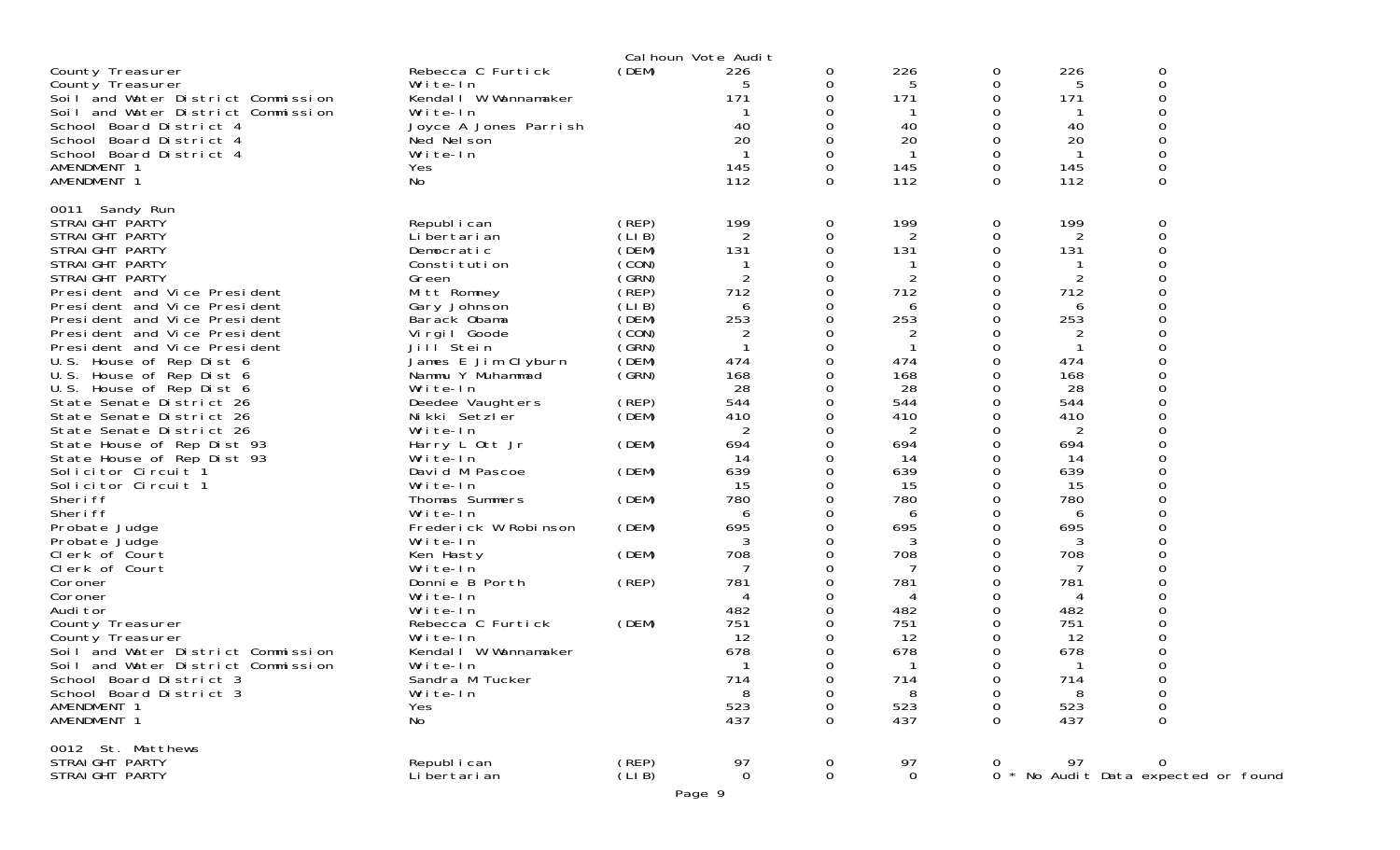|                                    |                       |       | Calhoun Vote Audit |          |                |                |                |                                     |  |
|------------------------------------|-----------------------|-------|--------------------|----------|----------------|----------------|----------------|-------------------------------------|--|
| STRAIGHT PARTY                     | Democratic            | (DEM) | 202                | 0        | 202            | 0              | 202            | 0                                   |  |
| STRAIGHT PARTY                     | Constitution          | (CON) |                    | 0        |                | 0              |                | $\Omega$                            |  |
| STRAIGHT PARTY                     | Green                 | (GRN) | $\Omega$           | 0        | 0              | 0              |                | No Audit Data expected or found     |  |
| President and Vice President       | Mitt Romney           | (REP) | 455                | 0        | 455            | 0              | 455            |                                     |  |
| President and Vice President       | Gary Johnson          | (LIB) | 2                  |          | 2              | 0              | 2              | 0                                   |  |
| President and Vice President       | Barack Obama          | (DEM) | 346                | 0        | 346            | 0              | 346            |                                     |  |
| President and Vice President       | Vi rgi I Goode        | (CON) |                    | 0        |                | 0              |                | $\Omega$                            |  |
| President and Vice President       | Jill Stein            | (GRN) | 2                  |          |                | Ω              | 2              |                                     |  |
| U.S. House of Rep Dist 6           | James E Jim Clyburn   | (DEM) | 506                | 0        | 506            | 0              | 506            |                                     |  |
| U.S. House of Rep Dist 6           | Nammu Y Muhammad      | (GRN) | 122                | 0        | 122            | 0              | 122            |                                     |  |
| U.S. House of Rep Dist 6           | Write-In              |       | 31                 | $\Omega$ | 31             | 0              | 31             |                                     |  |
| State Senate District 39           | John Matthews         | (DEM) | 617                |          | 617            | 0              | 617            |                                     |  |
| State Senate District 39           | Write-In              |       | 18                 | 0        | 18             | 0              | 18             | 0                                   |  |
| State House of Rep Dist 93         | Harry L Ott Jr        | (DEM) | 661                | $\Omega$ | 661            | 0              | 661            |                                     |  |
| State House of Rep Dist 93         | Write-In              |       | 22                 |          | 22             | 0              | 22             |                                     |  |
| Solicitor Circuit 1                | David M Pascoe        |       | 665                | 0        | 665            | 0              | 665            |                                     |  |
| Solicitor Circuit 1                | Write-In              | (DEM) | 15                 | $\Omega$ | 15             | 0              | 15             | ∩                                   |  |
|                                    |                       |       | 715                |          |                | 0              | 715            |                                     |  |
| Sheri ff                           | Thomas Summers        | (DEM) |                    |          | 715            |                |                |                                     |  |
| Sheri ff                           | Write-In              |       | 11                 | 0        | 11             | 0              | 11             | $\Omega$                            |  |
| Probate Judge                      | Frederick W Robinson  | (DEM) | 706                | 0        | 706            | 0              | 706            |                                     |  |
| Probate Judge                      | Write-In              |       |                    |          |                | Ω              |                |                                     |  |
| Clerk of Court                     | Ken Hasty             | (DEM) | 700                | 0        | 700            | 0              | 700            |                                     |  |
| Clerk of Court                     | Write-In              |       | 6                  | $\Omega$ | 6              | 0              | 6              |                                     |  |
| Coroner                            | Donnie B Porth        | (REP) | 599                |          | 599            | 0              | 599            |                                     |  |
| Coroner                            | Write-In              |       |                    |          | 7              | 0              | 7              |                                     |  |
| Audi tor                           | Write-In              |       | 616                | $\Omega$ | 616            | 0              | 616            |                                     |  |
| County Treasurer                   | Rebecca C Furtick     | (DEM) | 720                |          | 720            | 0              | 720            |                                     |  |
| County Treasurer                   | Write-In              |       | 8                  |          | 8              | 0              | 8              |                                     |  |
| County Council District 1          | David K Summers Jr    | (REP) | 92                 | $\Omega$ | 92             | 0              | 92             |                                     |  |
| County Council District 1          | Write-In              |       | 3                  |          | 3              | 0              | 3              |                                     |  |
| County Council District 2          | Pamela Claxton        | (DEM) | 122                |          | 122            | 0              | 122            |                                     |  |
| County Council District 2          | Write-In              |       |                    | 0        | 5              | 0              | 5              |                                     |  |
| Soil and Water District Commission | Kendall W Wannamaker  |       | 562                | 0        | 562            | 0              | 562            |                                     |  |
| Soil and Water District Commission | Write-In              |       |                    |          | 5              |                | 5              |                                     |  |
| School Board District 1            | Valarie Owens Bartley |       | 44                 |          | 44             | 0              | 44             | $\Omega$                            |  |
| School Board District 1            | Gary B Porth          |       | 61                 |          | 61             | 0              | 61             |                                     |  |
| School Board District 1            | Write-In              |       | $\Omega$           |          | $\Omega$       | 0              |                | No Audit Data expected or found     |  |
| School Board District 4            | Joyce A Jones Parrish |       | 147                | 0        | 147            | 0              | 147            |                                     |  |
| School Board District 4            | Ned Nelson            |       | 284                | $\Omega$ | 284            | 0              | 284            |                                     |  |
| School Board District 4            | Write-In              |       | 3                  |          | -3             | 0              | 3              | 0                                   |  |
| AMENDMENT 1                        | Yes                   |       | 461                | 0        | 461            | 0              | 461            | 0                                   |  |
| AMENDMENT 1                        | No                    |       | 315                | $\Omega$ | 315            | 0              | 315            | $\Omega$                            |  |
|                                    |                       |       |                    |          |                |                |                |                                     |  |
| 0750 Absentee                      |                       |       |                    |          |                |                |                |                                     |  |
| STRAIGHT PARTY                     | Republ i can          | (REP) | 112                | 31       | 81             | $\overline{0}$ | 81             | $\mathbf 0$                         |  |
| STRAIGHT PARTY                     | Li bertari an         | (LIB) | 4                  | $\Omega$ | 4              | 0              | 4              | $\mathbf 0$                         |  |
| STRAIGHT PARTY                     | Democratic            | (DEM) | 920                | 404      | 516            | 0              | 516            | $\Omega$                            |  |
| STRAIGHT PARTY                     | Constitution          | (CON) |                    |          | $\Omega$       | $\Omega$       |                | * All votes cast for this candidate |  |
|                                    |                       |       |                    |          |                |                |                | * in this precient are optical.     |  |
|                                    |                       |       |                    |          |                |                |                | * No Audit Data for optical.        |  |
|                                    |                       |       |                    |          |                |                |                |                                     |  |
| STRAIGHT PARTY                     | Green                 | (GRN) | $\overline{2}$     | 0        | $\overline{2}$ | 0              | $\overline{2}$ | $\mathbf 0$                         |  |
|                                    |                       |       |                    |          |                |                |                |                                     |  |
|                                    |                       |       | Page 10            |          |                |                |                |                                     |  |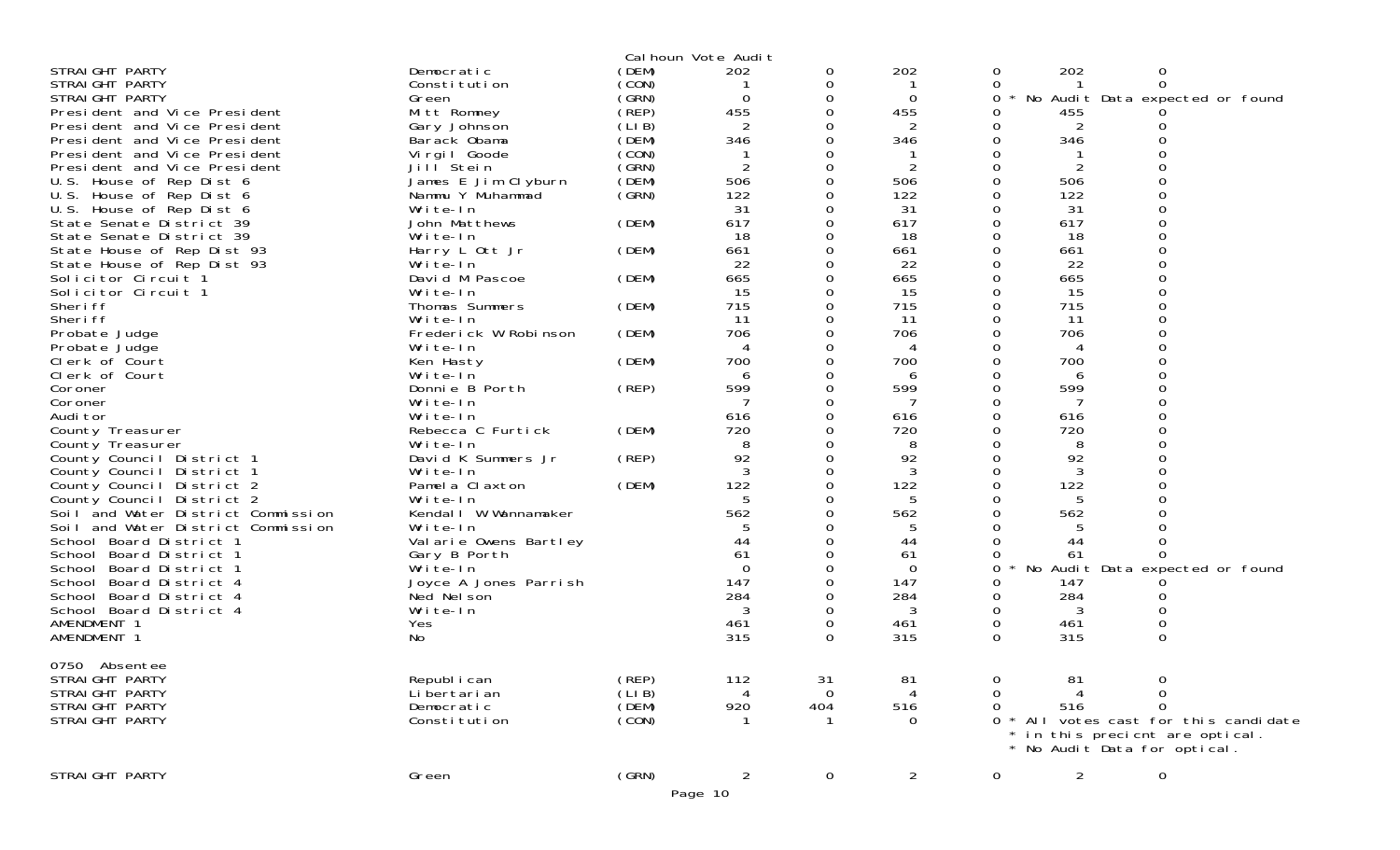|                                    |                       |        | Cal houn Vote Audit        |                          |                |              |     |                                                                            |  |
|------------------------------------|-----------------------|--------|----------------------------|--------------------------|----------------|--------------|-----|----------------------------------------------------------------------------|--|
| President and Vice President       | Mitt Romney           | (REP)  | 562                        | 198                      | 364            | 0            | 364 |                                                                            |  |
| President and Vice President       | Gary Johnson          | (LI B) | 2                          | -1                       |                | 0            |     |                                                                            |  |
| President and Vice President       | Barack Obama          | (DEM)  | 1226                       | 535                      | 691            | 0            | 691 |                                                                            |  |
| President and Vice President       | Virgil Goode          | (CON)  |                            | 0                        |                | 0            |     |                                                                            |  |
| President and Vice President       | Jill Stein            | (GRN)  |                            | $\Omega$                 |                | 0            |     |                                                                            |  |
| U.S. House of Rep Dist 6           | James E Jim Clyburn   | (DEM)  | 1447                       | 613                      | 834            | 0            | 834 |                                                                            |  |
| U.S. House of Rep Dist 6           | Nammu Y Muhammad      | (GRN)  | 103                        | 36                       | 67             | 0            | 67  |                                                                            |  |
| U.S. House of Rep Dist 6           | Write-In              |        | 24                         | -7                       | 17             | 0            | 17  |                                                                            |  |
| State Senate District 26           | Deedee Vaughters      | (REP)  | 122                        | 61                       | 61             | 0            | 61  |                                                                            |  |
| State Senate District 26           | Nikki Setzler         | (DEM)  | 269                        | 104                      | 165            | 0            | 165 |                                                                            |  |
| State Senate District 26           | Write-In              |        | 2                          | $\mathbf{1}$             | -1             | 0            | -1  |                                                                            |  |
| State Senate District 39           | John Matthews         | (DEM)  | 1206                       | 510                      | 696            | 0            | 696 |                                                                            |  |
| State Senate District 39           | Write-In              |        |                            |                          | 6              | 0            | 6   |                                                                            |  |
| State House of Rep Dist 93         | Harry L Ott Jr        | (DEM)  | 1596                       | 657                      | 939            | 0            | 939 |                                                                            |  |
| State House of Rep Dist 93         | Write-In              |        | 23                         |                          | 16             | 0            | 16  |                                                                            |  |
| Solicitor Circuit 1                | David M Pascoe        | (DEM)  | 1590                       | 663                      | 927            | 0            | 927 |                                                                            |  |
| Solicitor Circuit 1                | Write-In              |        | 23                         | 3                        | 20             | 0            | 20  |                                                                            |  |
|                                    |                       |        |                            |                          |                |              |     |                                                                            |  |
| Sheri ff                           | Thomas Summers        | (DEM)  | 1652                       | 670                      | 982            | 0            | 982 |                                                                            |  |
| Sheri ff                           | Write-In              |        | 10                         | 8                        | 2              | 0            | 2   |                                                                            |  |
| Probate Judge                      | Frederick W Robinson  | (DEM)  | 1633                       | 673                      | 960            | 0            | 960 |                                                                            |  |
| Probate Judge                      | Write-In              |        | 10                         | .5                       | 5              | 0            | 5   |                                                                            |  |
| Clerk of Court                     | Ken Hasty             | (DEM)  | 1601                       | 664                      | 937            | 0            | 937 |                                                                            |  |
| Clerk of Court                     | Write-In              |        | 13                         | $\boldsymbol{\varDelta}$ | 9              | 0            | 9   |                                                                            |  |
| Coroner                            | Donnie B Porth        | (REP)  | 902                        | 328                      | 574            | 0            | 574 |                                                                            |  |
| Coroner                            | Write-In              |        | 12                         | 5                        | 7              | 0            |     |                                                                            |  |
| Audi tor                           | Write-In              |        | 1174                       | 511                      | 663            | 0            | 663 |                                                                            |  |
| County Treasurer                   | Rebecca C Furtick     | (DEM)  | 1632                       | 676                      | 956            | 0            | 956 |                                                                            |  |
| County Treasurer                   | Write-In              |        | 9                          | 3                        | 6              | 0            | 6   |                                                                            |  |
| County Council District 1          | David K Summers Jr    | (REP)  | 181                        | 71                       | 110            | 0            | 110 |                                                                            |  |
| County Council District 1          | Write-In              |        |                            |                          | 3              | 0            | 3   |                                                                            |  |
| County Council District 2          | Pamel a Claxton       | (DEM)  | 410                        | 170                      | 240            | 0            | 240 |                                                                            |  |
| County Council District 2          | Write-In              |        | 26                         | 10                       | 16             | 0            | 16  |                                                                            |  |
| Soil and Water District Commission | Kendall W Wannamaker  |        | 886                        | 342                      | 544            | $\Omega$     | 544 |                                                                            |  |
| Soil and Water District Commission | Write-In              |        | 8                          | 2                        | 6              | 0            | 6   |                                                                            |  |
| School Board District 1            | Valarie Owens Bartley |        | 140                        | 86                       | 54             | 0            | 54  |                                                                            |  |
| School Board District 1            | Gary B Porth          |        | 96                         | 37                       | 59             | 0            | 59  |                                                                            |  |
| School Board District 1            | Write-In              |        | $\overline{2}$             | $\Omega$                 | $\overline{2}$ | 0            | 2   |                                                                            |  |
| School Board District 3            | Sandra M Tucker       |        | 94                         | 50                       | 44             |              | 44  |                                                                            |  |
| School Board District 3            | Write-In              |        |                            | $\mathbf{1}$             | $\Omega$       | 0<br>$\star$ |     | All votes cast for this candidate                                          |  |
|                                    |                       |        |                            |                          |                |              |     | in this precient are optical.                                              |  |
|                                    |                       |        |                            |                          |                |              |     | No Audit Data for optical.                                                 |  |
|                                    |                       |        |                            |                          |                |              |     |                                                                            |  |
| School Board District 4            | Joyce A Jones Parrish |        | 151                        | 56                       | 95             | 0            | 95  |                                                                            |  |
| School Board District 4            | Ned Nelson            |        | 154                        | 46                       | 108            | 0            | 108 | $\Omega$                                                                   |  |
| School Board District 4            | Write-In              |        | 4                          |                          | 3              | 0            | 3   | 0                                                                          |  |
| AMENDMENT 1                        | Yes                   |        | 918                        | 302                      | 616            | 0            | 616 | 0                                                                          |  |
| AMENDMENT 1                        | No                    |        | 609                        | 257                      | 352            | 0            | 352 | 0                                                                          |  |
|                                    |                       |        |                            |                          |                |              |     |                                                                            |  |
| 0800 Emergency                     |                       |        |                            |                          |                |              |     |                                                                            |  |
| STRAIGHT PARTY                     | Republ i can          | (REP)  | 0                          | 0                        | 0              |              |     | 0 * No Audit Data expected or found                                        |  |
| STRAIGHT PARTY                     | Li bertari an         | (LIB)  |                            |                          |                |              |     |                                                                            |  |
| STRAIGHT PARTY                     | Democratic            | (DEM)  | $\mathbf 0$<br>$\mathbf 0$ | 0<br>$\mathbf 0$         | 0<br>0         |              |     | 0 * No Audit Data expected or found<br>0 * No Audit Data expected or found |  |
|                                    |                       |        |                            |                          |                |              |     |                                                                            |  |
|                                    |                       |        | Page 11                    |                          |                |              |     |                                                                            |  |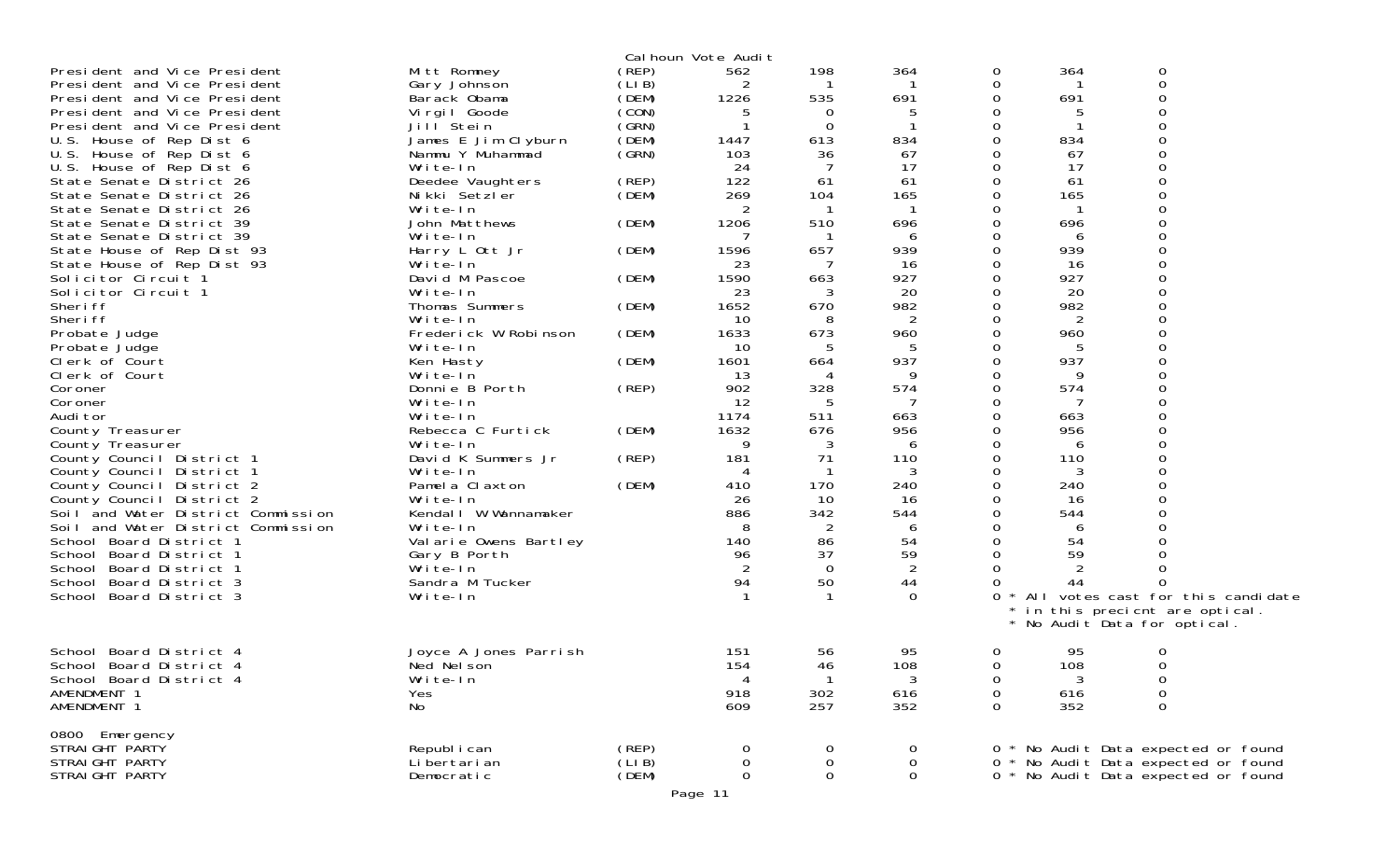|                                    |                       |        | Cal houn Vote Audit |             |             |                                                                               |
|------------------------------------|-----------------------|--------|---------------------|-------------|-------------|-------------------------------------------------------------------------------|
| STRAIGHT PARTY                     | Constitution          | (CON)  | 0                   |             | 0           | * No Audit Data expected or found                                             |
| STRAIGHT PARTY                     | Green                 | (GRN)  | 0                   | 0           | 0           | 0 * No Audit Data expected or found                                           |
| President and Vice President       | Mitt Romney           | (REP)  |                     | 0           | O           | 0 * No Audit Data expected or found                                           |
| President and Vice President       | Gary Johnson          | (LIB)  |                     |             |             | * No Audit Data expected or found<br>0                                        |
| President and Vice President       | Barack Obama          | (DEM)  |                     |             |             | 0 * No Audit Data expected or found                                           |
| President and Vice President       | Virgil Goode          | (CON)  |                     | 0           |             | 0 * No Audit Data expected or found                                           |
| President and Vice President       | Jill Stein            | (SRN)  |                     |             |             | 0<br>* No Audit Data expected or found                                        |
| U.S. House of Rep Dist 6           | James E Jim Clyburn   | (DEM)  |                     |             |             | 0 * No Audit Data expected or found                                           |
| U.S. House of Rep Dist 6           | Nammu Y Muhammad      | (GRN)  |                     | 0           |             | 0 * No Audit Data expected or found                                           |
| U.S. House of Rep Dist 6           | Write-In              |        |                     |             |             | 0<br>* No Audit Data expected or found                                        |
| State Senate District 26           | Deedee Vaughters      | (REP)  |                     |             |             | 0 * No Audit Data expected or found                                           |
| State Senate District 26           | Nikki Setzler         | (DEM)  |                     | 0           |             |                                                                               |
|                                    | Write-In              |        |                     |             |             | 0 * No Audit Data expected or found<br>0<br>* No Audit Data expected or found |
| State Senate District 26           |                       |        |                     |             |             |                                                                               |
| State Senate District 39           | John Matthews         | (DEM)  |                     |             |             | 0 * No Audit Data expected or found                                           |
| State Senate District 39           | Write-In              |        |                     |             |             | 0 * No Audit Data expected or found                                           |
| State House of Rep Dist 93         | Harry L Ott Jr        | (DEM)  |                     |             |             | 0 * No Audit Data expected or found                                           |
| State House of Rep Dist 93         | Write-In              |        |                     |             |             | 0 * No Audit Data expected or found                                           |
| Solicitor Circuit 1                | David M Pascoe        | (DEM)  |                     | 0           |             | 0 * No Audit Data expected or found                                           |
| Solicitor Circuit 1                | Write-In              |        |                     |             |             | 0<br>* No Audit Data expected or found                                        |
| Sheri ff                           | Thomas Summers        | (DEM)  |                     |             |             | 0 * No Audit Data expected or found                                           |
| Sheri ff                           | Write-In              |        |                     |             |             | 0 * No Audit Data expected or found                                           |
| Probate Judge                      | Frederick W Robinson  | (DEM)  |                     |             |             | 0 * No Audit Data expected or found                                           |
| Probate Judge                      | Write-In              |        |                     |             |             | 0 * No Audit Data expected or found                                           |
| Clerk of Court                     | Ken Hasty             | (DEM)  |                     | 0           |             | 0 * No Audit Data expected or found                                           |
| Clerk of Court                     | Write-In              |        |                     |             |             | 0 * No Audit Data expected or found                                           |
| Coroner                            | Donnie B Porth        | (REP)  |                     |             |             | 0 * No Audit Data expected or found                                           |
| Coroner                            | Write-In              |        |                     |             |             | 0 * No Audit Data expected or found                                           |
| Audi tor                           | Write-In              |        |                     |             |             | 0 * No Audit Data expected or found                                           |
| County Treasurer                   | Rebecca C Furtick     | (DEM)  |                     | 0           |             | 0 * No Audit Data expected or found                                           |
| County Treasurer                   | Write-In              |        |                     | 0           |             | 0 * No Audit Data expected or found                                           |
| County Council District 1          | David K Summers Jr    | (REP)  |                     |             |             | 0 * No Audit Data expected or found                                           |
| County Council District 1          | Write-In              |        |                     |             |             | 0 * No Audit Data expected or found                                           |
| County Council District 2          | Pamela Claxton        | (DEM)  |                     | 0           |             | 0 * No Audit Data expected or found                                           |
| County Council District 2          | Write-In              |        |                     |             |             | 0 * No Audit Data expected or found                                           |
| Soil and Water District Commission | Kendall W Wannamaker  |        |                     |             |             | 0 * No Audit Data expected or found                                           |
| Soil and Water District Commission | Write-In              |        |                     |             |             | 0 * No Audit Data expected or found                                           |
| School Board District 1            | Valarie Owens Bartley |        |                     |             |             | 0 * No Audit Data expected or found                                           |
| School Board District 1            | Gary B Porth          |        |                     |             |             | 0 * No Audit Data expected or found                                           |
| School Board District 1            | Write-In              |        |                     |             |             | 0 * No Audit Data expected or found                                           |
| School Board District 3            | Sandra M Tucker       |        |                     |             |             | 0 * No Audit Data expected or found                                           |
| School Board District 3            | Write-In              |        |                     |             |             | 0 * No Audit Data expected or found                                           |
| School Board District 4            | Joyce A Jones Parrish |        |                     |             |             | * No Audit Data expected or found                                             |
| School Board District 4            | Ned Nelson            |        |                     |             |             | * No Audit Data expected or found<br>0                                        |
| School Board District 4            | Write-In              |        |                     |             |             | 0.<br>* No Audit Data expected or found                                       |
| AMENDMENT 1                        | Yes                   |        | $\mathbf 0$         | 0           | 0           | 0 * No Audit Data expected or found                                           |
| AMENDMENT 1                        | No                    |        | $\mathbf 0$         | $\mathbf 0$ | 0           | 0 * No Audit Data expected or found                                           |
|                                    |                       |        |                     |             |             |                                                                               |
| 0850 Failsafe                      |                       |        |                     |             |             |                                                                               |
| STRAIGHT PARTY                     | Republ i can          | (REP)  | 0                   | 0           | 0           | 0 * No Audit Data expected or found                                           |
| STRAIGHT PARTY                     | Li bertari an         | (LI B) | $\mathbf 0$         | 0           | 0           | * No Audit Data expected or found<br>0                                        |
| STRAIGHT PARTY                     | Democratic            | (DEM)  | 11                  | 0           | 11          | 11<br>0<br>$\Omega$                                                           |
| STRAIGHT PARTY                     | Constitution          | (CON)  | $\mathbf 0$         | 0           | $\mathbf 0$ | 0 * No Audit Data expected or found                                           |
|                                    |                       |        |                     |             |             |                                                                               |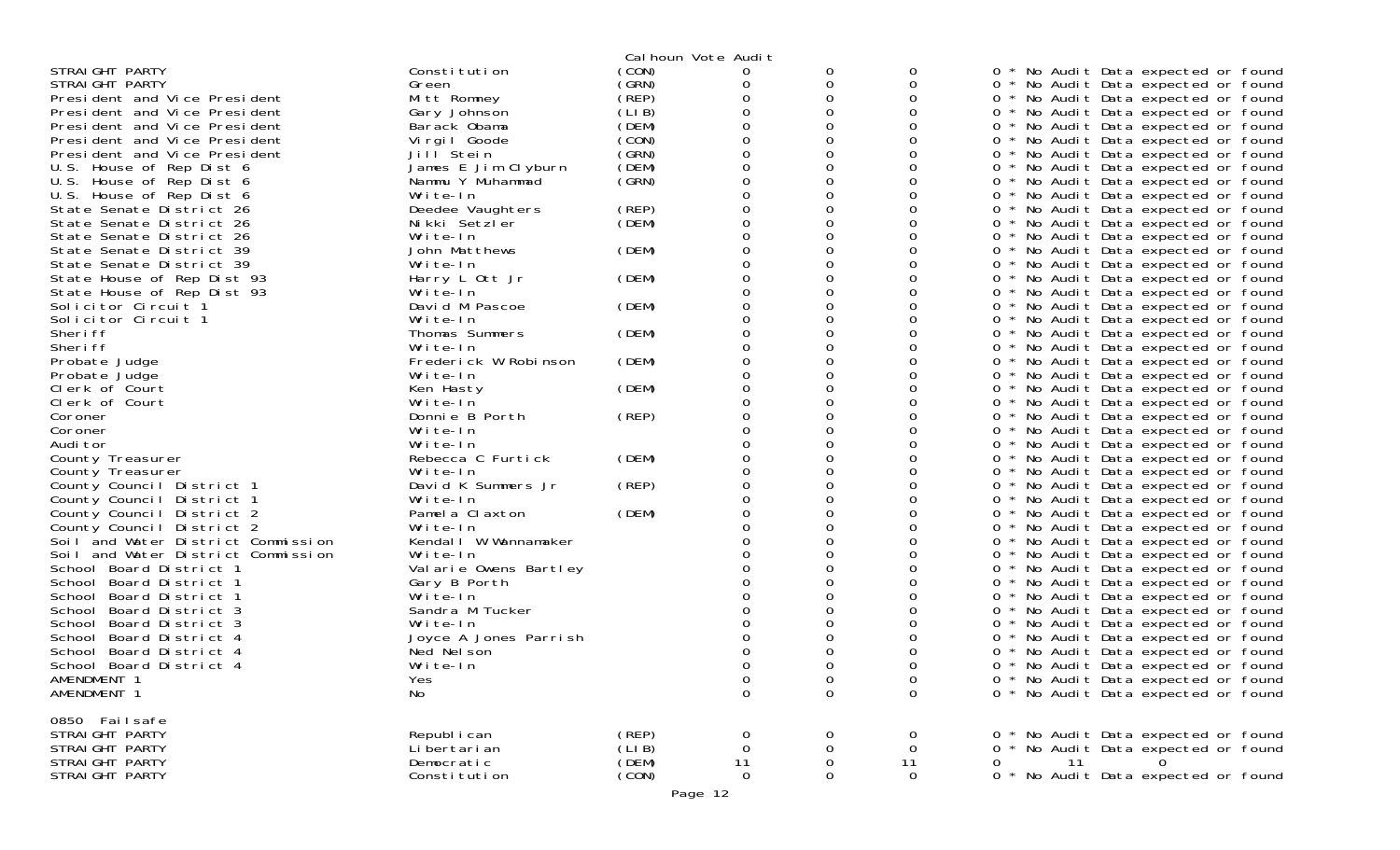|                                      |                       | Cal houn Vote Audit |                          |             |                |                                             |
|--------------------------------------|-----------------------|---------------------|--------------------------|-------------|----------------|---------------------------------------------|
| STRAIGHT PARTY                       | Green                 | (GRN)               | O                        | 0           | 0              | 0<br>No Audit Data expected or found        |
| President and Vice President         | Mitt Romney           | (`REP)              |                          | $\mathbf 0$ |                | 0                                           |
| President and Vice President         | Gary Johnson          | (LI B)              | $\Omega$                 | $\Omega$    | $\Omega$       | 0<br>* No Audit Data expected or found      |
| President and Vice President         | Barack Obama          | (DEM)               | 14                       | $\Omega$    | 14             | $\Omega$<br>14                              |
| President and Vice President         | Virgil Goode          | (CON)               | $\mathbf 0$              | $\Omega$    | $\Omega$       | No Audit Data expected or found<br>0        |
| President and Vice President         | Jill Stein            | (GRN)               | $\mathbf 0$              | $\Omega$    | $\Omega$       | No Audit Data expected or found<br>0        |
| U.S. House of Rep Dist 6             | James E Jim Clyburn   | (DEM)               | 14                       | 0           | 14             | $\Omega$<br>14                              |
| U.S. House of Rep Dist 6             | Nammu Y Muhammad      | (GRN)               |                          | $\Omega$    |                | 0                                           |
| U.S. House of Rep Dist 6             | Write-In              |                     | $\Omega$                 | $\Omega$    | $\Omega$       | 0<br>No Audit Data expected or found        |
| State Senate District 26             | Deedee Vaughters      | (REP)               |                          | $\Omega$    |                |                                             |
| State Senate District 26             | Nikki Setzler         | (DEM)               | $\boldsymbol{\varDelta}$ | $\Omega$    | 4              | $\Omega$<br>$\Omega$<br>4                   |
| State Senate District 26             | Write-In              |                     | $\mathbf 0$              | $\Omega$    | $\Omega$       | 0<br>No Audit Data expected or found        |
| State Senate District 39             | John Matthews         | (DEM)               | 10                       | $\Omega$    | 10             | 0                                           |
| State Senate District 39             | Write-In              |                     | $\mathbf 0$              | $\Omega$    | $\Omega$       | $\Omega$<br>No Audit Data expected or found |
| State House of Rep Dist 93           | Harry L Ott Jr        | (DEM)               | 15                       | $\Omega$    | 15             | 0                                           |
| State House of Rep Dist 93           | Write-In              |                     | $\mathbf{0}$             | $\mathbf 0$ | $\overline{0}$ | $\Omega$<br>No Audit Data expected or found |
| Solicitor Circuit 1                  | David M Pascoe        | (DEM)               | 12                       | $\Omega$    | 12             | $\Omega$<br>12                              |
| Solicitor Circuit 1                  | Write-In              |                     | $\mathbf{1}$             | $\Omega$    | $\mathbf{1}$   | $\Omega$<br>$\mathbf{1}$                    |
| Sheri ff                             | Thomas Summers        | (DEM)               | 15                       | $\Omega$    | 15             | 0<br>15                                     |
| Sheri ff                             | Write-In              |                     | $\mathbf 0$              | $\Omega$    | $\Omega$       | No Audit Data expected or found<br>$\Omega$ |
| Probate Judge                        | Frederick W Robinson  | (DEM)               | 15                       | $\Omega$    | 15             | 0<br>15                                     |
| Probate Judge                        | Write-In              |                     | $\mathbf 0$              | $\Omega$    | $\Omega$       | No Audit Data expected or found<br>0        |
| Clerk of Court                       | Ken Hasty             | (DEM)               | 15                       | $\mathbf 0$ | 15             | $\Omega$<br>15                              |
| Clerk of Court                       | Write-In              |                     | $\mathbf 0$              | $\Omega$    | $\Omega$       | No Audit Data expected or found<br>$\Omega$ |
| Coroner                              | Donnie B Porth        | (REP)               | 6                        | $\Omega$    | 6              | $\Omega$                                    |
| Coroner                              | Write-In              |                     | $\Omega$                 | $\Omega$    | $\Omega$       | No Audit Data expected or found<br>$\Omega$ |
| Audi tor                             | Write-In              |                     | 6                        | $\mathbf 0$ | 6              | 0<br>6                                      |
| County Treasurer                     | Rebecca C Furtick     | (DEM)               | 14                       | $\Omega$    | 14             | $\Omega$<br>14                              |
| County Treasurer                     | Write-In              |                     |                          | O           |                | $\Omega$                                    |
| County Council District 1            | David K Summers Jr    | (REP)               |                          | $\Omega$    |                |                                             |
| County Council District 1            | Write-In              |                     | $\Omega$                 | $\Omega$    | $\Omega$       | 0<br>* No Audit Data expected or found      |
| County Council District 2            | Pamel a Cl axton      | (DEM)               |                          | $\Omega$    | 4              | $\Omega$                                    |
| County Council District 2            | Write-In              |                     | $\Omega$                 | $\Omega$    | $\Omega$       | No Audit Data expected or found<br>0        |
| Soil and Water District Commission   | Kendall W Wannamaker  |                     |                          | $\Omega$    |                | 0                                           |
| Soil and Water District Commission   | Write-In              |                     | 0                        | $\Omega$    | $\Omega$       | No Audit Data expected or found<br>0        |
| School Board District 1              | Valarie Owens Bartley |                     |                          | $\Omega$    |                | $\Omega$                                    |
| School Board District 1              | Gary B Porth          |                     | 0                        | $\Omega$    | $\Omega$       | * No Audit Data expected or found<br>0      |
| School Board District 1              | Write-In              |                     | $\Omega$                 | $\Omega$    | $\Omega$       | No Audit Data expected or found<br>0        |
| School Board District 3              | Sandra M Tucker       |                     |                          | $\mathbf 0$ |                | 0                                           |
| School Board District 3              | Write-In              |                     | $\Omega$                 | $\Omega$    | $\Omega$       | No Audit Data expected or found<br>0        |
| School Board District 4              | Joyce A Jones Parrish |                     |                          | $\Omega$    |                | $\Omega$                                    |
| School Board District 4              | Ned Nelson            |                     | 0                        | 0           | $\Omega$       | No Audit Data expected or found<br>0        |
| School Board District 4              | Write-In              |                     | 0                        | 0           | 0              | No Audit Data expected or found<br>$\Omega$ |
| AMENDMENT 1                          | Yes                   |                     | 9                        | 0           | 9              | $\Omega$                                    |
| AMENDMENT 1                          | No                    |                     | 5                        | $\Omega$    |                | $\Omega$<br>5<br>$\Omega$                   |
|                                      |                       |                     |                          |             |                |                                             |
| 0900 Provi si onal<br>STRAIGHT PARTY | Republ i can          | (REP)               | $\mathbf 0$              | $\mathbf 0$ | 0              | 0 * No Audit Data expected or found         |
| STRAIGHT PARTY                       | Li bertari an         | (LIB)               | $\mathbf 0$              | $\Omega$    | $\Omega$       | 0 * No Audit Data expected or found         |
| STRAIGHT PARTY                       | Democratic            | (DEM)               | 1                        | 1           | $\Omega$       | 0 * ALL votes cast for this candidate       |
|                                      |                       |                     |                          |             |                | * in this precient are optical.             |
|                                      |                       |                     |                          |             |                |                                             |

\* No Audit Data for optical.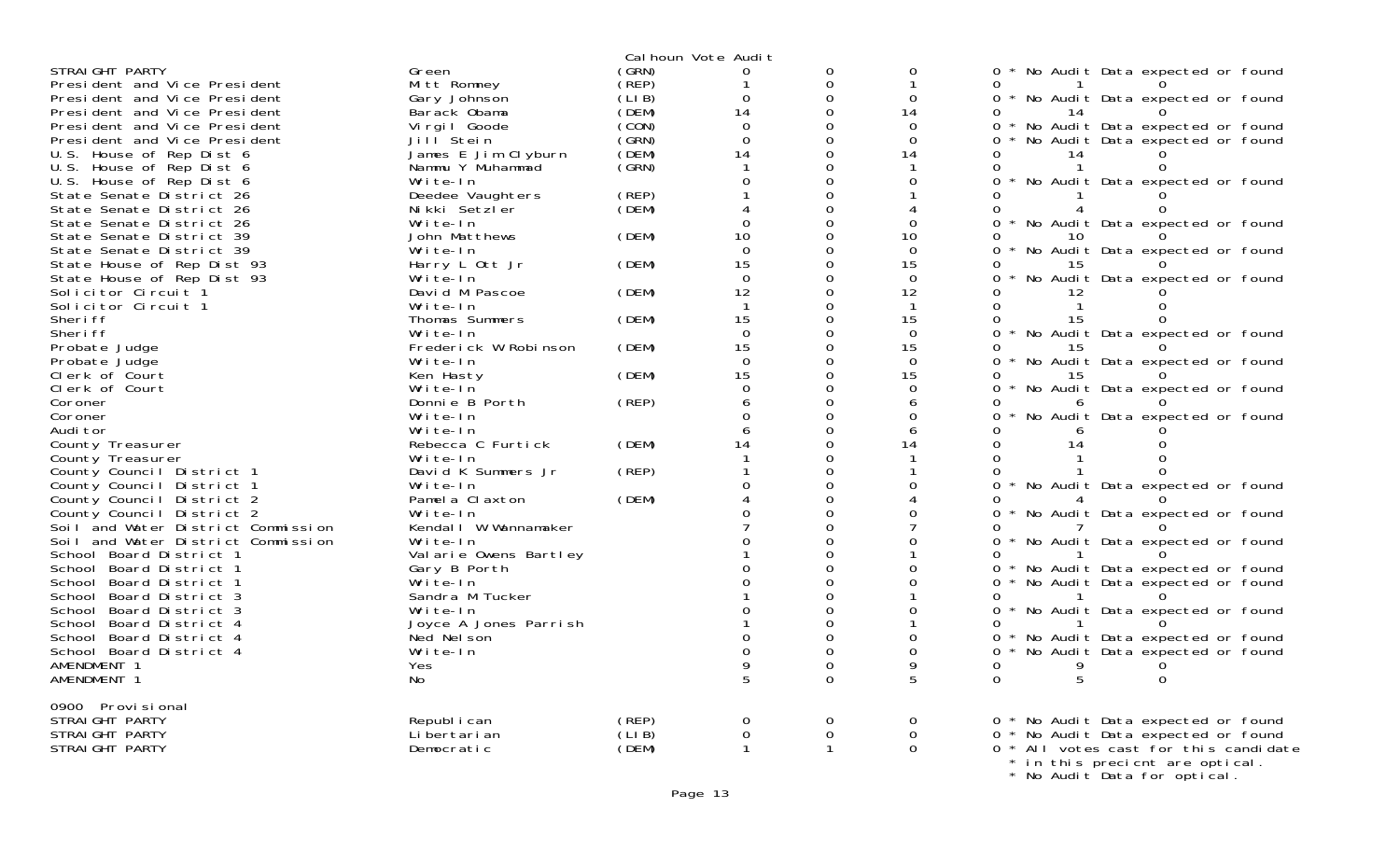| STRAIGHT PARTY<br>STRAIGHT PARTY<br>President and Vice President                         | Constitution<br>Green<br>Mitt Romney                         | (CON)<br>(GRN)<br>(REP) | $\boldsymbol{0}$<br>$\mathsf{O}\xspace$<br>$\overline{2}$ | $\mathbf 0$<br>$\mathsf{O}\xspace$<br>$\overline{2}$    | 0<br>$\mathbf 0$<br>$\Omega$           | 0 * No Audit Data expected or found<br>0 * No Audit Data expected or found<br>0 * All votes cast for this candidate<br>* in this precient are optical.<br>* No Audit Data for optical. |
|------------------------------------------------------------------------------------------|--------------------------------------------------------------|-------------------------|-----------------------------------------------------------|---------------------------------------------------------|----------------------------------------|----------------------------------------------------------------------------------------------------------------------------------------------------------------------------------------|
| President and Vice President<br>President and Vice President                             | Gary Johnson<br>Barack Obama                                 | (LIB)<br>(DEM)          | $\mathbf 0$<br>$\overline{2}$                             | $\mathbf 0$<br>$\overline{2}$                           | 0<br>$\mathbf{0}$                      | 0 * No Audit Data expected or found<br>0 * All votes cast for this candidate<br>* in this precient are optical.<br>* No Audit Data for optical.                                        |
| President and Vice President<br>President and Vice President<br>U.S. House of Rep Dist 6 | Virgil Goode<br>Jill <sup>Stein</sup><br>James E Jim Clyburn | (CON)<br>(GRN)<br>(DEM) | 0<br>$\mathbf 0$<br>3                                     | $\overline{0}$<br>$\mathbf 0$<br>3                      | $\Omega$<br>$\mathbf 0$<br>$\Omega$    | 0 * No Audit Data expected or found<br>0 * No Audit Data expected or found<br>0 * All votes cast for this candidate<br>* in this precient are optical.<br>* No Audit Data for optical. |
| U.S. House of Rep Dist 6                                                                 | Nammu Y Muhammad                                             | (GRN)                   | $\mathbf{1}$                                              | $\mathbf{1}$                                            | 0                                      | 0 * All votes cast for this candidate<br>* in this precient are optical.<br>* No Audit Data for optical.                                                                               |
| U.S. House of Rep Dist 6<br>State Senate District 26<br>State Senate District 26         | Write-In<br>Deedee Vaughters<br>Nikki Setzler                | (REP)<br>(DEM)          | $\mathbf 0$<br>$\mathsf{O}\xspace$<br>$\overline{2}$      | $\overline{0}$<br>$\mathsf{O}\xspace$<br>$\overline{2}$ | $\Omega$<br>$\overline{O}$<br>$\Omega$ | 0 * No Audit Data expected or found<br>0 * No Audit Data expected or found<br>0 * All votes cast for this candidate<br>* in this precient are optical.<br>* No Audit Data for optical. |
| State Senate District 26<br>State Senate District 39                                     | Write-In<br>John Matthews                                    | (DEM)                   | 0<br>$\mathbf{1}$                                         | $\mathbf 0$<br>$\mathbf{1}$                             | $\mathbf 0$<br>$\Omega$                | 0 * No Audit Data expected or found<br>0 * All votes cast for this candidate<br>* in this precient are optical.<br>* No Audit Data for optical.                                        |
| State Senate District 39<br>State House of Rep Dist 93                                   | Write-In<br>Harry L Ott Jr                                   | (DEM)                   | $\mathbf 0$<br>$\overline{4}$                             | $\mathbf 0$<br>4                                        | $\mathbf 0$<br>$\Omega$                | 0 * No Audit Data expected or found<br>0 * All votes cast for this candidate<br>* in this precient are optical.<br>* No Audit Data for optical.                                        |
| State House of Rep Dist 93<br>Solicitor Circuit <sup>1</sup>                             | Write-In<br>David M Pascoe                                   | (DEM)                   | $\mathbf 0$<br>3                                          | $\mathbf 0$<br>3                                        | 0<br>$\mathbf 0$                       | 0 * No Audit Data expected or found<br>0 * All votes cast for this candidate<br>* in this precient are optical.<br>* No Audit Data for optical.                                        |
| Solicitor Circuit 1<br>Sheri ff                                                          | Write-In<br>Thomas Summers                                   | (DEM)                   | $\mathbf 0$<br>4                                          | $\mathbf 0$<br>$\overline{4}$                           | 0<br>$\Omega$                          | 0 * No Audit Data expected or found<br>0 * All votes cast for this candidate<br>* in this precient are optical.<br>* No Audit Data for optical.                                        |
| Sheri ff<br>Probate Judge                                                                | Write-In<br>Frederick W Robinson                             | (DEM)                   | 0<br>4                                                    | 0<br>$\overline{4}$                                     | 0<br>$\Omega$                          | 0 * No Audit Data expected or found<br>0 * All votes cast for this candidate<br>* in this precient are optical.                                                                        |

\* No Audit Data for optical.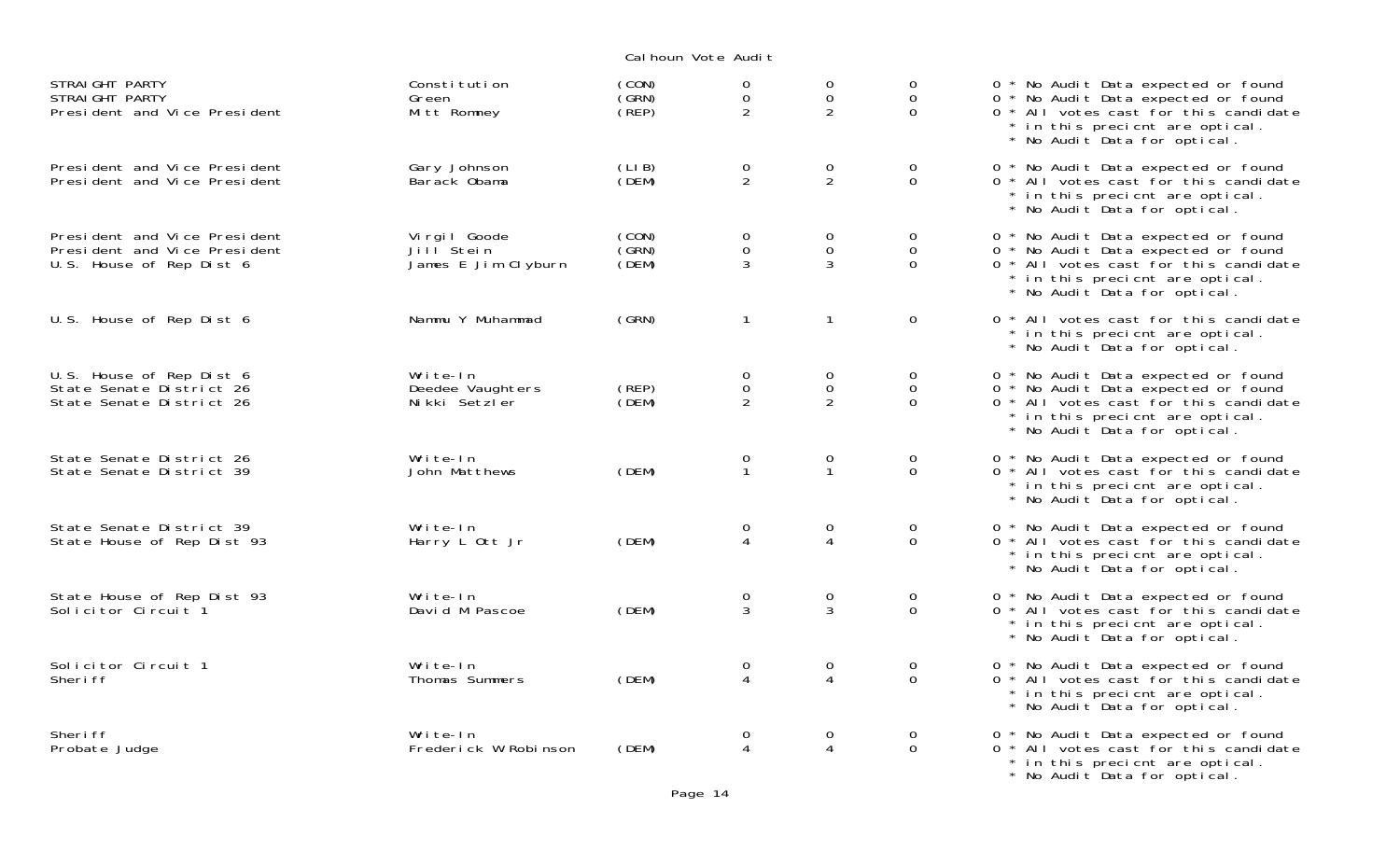| Probate Judge<br>Clerk of Court                                                                                                                                                                                                                                                          | Write-In<br>Ken Hasty                                                                                                                                        | (DEM)                            | $\rm _3^0$                                               | $\mathbf 0$<br>3                                                                                                                                                               | $\mathbf 0$<br>$\Omega$                                                                      | 0 * No Audit Data expected or found<br>0 * All votes cast for this candidate<br>* in this precient are optical.<br>* No Audit Data for optical.                                                                                                                                                                                                                                                                                                                                                                |
|------------------------------------------------------------------------------------------------------------------------------------------------------------------------------------------------------------------------------------------------------------------------------------------|--------------------------------------------------------------------------------------------------------------------------------------------------------------|----------------------------------|----------------------------------------------------------|--------------------------------------------------------------------------------------------------------------------------------------------------------------------------------|----------------------------------------------------------------------------------------------|----------------------------------------------------------------------------------------------------------------------------------------------------------------------------------------------------------------------------------------------------------------------------------------------------------------------------------------------------------------------------------------------------------------------------------------------------------------------------------------------------------------|
| Clerk of Court<br>Coroner                                                                                                                                                                                                                                                                | Write-In<br>Donnie B Porth                                                                                                                                   | (REP)                            | $^{\rm o}_{\rm 3}$                                       | $\mathbf 0$<br>$\overline{3}$                                                                                                                                                  | $\mathbf 0$<br>$\mathbf 0$                                                                   | 0 * No Audit Data expected or found<br>0 * All votes cast for this candidate<br>* in this precient are optical.<br>* No Audit Data for optical.                                                                                                                                                                                                                                                                                                                                                                |
| Coroner<br>Audi tor                                                                                                                                                                                                                                                                      | Write-In<br>Write-In                                                                                                                                         |                                  | $\frac{0}{2}$                                            | $\frac{0}{2}$                                                                                                                                                                  | $\mathbf 0$<br>$\overline{0}$                                                                | 0 * No Audit Data expected or found<br>0 * All votes cast for this candidate<br>* in this precient are optical.<br>* No Audit Data for optical.                                                                                                                                                                                                                                                                                                                                                                |
| County Treasurer                                                                                                                                                                                                                                                                         | Rebecca C Furtick                                                                                                                                            | (DEM)                            | 4                                                        | $\overline{4}$                                                                                                                                                                 | $\mathbf 0$                                                                                  | 0 * All votes cast for this candidate<br>* in this precient are optical.<br>* No Audit Data for optical.                                                                                                                                                                                                                                                                                                                                                                                                       |
| County Treasurer<br>County Council District 1<br>County Council District 1<br>County Council District 2                                                                                                                                                                                  | Write-In<br>David K Summers Jr<br>Write-In<br>Pamel a Cl axton                                                                                               | (REP)<br>(DEM)                   | $_{\rm 0}^{\rm 0}$<br>$\mathbf 0$<br>$\overline{2}$      | 0<br>$\mathbf 0$<br>$\mathsf{O}\xspace$<br>$\overline{2}$                                                                                                                      | 0<br>0<br>$\mathbf 0$<br>$\overline{0}$                                                      | 0 * No Audit Data expected or found<br>0 * No Audit Data expected or found<br>0 * No Audit Data expected or found<br>0 * All votes cast for this candidate<br>* in this precient are optical.<br>* No Audit Data for optical.                                                                                                                                                                                                                                                                                  |
| County Council District 2<br>Soil and Water District Commission                                                                                                                                                                                                                          | Write-In<br>Kendall W Wannamaker                                                                                                                             |                                  | $\frac{0}{2}$                                            | $\frac{0}{2}$                                                                                                                                                                  | $\mathbf 0$<br>$\mathbf{O}$                                                                  | 0 * No Audit Data expected or found<br>0 * All votes cast for this candidate<br>* in this precient are optical.<br>* No Audit Data for optical.                                                                                                                                                                                                                                                                                                                                                                |
| Soil and Water District Commission<br>School Board District 1<br>School Board District 1<br>School Board District 1<br>School Board District 3<br>School Board District 3<br>School Board District 4<br>School Board District 4<br>School Board District 4<br>AMENDMENT 1<br>AMENDMENT 1 | Write-In<br>Valarie Owens Bartley<br>Gary B Porth<br>Write-In<br>Sandra M Tucker<br>Write-In<br>Joyce A Jones Parrish<br>Ned Nelson<br>Write-In<br>Yes<br>No |                                  | 0<br>$\mathsf{O}\xspace$<br>0000000<br>$\overline{3}$    | $\mathbf 0$<br>$\mathbf 0$<br>$\mbox{O}$<br>$\mathbf 0$<br>$\mathbf 0$<br>$\mathbf 0$<br>$\mathsf{O}\xspace$<br>$\mathbf 0$<br>$\mathsf{O}\xspace$<br>$\mathsf{O}\xspace$<br>3 | $\mathbf 0$<br>0<br>0<br>$\Omega$<br>0<br>$\Omega$<br>0<br>0<br>$\mathbf 0$<br>0<br>$\Omega$ | 0 * No Audit Data expected or found<br>0 * No Audit Data expected or found<br>0 * No Audit Data expected or found<br>0 * No Audit Data expected or found<br>0 * No Audit Data expected or found<br>0 * No Audit Data expected or found<br>0 * No Audit Data expected or found<br>0 * No Audit Data expected or found<br>0 * No Audit Data expected or found<br>0 * No Audit Data expected or found<br>0 * All votes cast for this candidate<br>* in this precient are optical.<br>* No Audit Data for optical. |
| 0950 Failsafe Provisional<br>STRAIGHT PARTY<br>STRAIGHT PARTY<br>STRAIGHT PARTY<br>STRAIGHT PARTY                                                                                                                                                                                        | Republ i can<br>Li bertari an<br>Democratic<br>Constitution                                                                                                  | (REP)<br>(LIB)<br>(DEM)<br>(CON) | $\mathbf 0$<br>$\mathbf 0$<br>$\mathbf 0$<br>$\mathbf 0$ | $\overline{0}$<br>$\mathbf 0$<br>$\mathbf 0$<br>$\mathbf 0$                                                                                                                    | 0<br>$\overline{0}$<br>$\mathbf 0$<br>$\Omega$                                               | 0 * No Audit Data expected or found<br>0 * No Audit Data expected or found<br>0 * No Audit Data expected or found<br>0 * No Audit Data expected or found                                                                                                                                                                                                                                                                                                                                                       |

Page 15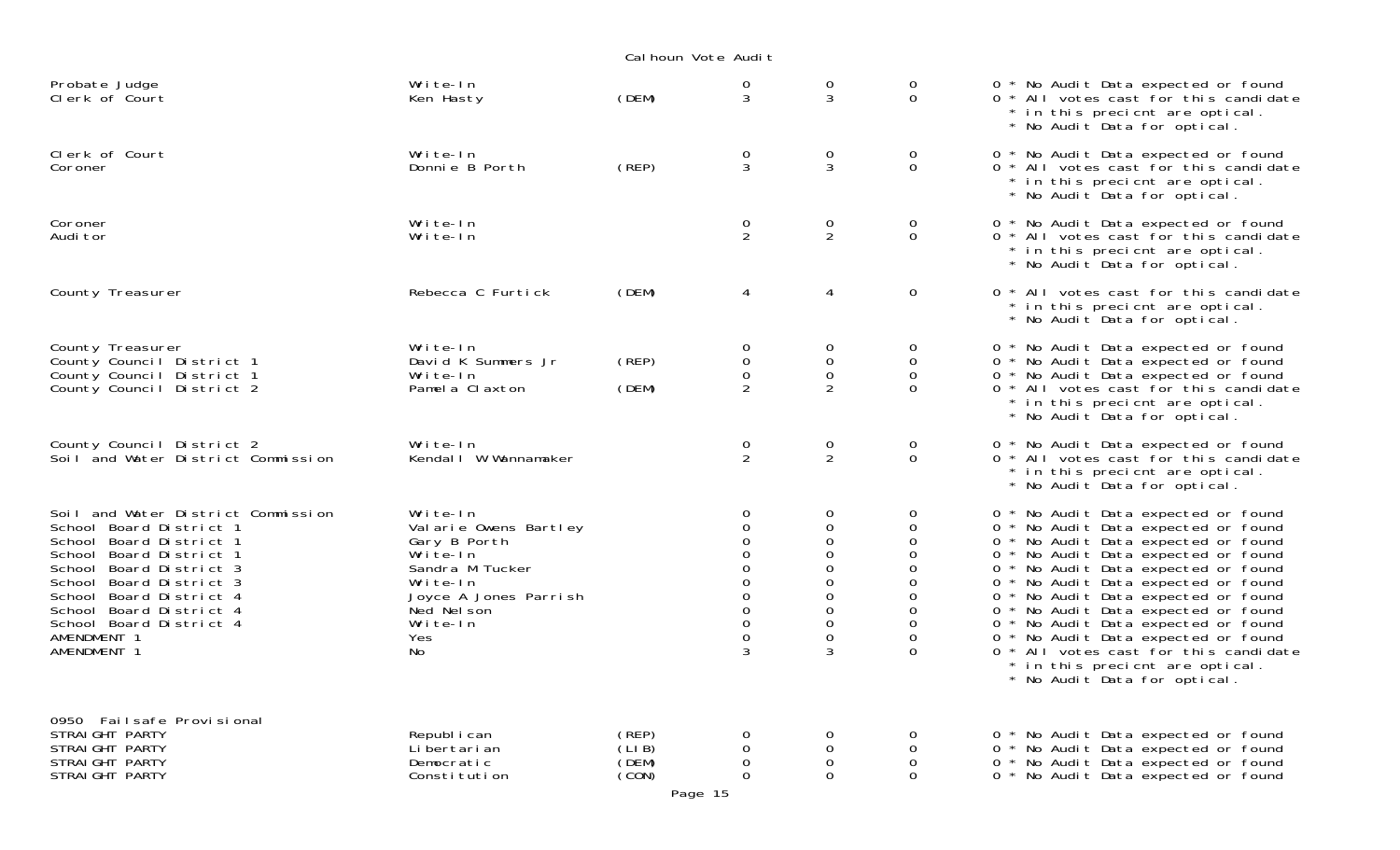|                                    |                       |       | Cal houn Vote Audit |  |                                             |
|------------------------------------|-----------------------|-------|---------------------|--|---------------------------------------------|
| STRAIGHT PARTY                     | Green                 | (GRN) |                     |  | 0 * No Audit Data expected or found         |
| President and Vice President       | Mitt Romney           | (REP) |                     |  | 0 * No Audit Data expected or found         |
| President and Vice President       | Gary Johnson          | (LIB) |                     |  | 0 * No Audit Data expected or found         |
| President and Vice President       | Barack Obama          | (DEM) |                     |  | $0 *$<br>No Audit Data expected or found    |
| President and Vice President       | Virgil Goode          | (CON) |                     |  | 0 * No Audit Data expected or found         |
| President and Vice President       | Jill <sup>Stein</sup> | (GRN) |                     |  | $0^*$<br>No Audit Data expected or found    |
| U.S. House of Rep Dist 6           | James E Jim Clyburn   | (DEM) |                     |  | 0 * No Audit Data expected or found         |
| U.S. House of Rep Dist 6           | Nammu Y Muhammad      | (GRN) |                     |  | $0 *$<br>No Audit Data expected or found    |
| U.S. House of Rep Dist 6           | Write-In              |       |                     |  | 0 * No Audit Data expected or found         |
| State House of Rep Dist 93         | Harry L Ott Jr        | (DEM) |                     |  | No Audit Data expected or found<br>$0^*$    |
| State House of Rep Dist 93         | Write-In              |       |                     |  | 0 * No Audit Data expected or found         |
| Solicitor Circuit 1                | David M Pascoe        | (DEM) |                     |  | $0 *$<br>No Audit Data expected or found    |
| Solicitor Circuit 1                | Write-In              |       |                     |  | 0 * No Audit Data expected or found         |
| Sheri ff                           | Thomas Summers        | (DEM) |                     |  | $0^*$<br>No Audit Data expected or found    |
| Sheri ff                           | Write-In              |       |                     |  | 0 * No Audit Data expected or found         |
| Probate Judge                      | Frederick W Robinson  | (DEM) |                     |  | $0 *$<br>No Audit Data expected or found    |
| Probate Judge                      | Write-In              |       |                     |  | 0 * No Audit Data expected or found         |
| Clerk of Court                     | Ken Hasty             | (DEM) |                     |  | $0 *$<br>No Audit Data expected or found    |
| Clerk of Court                     | Write-In              |       |                     |  | $0^*$<br>No Audit Data expected or found    |
| Coroner                            | Donnie B Porth        | (REP) |                     |  | $0 *$<br>No Audit Data expected or found    |
| Coroner                            | Write-In              |       |                     |  | $0 *$<br>No Audit Data expected or found    |
| Audi tor                           | Write-In              |       |                     |  | No Audit Data expected or found             |
| County Treasurer                   | Rebecca C Furtick     | (DEM) |                     |  | $\Omega$<br>No Audit Data expected or found |
| County Treasurer                   | Write-In              |       |                     |  | No Audit Data expected or found             |
| Soil and Water District Commission | Kendall W Wannamaker  |       |                     |  | $0 *$<br>No Audit Data expected or found    |
| Soil and Water District Commission | Write-In              |       |                     |  | No Audit Data expected or found             |
| AMENDMENT 1                        | Yes                   |       |                     |  | No Audit Data expected or found<br>$\Omega$ |
| AMENDMENT                          | No.                   |       |                     |  | $0 *$<br>No Audit Data expected or found    |
| Thoro was no unmatched audit data  |                       |       |                     |  |                                             |

There was no unmatched audit data

How to read this report.

This is the vote level report. It compares the number of votes cast for each candidate in the tabulation report with the number of ballots cast in the audit data for each candidates in each precinct.

The tabulated values as read from the EL30A report are reported in four categories; Total, Optical (Opt), iVotronic (iVo) and Flash. None of these values on each line are calculated but parsed from the actual report. In the EL30A report all Write-in votes are added together and reported as one candidate name - Write-in. The EL30A does not report individual Write-in candidates.

The Opt totals are the total number of votes cast on paper ballots that were scanned into the optical scanner and transferred to the tabulation computer via memory stick or ZipDisk (depending on the type of device, M100 or M650 used to scan the ballots.) Optical totals should exist only in some but not all<br>of the Virtual Precincts at the bottom of the table.

The iVo totals are the results gathered from the PEBs (Personal Electronic Ballot) which are used to open and close an iVotronic voting machine and, after the polls have closed, gather the ballots cast for transmission to the tabulation system.

The Flash totals are the totals that are read from the flash cards in the rare event that the ballots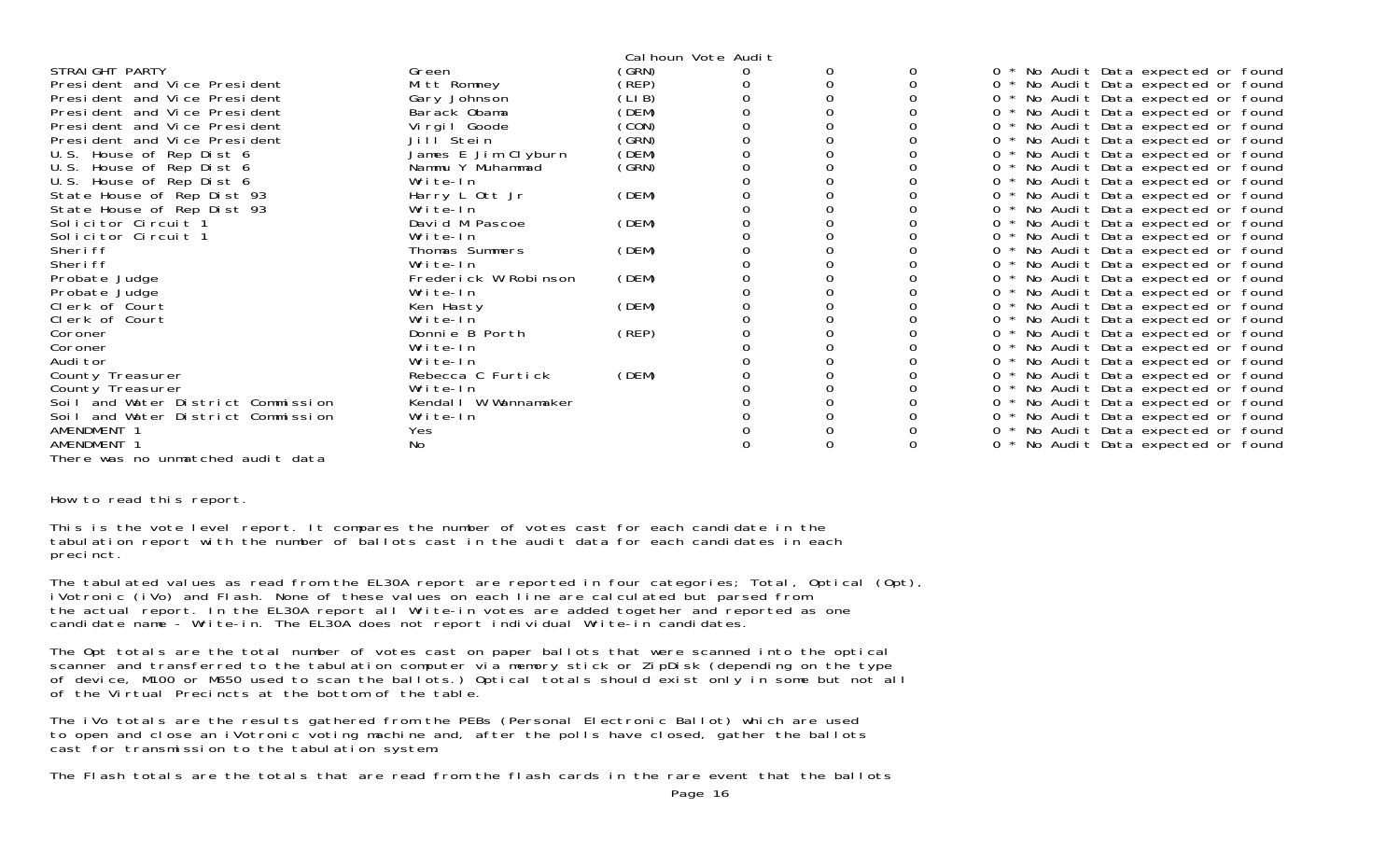cannot be copied from the machine to the PEB or from the PEB to the tabulating machine.

The values on the Audit side come from the iVotronic audit data that is read from the flash cards as part of the audit process. That process combines the individual machine data into a master audit file, the EL155 Vote image log.

The EL155 contains a record of all the votes cast on a ballot. The vote images indicate the machine 0counting the number of times a candidate name for a contest appears in a precint we get the number of votes cast in that precinct for that candidates. That number should always match the number of votes cast for that candidate in that contest in the iVo column on the EL30A side of the report.

Optical ballots do not have electonically readable audit files. So if the audit data iVotronic total votes does not match the EL30A iVo value one of two things will occur. The first is if the iVotronic tabulated is zero and the Total tabulated votes match the tabulated Optical votes the following comment is made in the Audit side of the report; All votes cast for this candidate in this precicnt are optical No Audit Data for optical, or secondly, if the iVotronic total is not zero, a notation indicating which data Audit data In the event a candidate or the combined Write-in candidates did not receive any votes in a precinct the EL30A will report a zero vote count. If there are no votes for this candidate in a precinct in the audit data, the following comment will be placed into the audit report by the auditing software; No Audit Data expected or found.

Finaly the audit software will search the audit data for any votes that were not found on the EL30A report. If it finds some, it will report those vote totals by contest, candidate name and precinct. if it does not find any unmatched audit data it will report; There was no unmatched audit data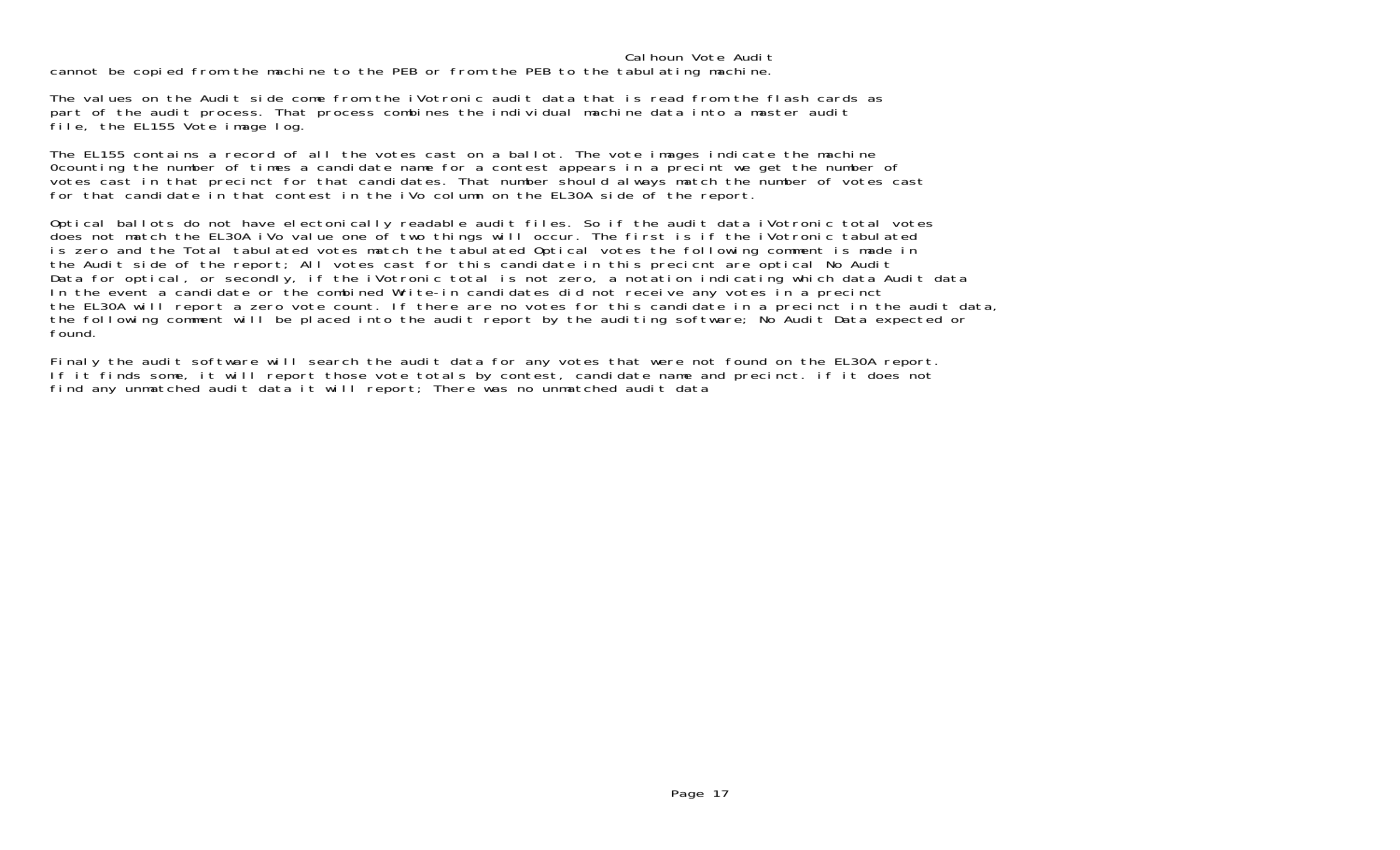# Calhoun EL30A45A Comparison Report

|                                                                                                                                                              |                                                                                        |                                           |                                |                                                       |                                | ------------EL30A-------------+-----------------EL45A- |                                |                                            |                                |                                      |                                                                    |
|--------------------------------------------------------------------------------------------------------------------------------------------------------------|----------------------------------------------------------------------------------------|-------------------------------------------|--------------------------------|-------------------------------------------------------|--------------------------------|--------------------------------------------------------|--------------------------------|--------------------------------------------|--------------------------------|--------------------------------------|--------------------------------------------------------------------|
| Office                                                                                                                                                       | Candi date                                                                             | Party                                     | Tot                            | Opt                                                   | i Vo                           | FI ash                                                 | Tot                            | Opt                                        | i Vo                           | FI ash                               | Delta $ $                                                          |
| STRAIGHT PARTY<br>STRAIGHT PARTY<br>STRAIGHT PARTY<br>STRAIGHT PARTY<br>STRAIGHT PARTY                                                                       | Republ i can<br>Li bertari an<br>Democratic<br>Constitution<br>Green                   | (REP)<br>(LIB)<br>(DEM)<br>(CON)<br>(GRN) | 985<br>-17<br>2714<br>-9<br>17 | 31<br>$\Omega$<br>405<br>-1<br>$\mathbf 0$            | 870<br>-16<br>2078<br>7<br>15  | 84<br>-1<br>231<br>-1<br>2                             | 985<br>-17<br>2714<br>9<br>17  | 31<br>$\Omega$<br>405<br>-1<br>$\mathbf 0$ | 870<br>16<br>2078<br>7<br>15   | 84<br>231<br>2                       | 0<br>0<br>0<br>0                                                   |
| President and Vice President<br>President and Vice President<br>President and Vice President<br>President and Vice President<br>President and Vice President | Mitt Romney<br>Gary Johnson<br>Barack Obama<br>Vi rgi I Goode<br>Jill <sup>Stein</sup> | (REP)<br>(LIB)<br>(DEM)<br>(CON)<br>(SRN) | 3707<br>37<br>4045<br>25<br>20 | 200<br>$\mathbf{1}$<br>537<br>$\Omega$<br>$\mathbf 0$ | 3230<br>30<br>3172<br>23<br>19 | 277<br>6<br>336<br>$\overline{2}$<br>$\mathbf{1}$      | 3707<br>37<br>4045<br>25<br>20 | 200<br>-1<br>537<br>$\Omega$<br>$\Omega$   | 3230<br>30<br>3172<br>23<br>19 | 277<br>6<br>336<br>2<br>$\mathbf{1}$ | $\boldsymbol{0}$<br>$\mathbf 0$<br>0<br>$\mathbf 0$<br>$\mathbf 0$ |
| U.S. House of Rep Dist 6<br>U.S. House of Rep Dist 6<br>U.S. House of Rep Dist 6                                                                             | James E Jim Clyburn<br>Nammu Y Muhammad<br>Write-In                                    | (DEM)<br>(GRN)                            | 5407<br>887<br>196             | 616<br>37<br>7                                        | 4356<br>772<br>180             | 435<br>78<br>9                                         | 5407<br>887<br>196             | 616<br>37<br>7                             | 4356<br>772<br>180             | 435<br>78<br>9                       | $\mathbf 0$<br>0<br>0                                              |
| State Senate District 26<br>State Senate District 26<br>State Senate District 26                                                                             | Deedee Vaughters<br>Nikki Setzler<br>Write-In                                          | (REP)<br>(DEM)                            | 1263<br>1505<br>10             | 61<br>106<br>$\mathbf{1}$                             | 999<br>1005<br>6               | 203<br>394<br>3                                        | 1263<br>1505<br>10             | 61<br>106<br>$\mathbf 1$                   | 999<br>1005<br>6               | 203<br>394<br>3                      | 0<br>$\boldsymbol{0}$<br>$\mathbf 0$                               |
| State House of Rep Dist 93<br>State House of Rep Dist 93                                                                                                     | Harry L Ott Jr<br>Write-In                                                             | (DEM)                                     | 6576<br>135                    | 661<br>7                                              | 5387<br>119                    | 528<br>9                                               | 6576<br>135                    | 661<br>7                                   | 5387<br>119                    | 528<br>9                             | 0<br>$\Omega$                                                      |
| Solicitor Circuit 1<br>Solicitor Circuit 1                                                                                                                   | David M Pascoe<br>Write-In                                                             | (DEM)                                     | 6427<br>123                    | 666<br>3                                              | 5255<br>113                    | 506<br>7                                               | 6427<br>123                    | 666<br>3                                   | 5255<br>113                    | 506<br>7                             | $\Omega$                                                           |
| Sheri ff<br>Sheri ff                                                                                                                                         | Thomas Summers<br>Write-In                                                             | (DEM)                                     | 6916<br>79                     | 674<br>8                                              | 5706<br>-60                    | 536<br>-11                                             | 6916<br>79                     | 674<br>8                                   | 5706<br>60                     | 536<br>11                            | 0                                                                  |
| Probate Judge<br>Probate Judge                                                                                                                               | Frederick W Robinson<br>Write-In                                                       | (DEM)                                     | 6677<br>44                     | 677<br>5                                              | 5484<br>34                     | 516<br>-5                                              | 6677<br>44                     | 677<br>-5                                  | 5484<br>34                     | 516<br>5                             | $\mathbf 0$                                                        |
| Clerk of Court<br>Clerk of Court                                                                                                                             | Ken Hasty<br>Write-In                                                                  | (DEM)                                     | 6652<br>70                     | 667<br>4                                              | 5465<br>58                     | 520<br>8                                               | 6652<br>70                     | 667<br>4                                   | 5465<br>58                     | 520<br>8                             | $\boldsymbol{0}$<br>$\Omega$                                       |
| Coroner<br>Coroner                                                                                                                                           | Donnie B Porth<br>Write-In                                                             | (REP)                                     | 5103<br>102                    | 331<br>5                                              | 4396<br>85                     | 376<br>12                                              | 5103<br>102                    | 331<br>5                                   | 4396<br>85                     | 376<br>12                            | 0<br>$\mathbf 0$                                                   |
| Audi tor                                                                                                                                                     | Write-In                                                                               |                                           | 5222                           | 513                                                   | 4361                           | 348                                                    | 5222                           | 513                                        | 4361                           | 348                                  | $\boldsymbol{0}$                                                   |
| County Treasurer<br>County Treasurer                                                                                                                         | Rebecca C Furtick<br>Write-In                                                          | (DEM)                                     | 6795<br>81                     | 680<br>3                                              | 5583<br>70                     | 532<br>8                                               | 6795<br>81                     | 680<br>3                                   | 5583<br>70                     | 532<br>8                             | 0<br>$\Omega$                                                      |
| County Council District 2<br>County Council District 2                                                                                                       | Pamela Claxton<br>Write-In                                                             | (DEM)                                     | 1328<br>64                     | 172<br>10                                             | 1156<br>54                     | $\mathbf 0$<br>$\Omega$                                | 1328<br>64                     | 172<br>10                                  | 1156<br>54                     | 0<br>$\Omega$                        | 0<br>$\mathbf 0$                                                   |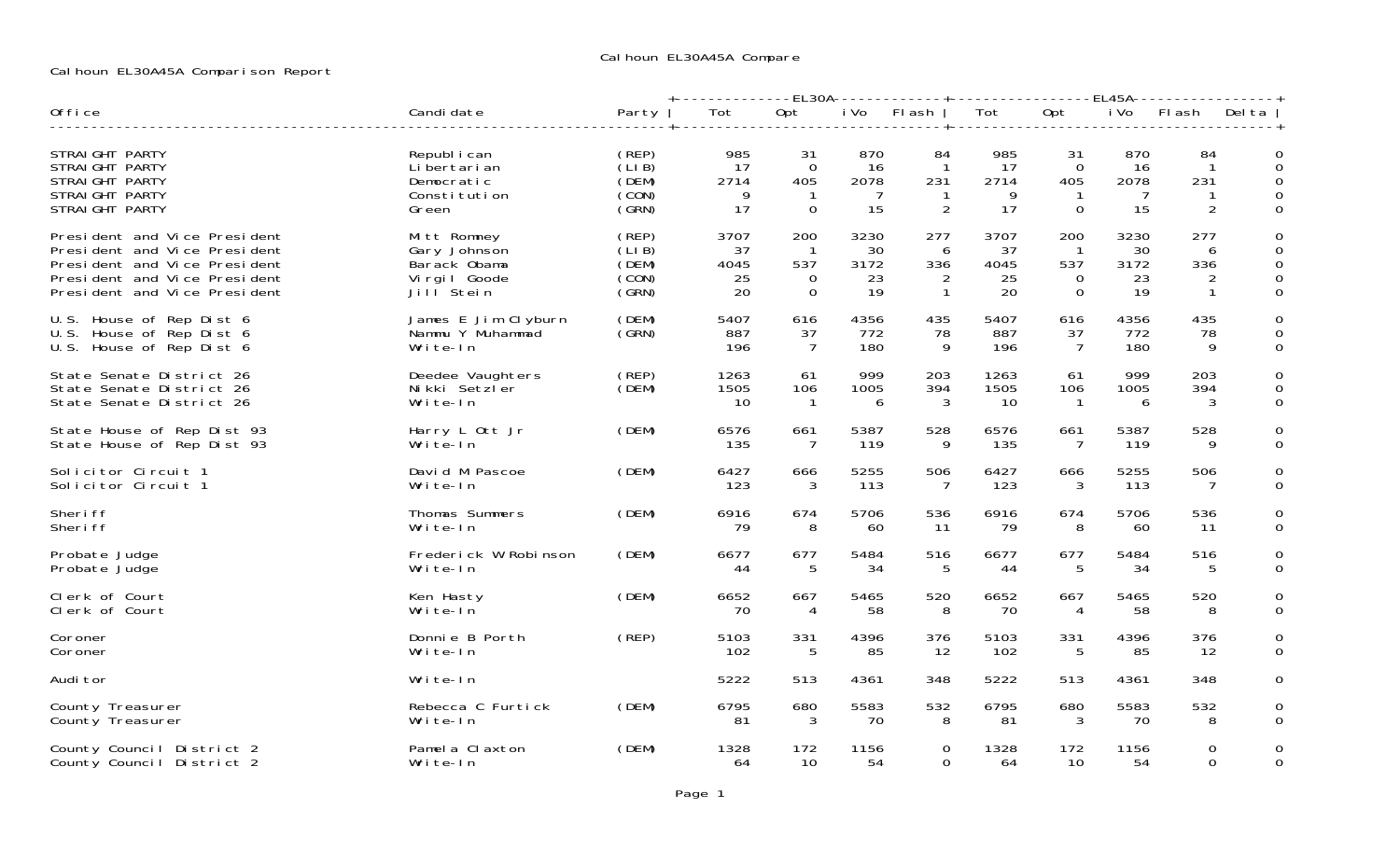|                                                                                        |                                                   |       | Cal houn EL30A45A Compare |                            |                  |                                            |                  |                      |                  |                       |                                              |
|----------------------------------------------------------------------------------------|---------------------------------------------------|-------|---------------------------|----------------------------|------------------|--------------------------------------------|------------------|----------------------|------------------|-----------------------|----------------------------------------------|
| and Water District Commission<br>Soi L<br>and Water District Commission<br>Soi L       | Kendall W Wannamaker<br>Write-In                  |       | 4721<br>31                | 344                        | 4039<br>22       | 338                                        | 4721<br>31       | 344<br>2             | 4039<br>22       | 338                   | $\mathbf{O}$                                 |
| School Board District 3<br>School Board District 3                                     | Sandra M Tucker<br>Write-In                       |       | 1004<br>14                | 50                         | 907<br>13        | 47<br>$\mathbf 0$                          | 1004<br>14       | 50                   | 907<br>13        | 47<br>$\mathbf 0$     | $\mathbf{O}$<br>$\mathbf{O}$                 |
| AMENDMENT 1<br>AMENDMENT 1                                                             | Yes<br>No                                         |       | 4232<br>3058              | 302<br>260                 | 3583<br>2561     | 347<br>237                                 | 4232<br>3058     | 302<br>260           | 3583<br>2561     | 347<br>237            | $\mathsf{O}$<br>$\mathbf{O}$                 |
| State Senate District 39<br>State Senate District 39                                   | John Matthews<br>Write-In                         | (DEM) | 4074<br>66                | 511                        | 3563<br>65       | $\mathbf 0$<br>$\Omega$                    | 4074<br>66       | 511                  | 3563<br>65       | 0<br>$\mathbf 0$      | $\mathbf{0}$                                 |
| County Council District 1<br>County Council District 1                                 | David K Summers Jr<br>Write-In                    | (REP) | 1205<br>12                | 71                         | 1134<br>11       | $\mathbf{O}$<br>$\overline{0}$             | 1205<br>12       | 71<br>1              | 1134<br>-11      | 0<br>$\mathbf 0$      | $\mathbf{0}$                                 |
| School Board District 1<br>School Board District 1<br>School Board District 1          | Valarie Owens Bartley<br>Gary B Porth<br>Write-In |       | 494<br>727<br>16          | 86<br>37<br>$\overline{0}$ | 408<br>690<br>16 | $\mathbf{0}$<br>$\overline{0}$<br>$\Omega$ | 494<br>727<br>16 | 86<br>37<br>$\Omega$ | 408<br>690<br>16 | 0<br>$\mathbf 0$<br>0 | $\mathbf{0}$<br>$\mathbf{O}$<br>$\mathbf{O}$ |
| Board District 4<br>School<br>Board District 4<br>School<br>Board District 4<br>School | Joyce A Jones Parrish<br>Ned Nel son<br>Write-In  |       | 568<br>617<br>10          | 56<br>46                   | 438<br>517<br>9  | 74<br>54<br>$\Omega$                       | 568<br>617<br>10 | 56<br>46             | 438<br>517<br>9  | 74<br>54<br>0         | $\mathbf{O}$<br>$\mathbf{0}$                 |

How to read this report.

This is EL30A EL45A Crosscheck Report. It sums each candidates vote totals in each precinct in the EL30A Precinct Detail Report and compares it to the EL45A Election Summary Report that contains the tabulated total for each candidate in the county.

The values read from the EL30A report are reported in four categories; Total, Optical (Opt), iVotronic (iVo) and Flash. None of these values on each line are calculated but parsed from the actual report. The total lines are the calculated sums of the individual precince line values.

The Opt totals are the total number of votes cast on paper ballots that were scanned into the optical scanner and transferred to the tabulation computer via memory stick or ZipDisk (depending on the type of device, M100 or M650 used to scan the ballots.) Optical totals should exist only in some but not all of the Virtual Precincts at the bottom of the table.

The iVo totals are the results gathered from the PEBs (Personal Electronic Ballot) which are used to open and close an iVotronic voting machine and, after the polls have closed, gather the ballots cast for transmission to the tabulation system.

The Flash totals are the totals that are read from the flash cards in the rare event that the ballotscannot be copied from the machine to the PEB or from the PEB to the tabulating machine.

The values read from the EL45A report are reported in same four categories; Total, Optical (Opt), iVotronic (iVo) and Flash as the EL30A. Like the EL30A they are parsed from the actual EL45A report. The summary candidate totals are compared against the calculated sums for each candidate from, the EL30A report. Each of the values in each line on the EL30A side must match the same value on the EL45A side and the Delta value must be zero.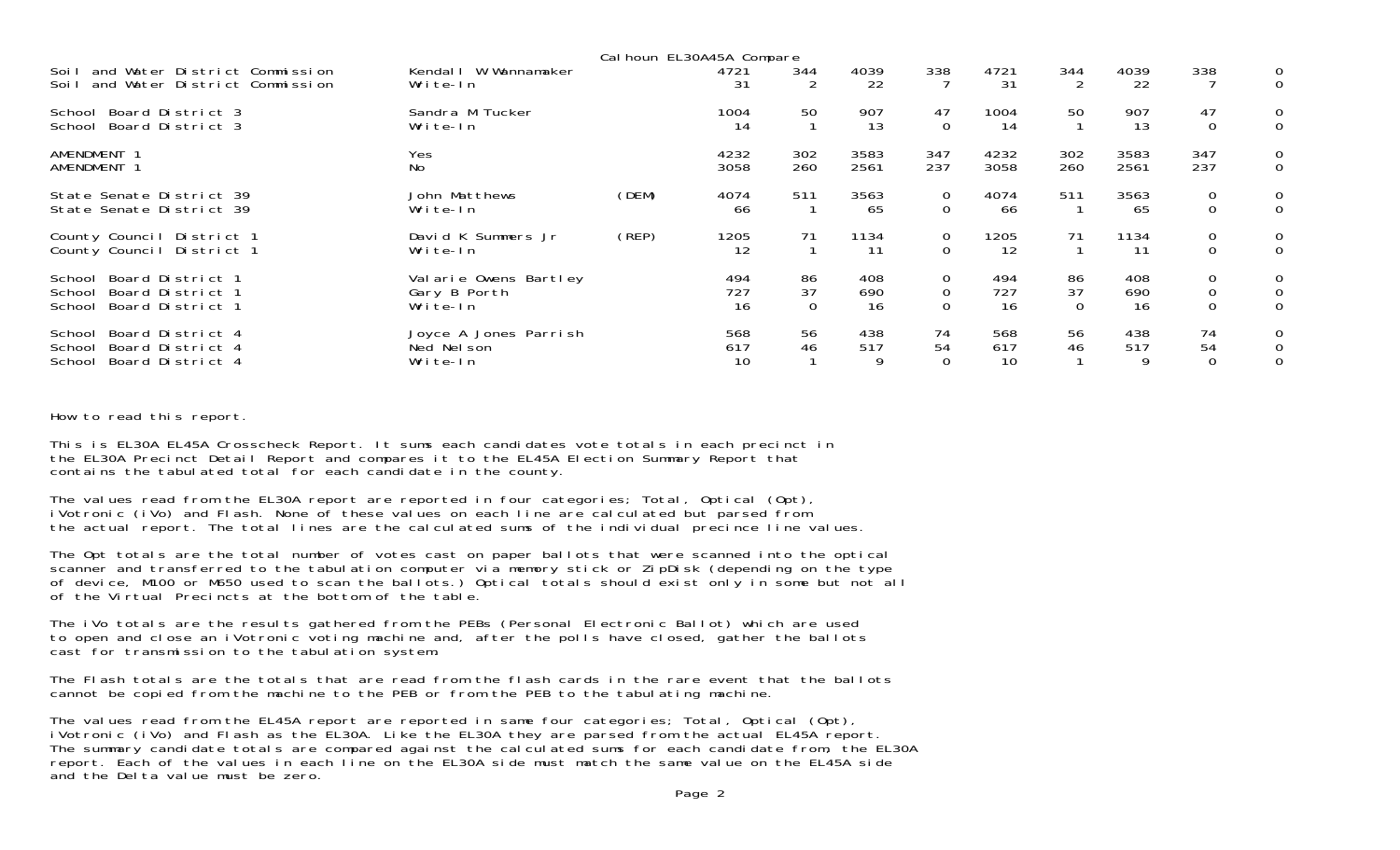Cal houn EL30A45A Compare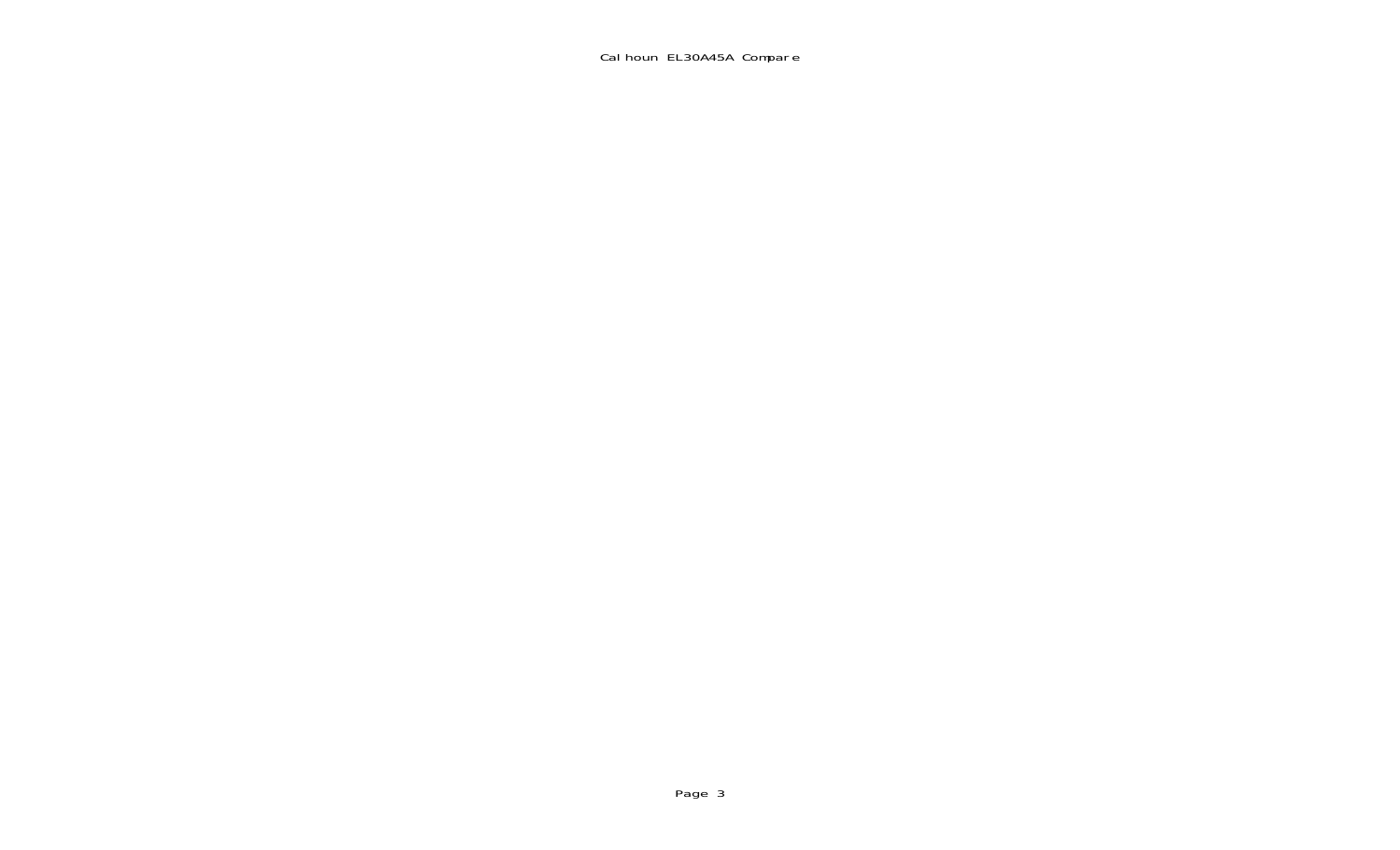PEBUsed

Cal houn PEB Use Report

| Precinct                  | PEBs Used        | Comments |
|---------------------------|------------------|----------|
| Bethel<br>Cameron         | 139388<br>139281 |          |
| Center Hill               | 137305<br>137488 |          |
| Creston<br>Di xi e        | 138546           |          |
| Fall Branch<br>Fort Motte | 151466<br>137727 |          |
| Lone Star<br>Mi dway      | 137764<br>150944 |          |
| Murph Mill<br>Sandy Run   | 152231<br>137834 |          |
| St. Matthews<br>Absentee  | 139417<br>153622 |          |
| Fai I safe                | 153622           |          |

14 precincts processed

How to read this report.

This is the PEB Used report. It lists the precints found in the Audit data and lists all the PEBs that were used by the poll workers to open and close the iVotronic machines in that. precinct.

If more than one PEB is used to open and close all the iVotronic machines in a precinct, then the County Election Commission must read ALL the PEBs used in that precinct to assure that they have collected all the ballots from that precinct. A county whose report shows a precinct that has machines open or closed by more than one PEB should double check the Ballot Audit Report against the iVotronic paper tapes and the Poll Book to make sure that all the ballots have been collected and tabulated.